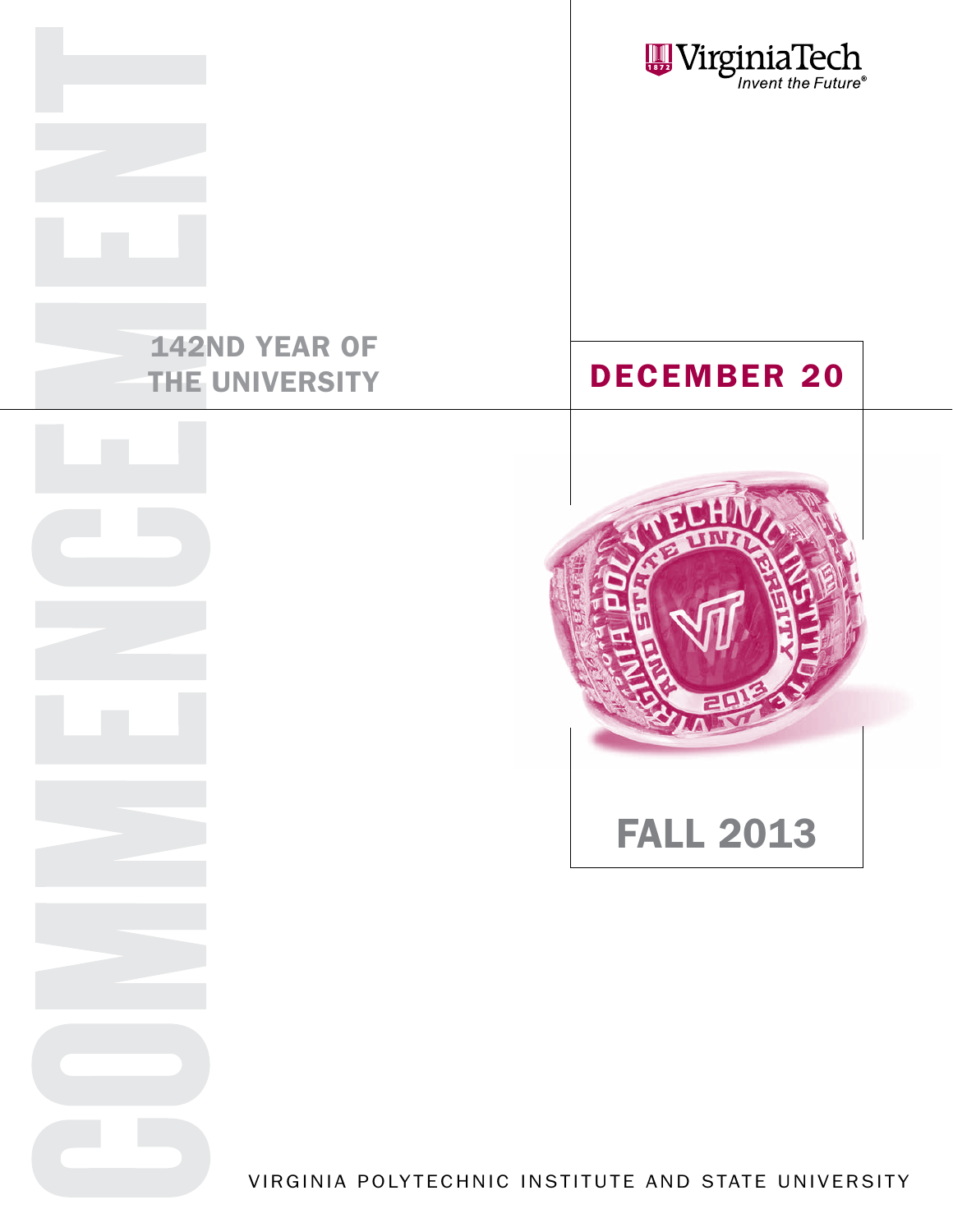# Board Of Visitors

Mr. Michael Quillen, Rector Mr. James L. Chapman, IV Nancy V. Dye, M.D. Mr. William D. Fairchild, III Mr. Cordel L. Faulk Mr. B. K. Fulton Mr. William B. Holtzman

Mr. John C. Lee, IV Ms. Suzanne S. Obenshain Ms. Deborah Petrine Mr. John G. Rocovich, Jr. J. Thomas Ryan, M.D. Mr. Steve Sturgis Mr. Dennis H. Treacy

# Dr. Joseph S. Merola, Faculty Representative Ms. Sue A. Teel, Staff Representative Mr. Nick Warrington, Graduate Student Representative Ms. Erica A. Wood, Undergraduate Student Representative

# University Dignitaries and Invited Speakers

Charles W. Steger, President, Virginia Tech

- Kirk H. Schulz, President, Kansas State University, Virginia Tech Classes of 1986 and 1991, **Keynote Speaker,** Graduate School Commencement
- Noel Schulz, Associate Dean for Research and Graduate Programs and Paslay Professor of Electrical and Computer Engineering, Kansas State University, Virginia Tech Classes of 1988 and 1990, **Keynote Speaker,** Graduate School Commencement
- Gerhardt G. Schurig, Dean Emeritus, Virginia-Maryland Regional College of Veterinary Medicine, **Keynote Speaker,** University **Commencement**
- Matthew W. Winston, President of the Alumni Association Board of Directors, Class of 1990, Greetings from the Alumni Association, University Commencement
- Mark G. McNamee, Senior Vice President and Provost
- Sherwood G. Wilson, Vice President for Administration
- Thomas C. Tillar, Jr., Vice President for Alumni Relations
- Elizabeth A. Flanagan, Vice President for Development and University Relations
- William T. Lewis, Sr., Vice President for Diversity and Inclusion
- M. Dwight Shelton, Jr., Vice President for Finance and Chief Financial **Officer**
- Scott F. Midkiff, Vice President for Information Technology and Chief Information Officer
- James R. Bohland, Interim Vice President, National Capital Region Guru Ghosh, Vice President for Outreach and International Affairs
- Robert W. Walters, Vice President for Research
- Patricia Ann Perillo, Vice President for Student Affairs
- Karen P. DePauw, Vice President and Dean for Graduate Education
- Alan L. Grant, Dean, College of Agriculture and Life Sciences
- A. Jack Davis, Dean, College of Architecture and Urban Studies
- Robert T. Sumichrast, Dean, Pamplin College of Business
- Richard C. Benson, Dean, College of Engineering

Sue Ott Rowlands, Dean, College of Liberal Arts and Human Sciences

Paul M. Winistorfer, Dean, College of Natural Resources and Environment Lay Nam Chang, Dean, College of Science

- Cyril R. Clarke, Dean, Virginia-Maryland Regional College of Veterinary **Medicine**
- J. Thomas Brown, Jr., Dean of Students
- Tyler O. Walters, Dean of University Libraries
- Rosemary Blieszner, Associate Dean of the Graduate School
- Janet W. Rankin, Associate Dean of the Graduate School
- Kenneth H. Wong, Associate Dean of the Graduate School in the National Capital Region and Director of the Northern Virginia Center
- Sarah M. Karpanty, Graduate Program Coordinator and Assistant Interim Department Head, Fish and Wildlife Conservation, Commencement Marshal, University and Graduate School Commencements
- Joseph S. Merola, Professor, Chemistry Department, Reader of Names and Message from the Faculty, Graduate School Commencement
- Jay M. Tucker, President, Class of 2014, Remarks by the Class President, University Commencement
- Lindsay M. Keys, Secretary, Class of 2014, Opening Reflections, University Commencement
- Jason A. Berube, Vice President, Class of 2014, Closing Reflections, University Commencement
- Christopher L. Poirel, doctoral candidate, Computer Science & Application, Graduate Student Speaker
- Shaimaa Abdallah M. Abdallah, doctoral student, Electrical Engineering, President, Graduate Student Assembly
- Jordan A. Booker, doctoral student, Psychology, Chief Justice, Graduate Honor System
- Raul Oscar Saucedo Alderete, doctoral candidate, Food Science and Technology, Graduate Student Marshal, Graduate School **Commencement**
- Nora C. Cotter, Vocalist, University and Graduate Commencements
- Jay Crone, Head, Department of Music, Coordinator, Virginia Tech Brass Ensemble
- Wallace E. Easter, II, Associate Professor of Music, Conductor, Virginia Tech Brass Ensemble

# 2013 - 2014 Commencement Committee

Daniel B. Taylor, Chairman; Sarah M. Karpanty, Commencement Marshal; Jacqueline L. Nottingham, Director of Processions; Diane L. Zahm, Director of Ushers; Janice E. Austin, Candice E. Clemenz, Anthony T. Cobb, Rebecca A. Funk, William R. Green, Lawrence G. Hincker, Jason A. Holliday, Lance L. Jones, Tamara W. Knott, Joseph S. Merola, Joseph D. Millett, Kim T. O'Rourke, Jean-Luc Pierre Ford, Durelle T. Scott, IV, Jay M. Tucker, Anthony S. Watson, R. Eric Wininger

# Special Resource Persons

Catherine Chambers, Director of Printing and Mail Services Susan P. Angle, Director, Services for Students with Disabilities Janice E. Austin, Director of Graduate Admissions & Academic

Progress, Graduate School

Clyde Y. Cridlin, Jr., Assistant Registrar, Office of the University Registrar

Vincent M. Houston, Captain, Virginia Tech Police Department Richard K. McCoy, Director of Parking and Transportation, Parking **Services** 

Michael J. Mulhare, Director, Emergency Management Margie B. Murray, Special Events Coordinator, Office of the President

April B. Myers, Projects Assistant, Office of the President Mark A. Owczarski, Assistant Vice President for News and Information,

University Relations

- Curtis R. Cox, Office Services Specialist, Office of the University Registrar
- Laura J. Wedin, Director of Alumni/Student Programs, Alumni Association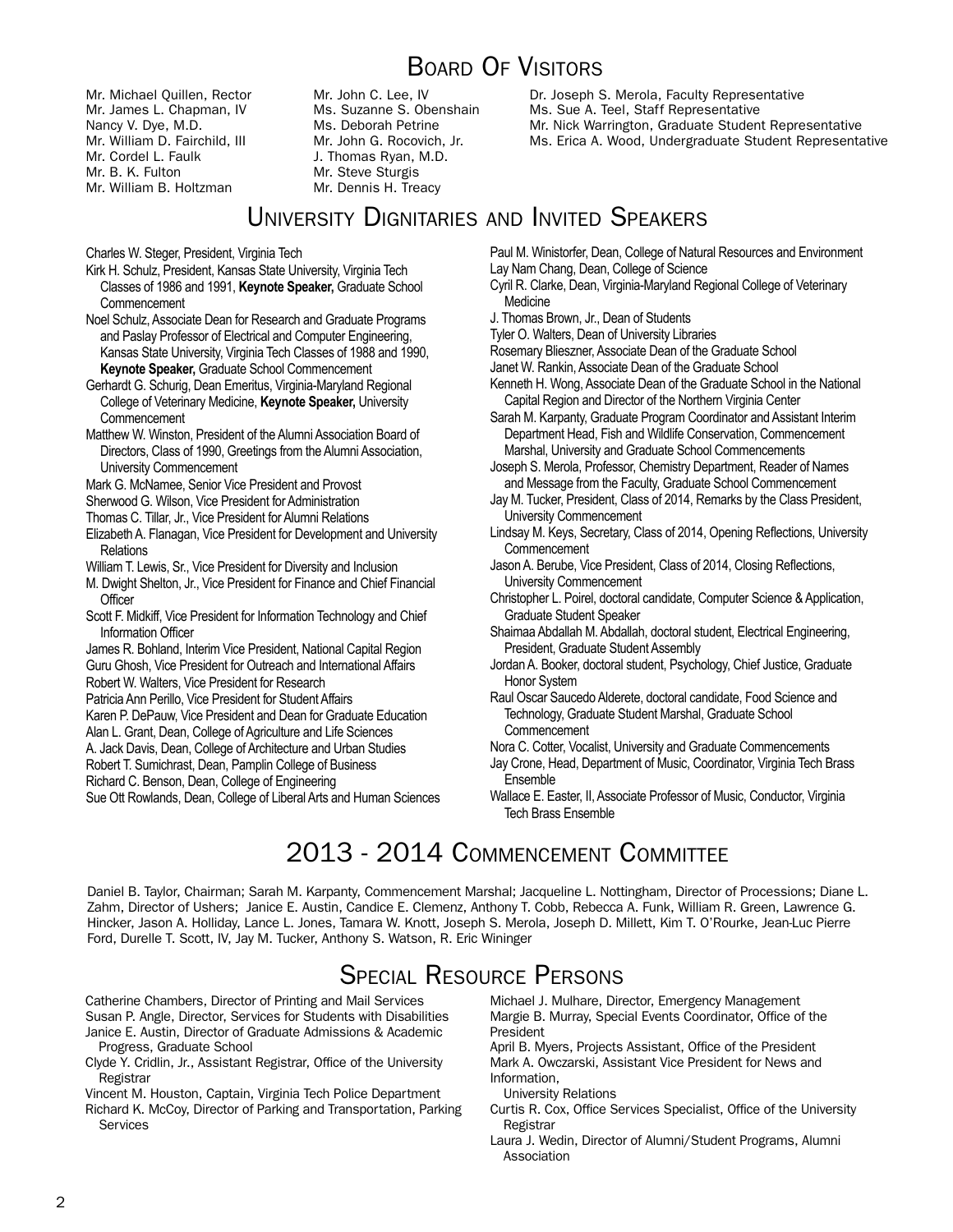# THE ACADEMIC PROCESSION

The following information, digested from "An Academic<br>tume Code and Ceremony Guide" prepared by the Ameri-*Costume Code and Ceremony Guide" prepared by the American Council on Education, may prove helpful in identifying the*  costumes you will see in the Commencement Procession.

When American colleges and universities desired to adopt some suitable system of academic apparel many years ago, a conference held at Columbia University in 1895, made up of representatives from various institutions, drew up a "By-Law representatives from various institutions, drew up a "By-Law representatives non-vances metadations, aren apparels code<br>Regulation, or Statute" for the establishment of a suitable code regalation; or clarate from the establishment of a saltable code<br>of academic dress for colleges and universities in the United or academic dress for colleges and dinversides in the onlied<br>States. This code, with modifications made in 1959, is still in force; the costumes and colors, trimmings, and patterns you will see are all traditional and interpret both degree and the field of learning. The bachelor's gown, designed to be worn closed, has pointed sleeves; the master's gown, which may be worn open or closed, has an oblong sleeve open at the wrist which hangs down in traditional manner. The rear part of its oblong shape is square cut and the front part has the arc cut away. The doctor's gown has bell-shaped sleeves. It may be worn open or closed. Bachelor's and master's gowns are untrimmed. Doctor's gowns are faced with black velvet with three bars across the sleeves; or the color of velvet may be that which is distinctive of the degree, agreeing with that of the edging of the hood. The colors you will see in the hoods and gowns of our faculty represent the various fields in which and gowns of our faculty represent the various fields in which the degrees were taken. A few are: regulation,  $\alpha$  for  $\beta$  suitablishment of  $\alpha$  and  $\beta$  is suitable code.  $\frac{1}{3}$  in the hologeneous represent the various fields in which

Accountancy, Commerce, Accountancy, Commerce,

| Agriculture Maize (Pale Yellow)   |                 |
|-----------------------------------|-----------------|
| Architecture Blue-Violet (Purple) |                 |
| Arts, Letters, Humanities White   |                 |
|                                   |                 |
|                                   |                 |
| Engineering  Orange               |                 |
| Natural Resources Russet (Rust)   |                 |
| Philosophy  Dark Blue             |                 |
| Veterinary Medicine  Gray         |                 |
|                                   |                 |
|                                   | (Golden Yellow) |

The hoods, differing in length for the three degrees, (bachelor's, master's, and doctor's) are lined with the official colors of the university or college conferring the degree, eversity or the third clay of college conferring the targlee, usually with one color forming a chevron pattern over the abdaily marrorie color forming a chemotic pattern over the other (for example, orange and maroon for Virginia Polytechnic orier (for example, orange and maroom or virginia Polytechnic<br>Institute and State University). Hoods are edged and bound moduce and otate oniversity). Hoods are edged and bound<br>with velvet of the color appropriate for the degree. You will see in our procession many edged with dark blue, for doctor of philosophy. Mortarboards are the approved headgear. Tassels are worn on the right side prior to receiving a degree and on the left side after the degree has been conferred. The tassel may be of gold if the holder has a doctor's degree. and velver of the color appropriate for the degree. You will

Among the bachelor's candidates, honor students are distinguished by special sashes in white.

# **VIRGINIA TECH**



# Motto

Always Excel, Always Overcome, Always Succeed<br>

**Latin**: *Semper Vinco*

# Class of 2014 Officers

| Cadet Member-At-Large  Steve Hamilton |  |
|---------------------------------------|--|
| Female Member-At-Large  Colleen Thorn |  |
| Male Member-At-Large  David Caravati  |  |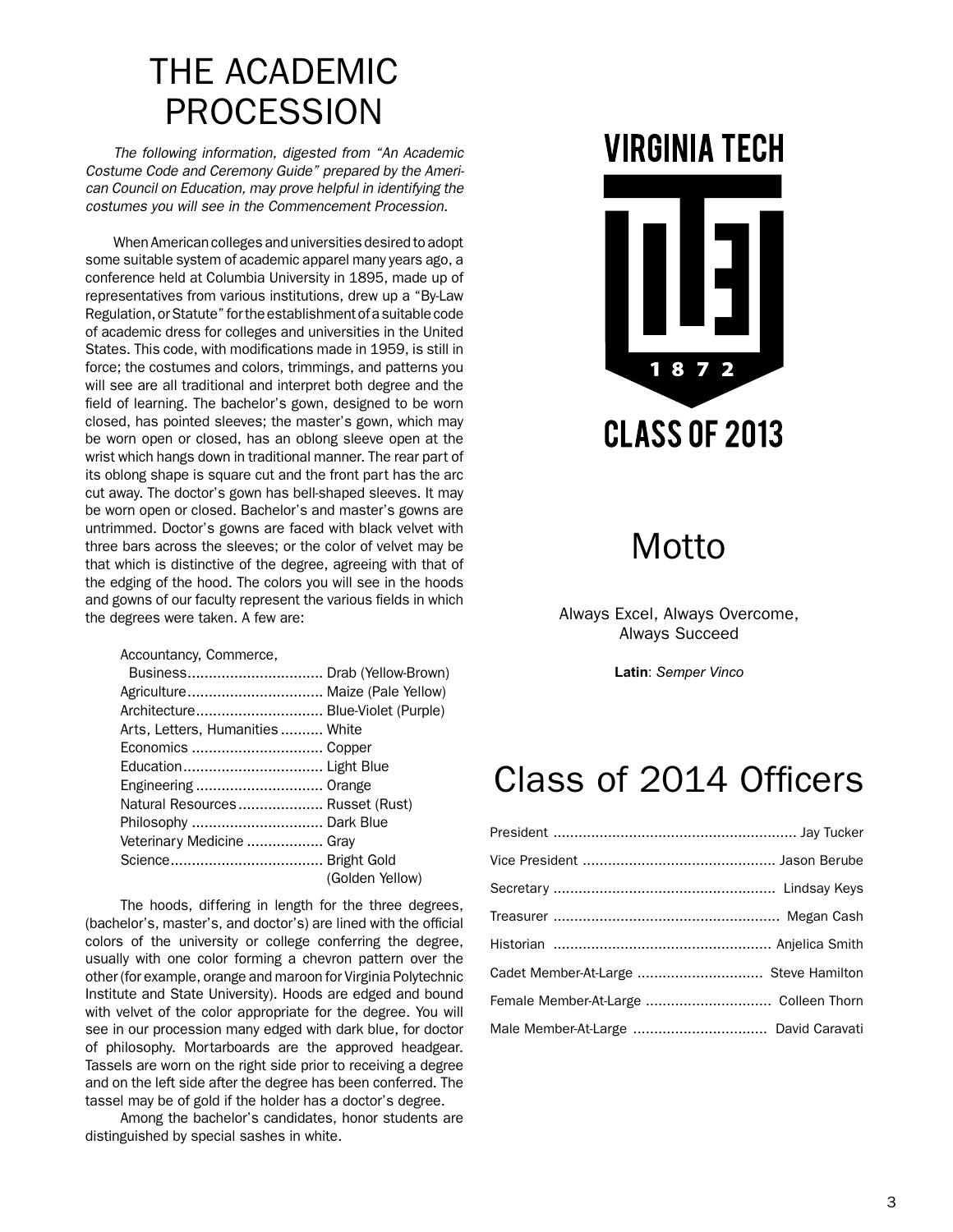# UNIVERSITY COMMENCEMENT 11:00 a.m., Friday, December 20, 2013

Cassell Coliseum

| (The audience is requested to remain seated as the academic procession enters.) |                                                                          |
|---------------------------------------------------------------------------------|--------------------------------------------------------------------------|
|                                                                                 | Wallace E. Easter, II, Conductor                                         |
|                                                                                 | <b>Commencement Marshal</b>                                              |
|                                                                                 | Vocalist, B.A., Music Performance, Class of 2015                         |
|                                                                                 |                                                                          |
|                                                                                 | Secretary, Class of 2014                                                 |
|                                                                                 | <b>University President</b>                                              |
|                                                                                 | President of the Alumni Association Board of Directors, Class of 1990    |
|                                                                                 | President, Class of 2014                                                 |
|                                                                                 |                                                                          |
|                                                                                 | Dean Emeritus, Virginia-Maryland Regional College of Veterinary Medicine |
|                                                                                 | Senior Vice President and Provost<br>and College Deans                   |
|                                                                                 |                                                                          |
|                                                                                 |                                                                          |
|                                                                                 | Vice President, Class of 2014                                            |
| (The audience is requested to stand as the academic procession recesses.)       |                                                                          |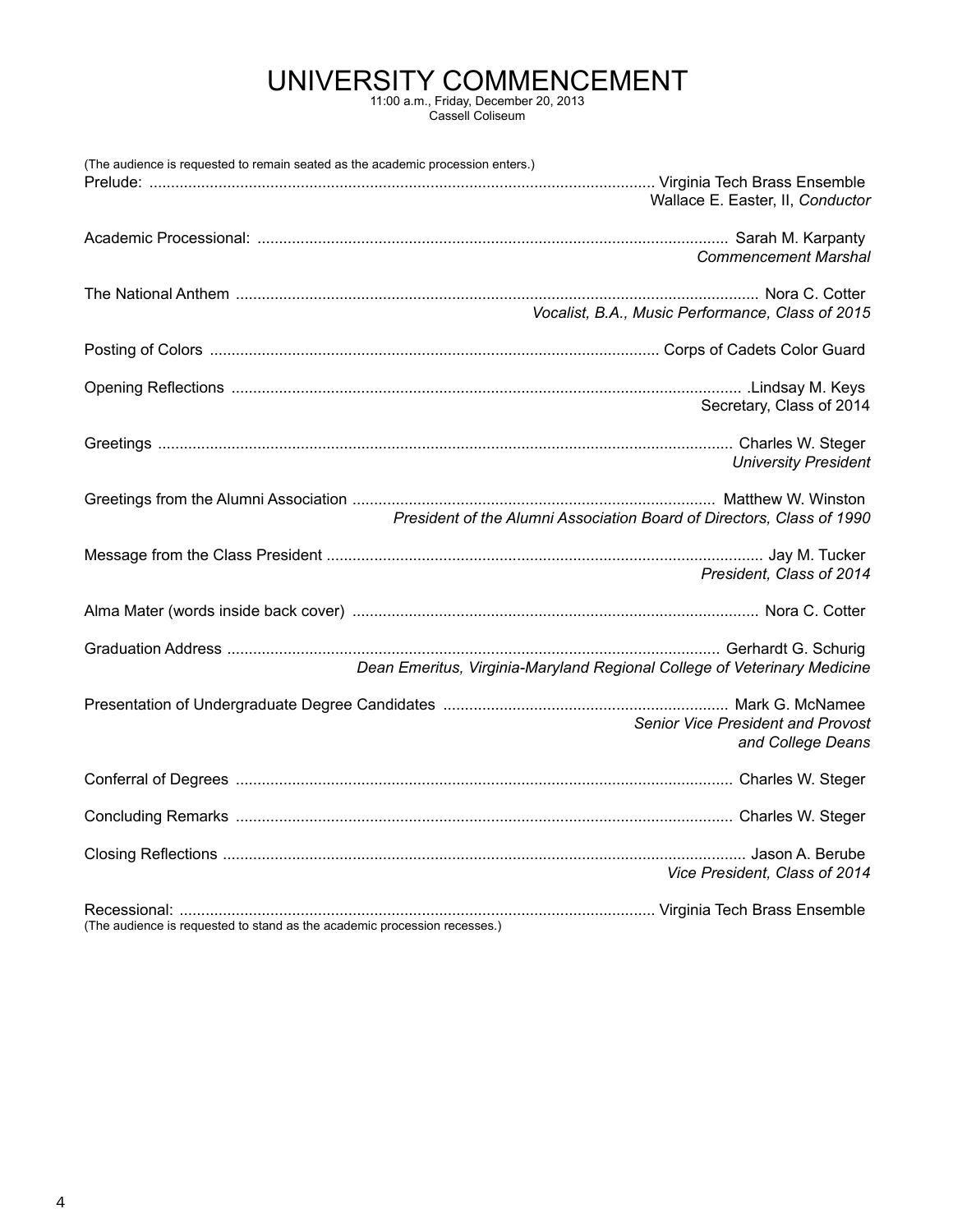# UNIVERSITY COMMENCEMENT SPEAKER



Gerhardt G. Schurig

Dr. Gerhardt G. Schurig served nine years as the dean of the Virginia-Maryland Regional College of Veterinary Medicine at Virginia Tech before stepping down earlier this fall.

A professor and veterinary immunologist, Dr. Schurig is considered one of the world's leading brucellosis researchers and is internationally renowned for his work in developing vaccines against bovine brucellosis, a disease that causes reproductive problems in cattle and undulant fever in humans.

He joined the veterinary college in 1978, and before serving as dean, he was the college's associate dean for research and graduate studies, the director of the Institute for Biomedical and Public Health Sciences, and was a senior researcher and director of the Center for Molecular Medicine and Infectious Diseases.

A native of Santiago, Chile, Dr. Schurig earned his D.V.M. degree in 1970 from the University of Chile. After receiving a master's degree and Ph.D. in immunology from Cornell University, he spent two years at the University of Wisconsin at Madison. Upon joining the Virginia Tech faculty, he began a research career that culminated with the invention of the RB-51 vaccine, the global "gold standard" in bovine brucellosis control and a major reason for the virtual eradication of the cattle disease in the United States.

He is a member of the American Association for the Advancement of Science, the American Association of Veterinary Immunologists, and the American Society for Microbiology. He served as 2011-12 president of the Association of American Veterinary Medical Colleges and was inducted into the prestigious Spanish Real Academia de Ciencias Veterinarias in 2008.

He has received several major teaching and research awards, including the Beecham Award for Research Excellence, the Zoetis Award for Research Excellence, and the Distinguished Service to Agriculture Award from the Virginia Farm Bureau. He has published more than 100 research articles and has made more than 170 presentations at national and international conferences.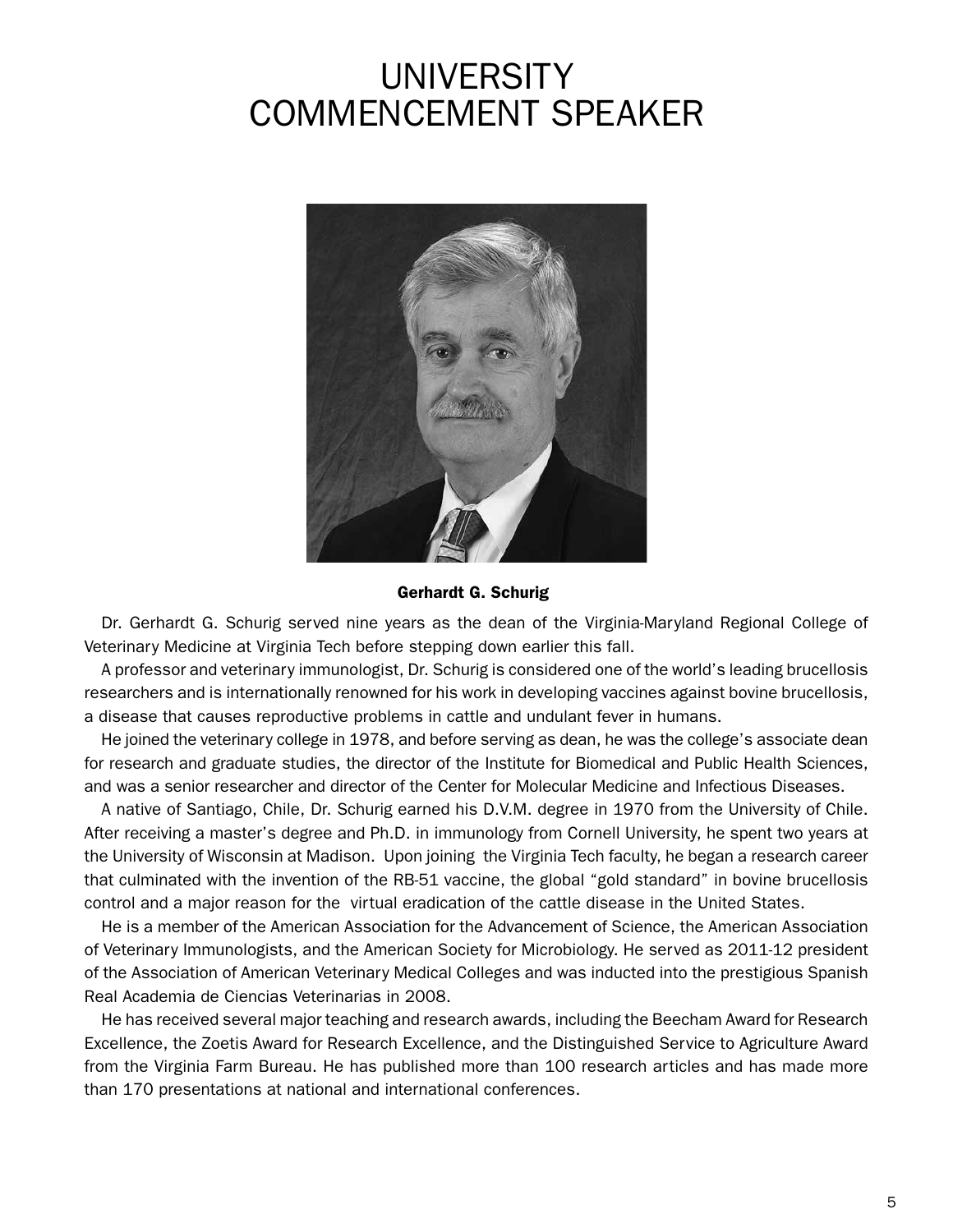# GRADUATE COMMENCEMENT 3:00 p.m., December 20, 2013

Cassell Coliseum

| (The audience is requested to remain seated as the academic procession enters.) |                                                                                                                                                                                   |
|---------------------------------------------------------------------------------|-----------------------------------------------------------------------------------------------------------------------------------------------------------------------------------|
|                                                                                 | Wallace E. Easter, II, Conductor                                                                                                                                                  |
|                                                                                 | Raul Oscar Saucedo Alderete, Graduate Student Marshal                                                                                                                             |
|                                                                                 | Vocalist, B. A., Music Performance, Class of 2015                                                                                                                                 |
|                                                                                 |                                                                                                                                                                                   |
|                                                                                 | <b>University President</b>                                                                                                                                                       |
|                                                                                 | <b>Senior Vice President and Provost</b>                                                                                                                                          |
|                                                                                 | Ph.D. candidate, Computer Science and Applications                                                                                                                                |
|                                                                                 | President, Kansas State University, Virginia Tech Classes of 1986 and 1991<br><b>Noel Schulz</b>                                                                                  |
|                                                                                 | Associate Dean for Research and Graduate Programs and Paslay Professor of Electrical and Computer<br>Engineering, Kansas State University, Virginia Tech Classes of 1988 and 1990 |
|                                                                                 |                                                                                                                                                                                   |
|                                                                                 |                                                                                                                                                                                   |
|                                                                                 |                                                                                                                                                                                   |
|                                                                                 |                                                                                                                                                                                   |
|                                                                                 |                                                                                                                                                                                   |
|                                                                                 | Presentation of Master's, Education Specialist, and Graduate Certificate Candidates  Karen P. DePauw                                                                              |
|                                                                                 | Conferral of Master's and Education Specialist Degrees, and Graduate Certificates  Charles W. Steger                                                                              |
|                                                                                 | Professor, Chemistry Department                                                                                                                                                   |
|                                                                                 | <b>President, Faculty Senate</b>                                                                                                                                                  |
|                                                                                 |                                                                                                                                                                                   |
| (The audience is requested to stand as the academic procession recesses.)       |                                                                                                                                                                                   |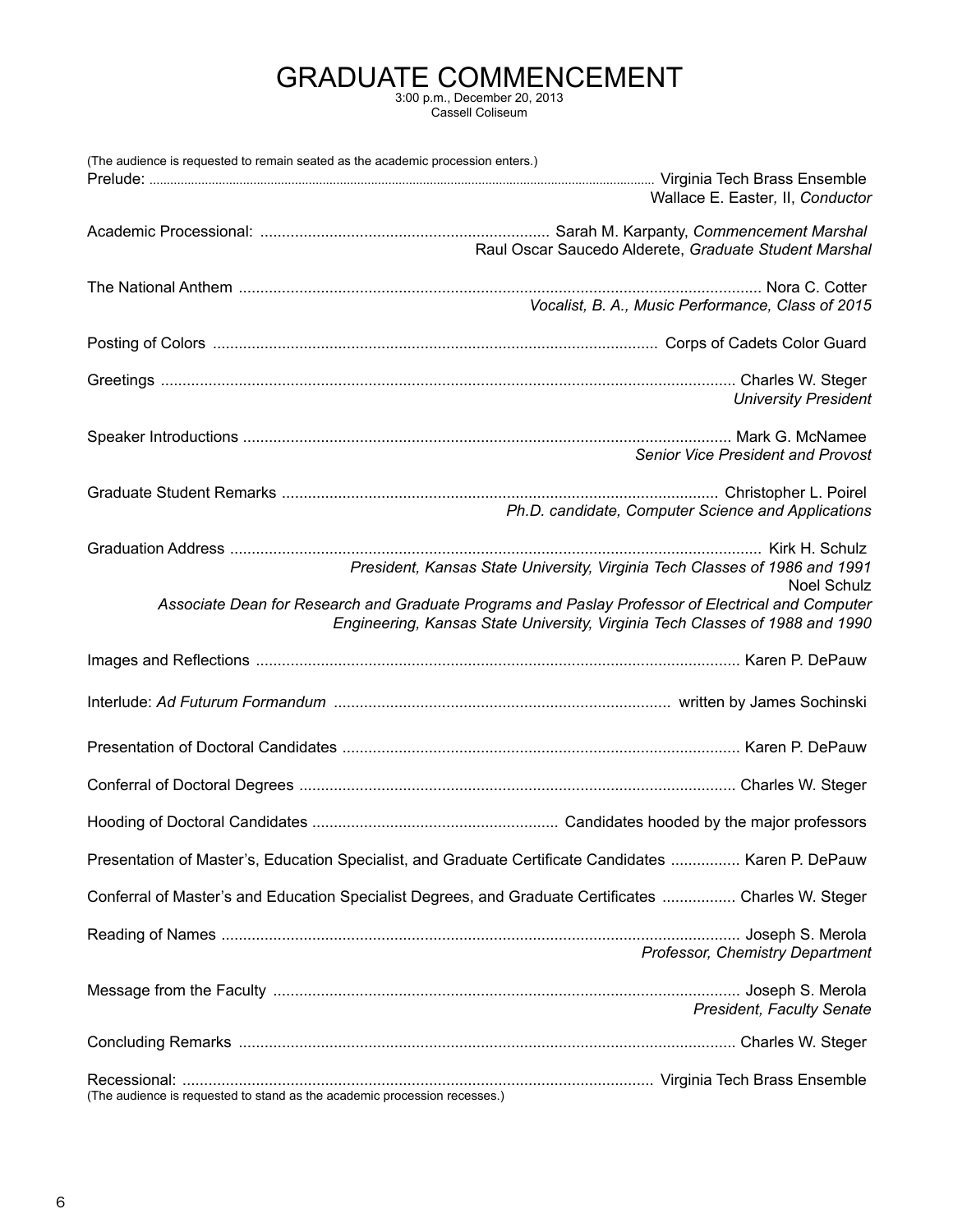# GRADUATE COMMENCEMENT SPEAKERS



Dr. Kirk H. Schulz and Dr. Noel Schulz

Drs. Kirk and Noel Schulz are two Virginia Tech alumni who have gone on to become the president of Kansas State University (Kirk Schulz) and the associate dean for research and graduate programs and Paslay Professor of Electrical and Computer Engineering at Kansas State (Noel Schulz).

Kirk H. Schulz is the 13th president of Kansas State University, an internationally recognized land-grant university with three campuses and an enrollment exceeding 24,000 students. Born in Portsmouth, Virginia, he grew up in Norfolk and attended Old Dominion University before transferring to Virginia Tech, where he received his bachelor's degree and Ph.D., both in chemical engineering, in 1986 and 1991, respectively.

Shortly after his arrival at Kansas State in 2009, Kirk Schulz implemented the K-State 2025 visionary planning initiative that seeks to place the school among the top 50 public research universities by the year 2025. Since his appointment, he has led the way for increased enrollment, increased private giving, and the establishment of a new campus and graduate degree program in Olathe, Kansas.

Kirk Schulz is active in the American Institute for Chemical Engineers and the American Society for Engineering Education. He is a Fellow in both the American Society of Engineering Education and the American Association for the Advancement of Science. He also received a National Science Foundation CAREER Award in 1995. Kirk Schulz was named Virginia Tech Outstanding Young Alumnus in 2000 and received the university's Graduate Alumni Achievement Award in 2011.

Noel Schulz received her bachelor's and master's degree in electrical engineering from Virginia Tech in 1988 and 1990, respectively, and her Ph.D. in electrical engineering from the University of Minnesota in 1995. She joined the Kansas State faculty in 2009 and was named associate dean in 2012. Before joining Kansas State, she spent eight years at Mississippi State University where she was the TVA Professor in Power Systems Engineering. She is president of IEEE Power and Energy Society, the world's largest professional association for the advancement of technology.

In addition to more than 19 years as a teacher, Noel Schulz is active in research and outreach. She has graduated 40 master's degree and 12 Ph.D. students; published 160 papers and two book chapters; and brought in more than \$10 million in external research through individual and collaborative projects, including a National Science Foundation CAREER award. Her research interests are in computer applications in power systems, including power system operations, shipboard power systems, and intelligent system applications.

In addition to serving as president, she has held numerous other offices in the IEEE Power and Energy Society. She also is a member of Eta Kappa Nu Electrical Engineering Honorary Society, Tau Beta Pi Engineering Honor Society, the American Society for Engineering Education (ASEE), the Society of Women Engineers, and the National Society of Black Engineers. She served on the Board of Directors for ASEE from 2008 to 2010.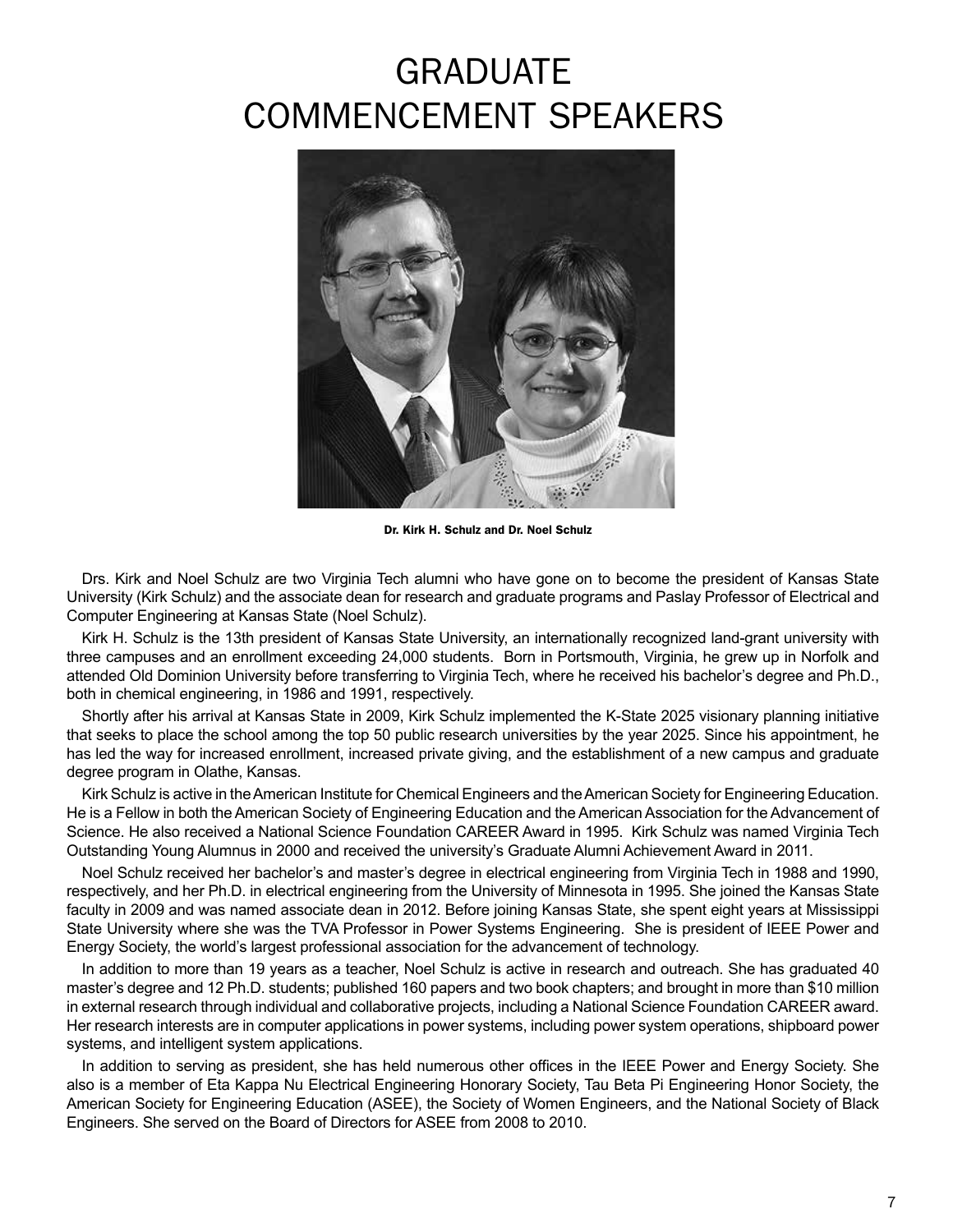# **DEGREE CANDIDATES**

# INDEX

# GRADUATE DEGREES:

# UNDERGRADUATE DEGREES:

| College of Liberal Arts and Human Sciences  35   |  |
|--------------------------------------------------|--|
| College of Natural Resources and Environment  36 |  |
|                                                  |  |
|                                                  |  |

# **GRADUATE DEGREES**

**THE GRADUATE SCHOOL**

**Dean Karen Depauw**

# **DOCTOR OF PHILOSOPHY**

# **COLLEGE OF AGRICULTURE AND LIFE SCIENCES**

# **ANIMAL AND POULTRY SCIENCES**

# **December 19, 2013**

Betz, Gabriela Carolina Marquez .............................. Caracas, Venezuela Dissertation Title: Index Selection in Crossbred Lambs Improves Growth and Carcass Committee Chair: Prof. R. M. Lewis

Emenheiser, Joseph Carl ...................................................... Felton, PA Dissertation Title: Economic Pasture-Based Beef Systems for Appalachia Committee Chair: Prof. R. M. Lewis

# **August 17, 2013**

- Jiang, Ying ..................................................................Shanghai, China Dissertation Title: Fasting Alters Histone Methylation in Paraventricular Nucleus of Chick Through Regulating of Polycomb Repressive Complex 2 Committee Chair: Prof. D. M. Denbow
- Lu, Ting ..........................................................Shaoyang, Hunan, China Dissertation Title: Effects of a Dietary Antioxidant Blend on Growth Performance, Liver Function, Oxidative Stress, Meat and Fat Quality and Early Inflammatory Response in Pigs and Broiler Chickens Fed a Diet High in Oxidants

Committee Chair: Prof. A. F. Harper

# **BIOCHEMISTRY**

### **December 19, 2013**

Li, Meng ........................................................................Xuzhou, China Dissertation Title: Molecular Mechanisms Underlying Functions of Juvenile Hormone Receptor Committee Chair: Prof. J. Zhu

### **July 8, 2013**

Criscione, Frank .............................................Monmouth Beach, NJ Dissertation Title: A Mosquito-specific bZIP Transcription Factor and the Influence of a Y-specific Gene on Sex Determination in Anopheles stephensi

Committee Chair: Prof. Z. Tu

# **CROP AND SOIL ENVIRONMENTAL SCIENCES**

# **December 19, 2013**

Pavuluri, Kiran ............................................................Mylavaram, India Dissertation Title: Evaluation of Spectral Reflectance Indices for Prediction of Grain Yield, Nitrogen Uptake and Nitrogen Use Efficiency & Barley as a Commodity Cover Crop in the Mid-Atlantic USA Committee Chair: Prof. W. E. Thomason

### **ECONOMICS**

### **December 19, 2013**

Kaul, Sapna ................................................................New Delhi, India Dissertation Title: Exploring Alternative Methodologies for Robust Inferences - Applications in Environmental and Health Economics Committee Chair: Prof. K. Boyle

### **August 17, 2013**

Oscherov, Valeria ............................................................... Danville, CA Dissertation Title: Three Essays in Empirical Economics Committee Chair: Prof. J. H. Grant and Prof. K. Moeltner

# **July 8, 2013**

Baral, Ranju .............................................................Kathmandu, Nepal Dissertation Title: Evaluating Cost Effectiveness of the USDA's Expanded Food and Nutrition Education Program Committee Chair: Prof. G. C. Davis

# **ENTOMOLOGY**

# **December 19, 2013**

Aryan, Azadeh ...............................................................Blacksburg, VA Dissertation Title: Gene Editing in Aedes aegypti Committee Chair: Prof. Z. N. Adelman

Fischer, Melissa J. ....................................................... Feasterville, PA Dissertation Title: Evaluation of Hybridization Among Three Laricobius Species, Predators of Hemlock Woolly Adelgid, (Adelgidae) Committee Chair: Prof. S. M. Salom and Prof. L. T. Kok

Haac, Mary Etna Richter ................................................Blacksburg, VA Dissertation Title: Genetic Factors Affecting the RNA Interference Pathway of Aedes aegypti Mosquitoes Committee Chair: Prof. Z. N. Adelman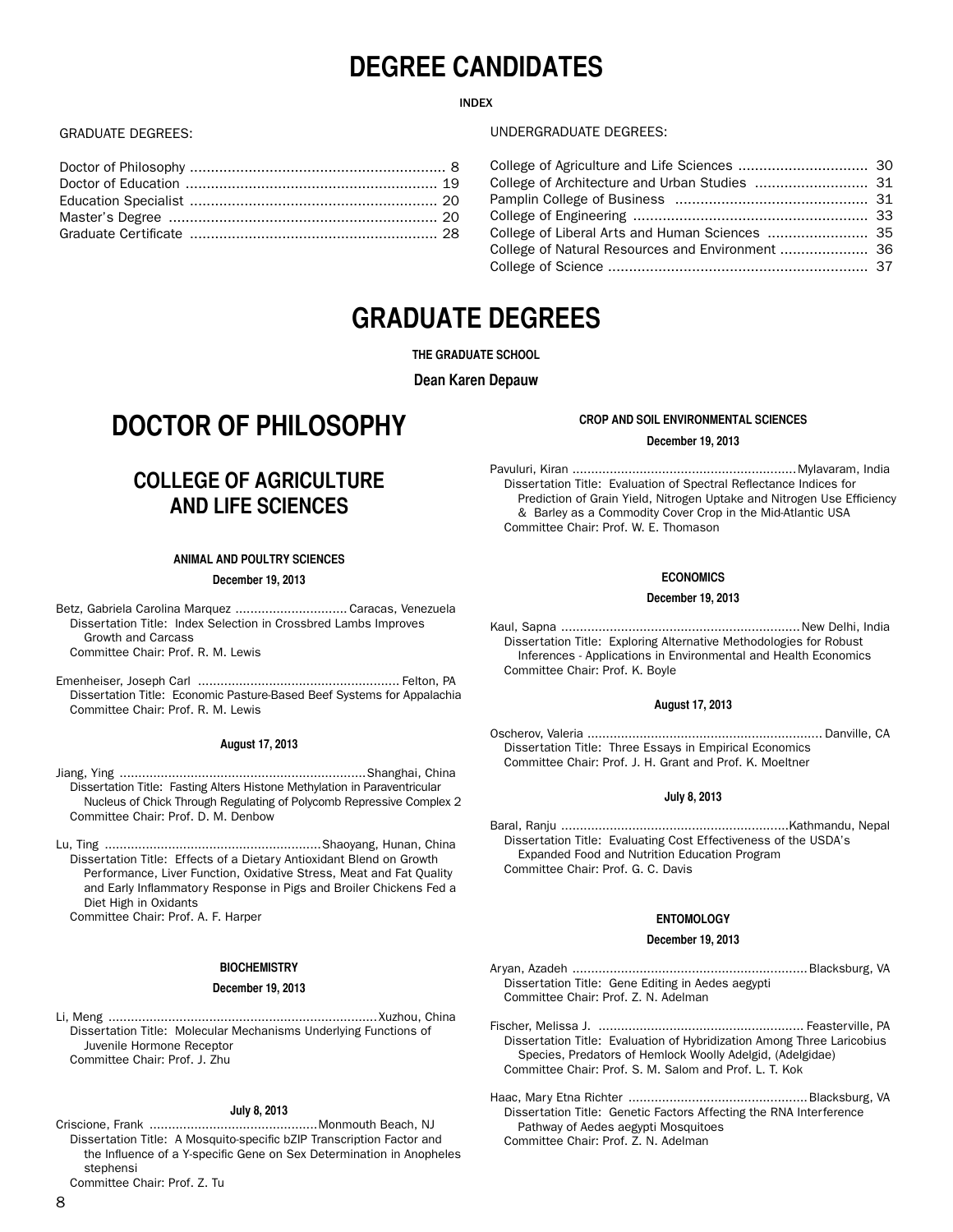### **August 17, 2013**

Philips, Christopher Robin ........................................................ Azle, TX Dissertation Title: Food Webs and Phenology Models: Evaluating the Efficacy of Ecologically Based Pest Management in Different Agroecosystems

Committee Chair: Prof. D. A. Herbert, Jr. and Prof. T. P. Kuhar

# **FOOD SCIENCE AND TECHNOLOGY**

# **December 19, 2013**

Duckson, Margaret Anne ....................................................Sanford, NC Dissertation Title: Effect of Allyl Isothiocyanate on Survival and Growth of Foodborne Pathogens on the Surface of Whole Cantaloupe Committee Chair: Prof. R. R. Boyer

Maitland, Jessica Ellen ................................................... Alexandria, VA Dissertation Title: Examining Cross Contamination Pathways for Listeria monocytogenes in a Retail Deli Environment Using an Abiotic Surrogate Committee Chair: Prof. R. R. Boyer

### **August 17, 2013**

Alderete, Raul Oscar Saucedo .................................... Panama, Panama Dissertation Title: Post-harvest Spray Treatments to Reduce Salmonella Contamination on Cantaloupe Surfaces Committee Chair: Prof. J. D. Eifert

Concha-Meyer, Anibal Andres .......................................... Valdivia, Chile Dissertation Title: Survival of Listeria monocytogenes on Blueberries (Vaccinium corymbosum) and Shelf Life Determination under Controlled Atmosphere Storage Committee Chair: Prof. J. D. Eifert

# **HORTICULTURE**

### **December 19, 2013**

Lu, Nan ............................................................................. Zibo, China Dissertation Title: Transposon Tagging in Strawberry and Potato and Characterization of Representative Strawberry Mutants Committee Chair: Prof. R. E. Veilleux

# **HUMAN NUTRITION, FOODS AND EXERCISE December 19, 2013**

Shea, Amanda Ann ...................................................Fredericksburg, VA Dissertation Title: The Impact of Adipose-associated Stromal Cells on the Metastatic Potential of Ovarian Cancer Committee Chair: Prof. E. M. Schmelz

Waters, Clarice Nhat-Hien .....................................................Clifton, VA Dissertation Title: Exploring the Food and Physical Activity Environments and Their Influence on Healthy Behaviors Committee Chair: Prof. J. L. Hill

# **July 8, 2013**

Werner, Timothy Jason .................................................... Cleveland, OH Dissertation Title: Effect of Nebivolol and Lifestyle Modification on Large Artery Stiffness in Middle-Aged and Older Hypertensive Adults Committee Chair: Prof. K. P. Davy

# **PLANT PATHOLOGY, PHYSIOLOGY AND WEED SCIENCE**

### **December 19, 2013**

Deb, Devdutta .................................................................Kolkata, India Dissertation Title: Elucidating Essential Roles of Oomycee Effector Proteins in Immune Suppression and in Targeting Hormonal Pathways in the Host Plant Committee Chair: Prof. J. M. McDowell

Price, Michelle Beth ..........................................................Rosedale, VA Dissertation Title: Functional Analysis of Plant Glutamate Receptors Committee Chair: Prof. S. Okumoto

# **July 8, 2013**

Post, Angela R. ..............................................................Asheboro, NC Dissertation Title: Chemical and Biological Control of Silvery Threadmoss on Creeping Bentgrass Putting Greens Committee Chair: Prof. S. D. Askew

# **COLLEGE OF ARCHITECTURE AND URBAN STUDIES**

### **ARCHITECTURE AND DESIGN RESEARCH**

### **December 19, 2013**

Abdelhady, Ibrahim A. I. .............................................Alexandria, Egypt Dissertation Title: A New Business Process Model for Enhancing BIM Implementation in Architectural Design Committee Chair: Prof. J. R. Jones

Charoenvisal, Kongkun .............................................Bangkok, Thailand Dissertation Title: A BIM Interoperable Web-Based DSS for Vegetated Roofing System Selection Committee Chair: Prof. J. R. Jones

# **ENVIRONMENTAL DESIGN AND PLANNING July 8, 2013**

Langar, Sandeep .........................................................New Delhi, India Dissertation Title: The Role of Building Information Modeling (BIM) in the Implementation of Rainwater Harvesting Technologies and Strategies (RwHTS) Committee Chair: Prof. A. R. Pearce

# **PLANNING, GOVERNANCE, AND GLOBALIZATION December 19, 2013**

Brink-Halloran, Brendan Jon ...........................................Blacksburg, VA Dissertation Title: Agency and Citizenship in the Barrio: Exploring the Intersection of Participation, Politics and Urban Development in Guatemala City

Committee Chair: Prof. M. O. Stephenson, Jr.

- Carlet, Fanny ...............................................................Conegliano, Italy Dissertation Title: Understanding Adoption of Green Infrastructure by US Municipalities Committee Chair: Prof. K. F. Wernstedt
- Georgakis, Stefanie Florence .............................................Danbury, CT Dissertation Title: Bordering the Mediterranean: Liminality and Statecraft at the Center of the World Committee Chair: Prof. T. W. Luke and Prof. I. Stivachtis
- Khan, Mahin .......................................................... Dhaka, Bangladesh Dissertation Title: Organizational Democracy and Women's Empowerment: An Examination of Four Advocacy Organizations in Bangladesh Committee Chair: Prof. J. Rothschild
- Licher, Monica Katherine ................................................Montrose, MO Dissertation Title: Long-term Cost and Management Obligations of Changing Urban Stormwater Programs Committee Chair: Prof. J. J. Richardson, Jr.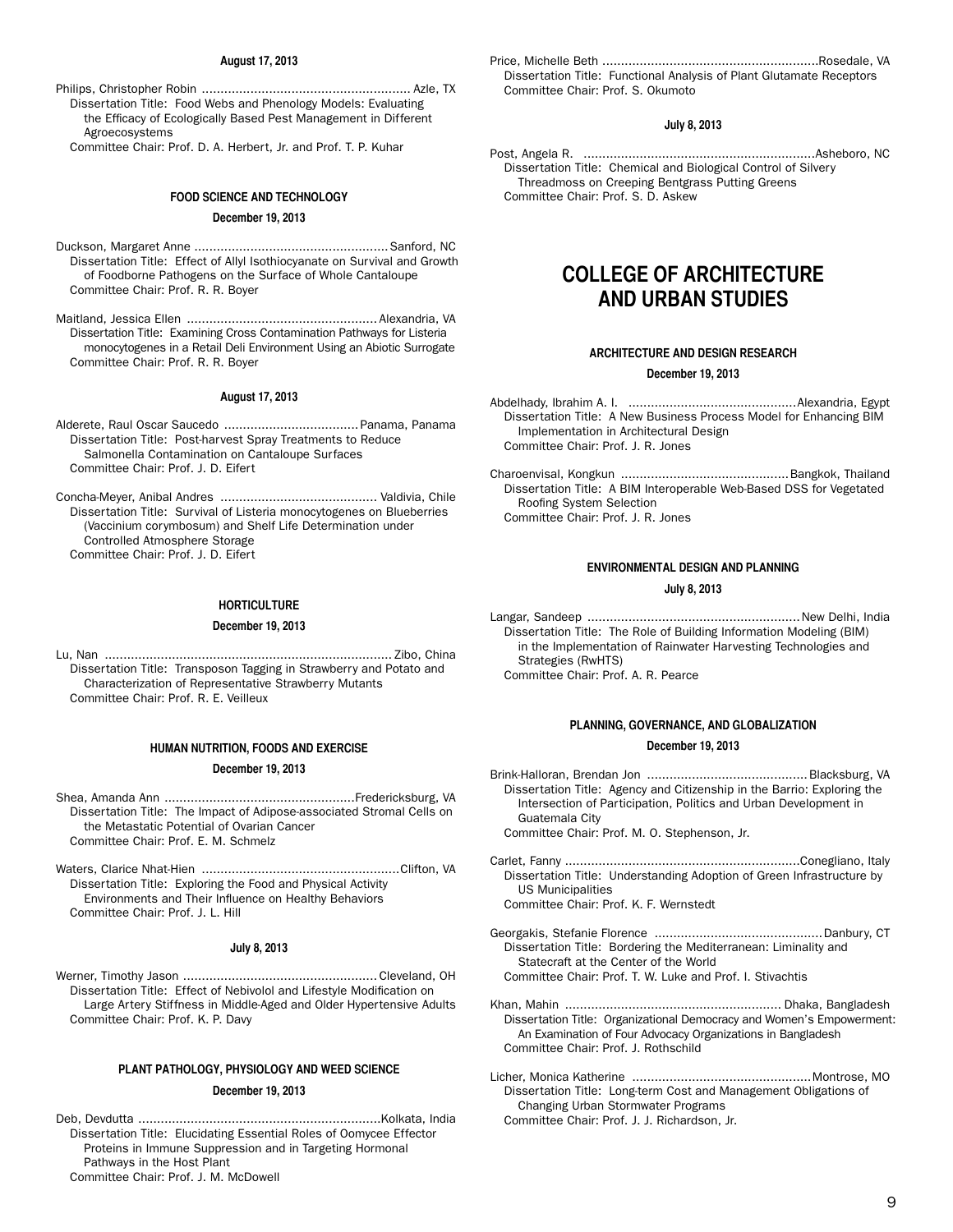### **August 17, 2013**

- Howard, Emily M. ............................................................ Portland, OR Dissertation Title: Divided into Stands, Together they Fall: A Critical Analysis of Salvage Logging in the Rogue-Siskiyou National Forest Committee Chair: Prof. T. W. Luke
- Sanderford, Andrew R. ............................................. Charlottesville, VA Dissertation Title: Bridging the Diffusion of Innovation Chasm for Green Housing

Committee Chair: Prof. C. T. Koebel

# **PUBLIC ADMINISTRATION/PUBLIC AFFAIRS**

# **December 19, 2013**

Boden, Daniel Paul ........................................................Blacksburg, VA Dissertation Title: Public-Private Partnerships in the Presidential Library System Committee Chair: Prof. K. M. Hult

## **August 17, 2013**

- Hwang, Kwang Seon .............................................. Jeonju, South Korea Dissertation Title: The Impact of Accountability and Accountability Management on Performance at the Street Level Committee Chair: Prof. L. S. Jensen
- Rishel, Nicole Marie ............................................................ Girard, OH Dissertation Title: Promoting Diversity and Inclusion in the U.S. Federal Workforce: Representative Bureaucracy and the Challenge of Multiculturalism

Committee Chair: Prof. K. M. Hult

# **PAMPLIN COLLEGE OF BUSINESS**

# **ACCOUNTING AND INFORMATION SYSTEMS**

### **December 19, 2013**

Brown, Jeffrey Owen ........................................................Huntsville, AL Dissertation Title: The Role of Behavioral Mind-Sets on Auditors' Professional Skepticism: An Experimental Investigation of Auditor Internal Control Evaluations Committee Chair: Prof. S. Bhattacharjee

**MANAGEMENT**

# **December 19, 2013**

Zhao, Xiaoping .............................................................Chengdu, China Dissertation Title: Investigating Shareholder Social Activism from a Perspective of Issue Selling; Issues, Strategies, and Success Committee Chair: Prof. R. E. Wokutch and Prof. K. D. Carlson

# **HOSPITALITY AND TOURISM MANAGEMENT**

# **August 17, 2013**

Boley, Bertram Bynum ........................................................ Atlanta, GA Dissertation Title: Sustainability, Empowerment, and Resident Attitudes toward Tourism: Developing and Testing the Resident Empowerment through Tourism Scale (RETS) Committee Chair: Prof. N. G. McGehee

# **COLLEGE OF ENGINEERING**

## **AEROSPACE ENGINEERING**

### **December 19, 2013**

- Arifianto, Ony .........................................................Bandung, Indonesia Dissertation Title: Optimal Control of UAVs Along Real-time Trajectories Committee Chair: Prof. M. H. Farhood
- Grymin, David J. ............................................................Rochester, NY Dissertation Title: Two-Step System Identification and Primitive-Based Motion Planning for Control of Small Unmanned Aerial Vehicles Committee Chair: Prof. M. H. Farhood
- Janeski, John .................................................................. Mariposa, CA Dissertation Title: Dynamics of an Electrodynamic Tether System in a Varying Space-Plasma Environment Committee Chair: Prof. W. A. Scales and Prof. C. D. Hall
- Meritt, Ryan James ................................................................Avon, NY Dissertation Title: Skin Friction Sensor Design Methodology and Validation for High-Speed, High-Enthalpy Flow Applications Committee Chair: Prof. J. A. Schetz
- Morris, Craig Clayton .......................................................Lexington, KY Dissertation Title: Flight Dynamic Constraints in Conceptual Aircraft Multidisciplinary Analysis and Design Optimization Committee Chair: Prof. J. A. Schetz
- Ricciardi, Anthony Pasquale .......................................... Woodbridge, VA Dissertation Title: Geometrically Nonlinear Aeroelastic Scaling Committee Chair: Prof. R. A. Canfield
- Stewart, Eric C. .................................................................Lecanto, FL Dissertation Title: Shape and Structural Optimization of Flapping Wings Committee Chair: Prof. R. A. Canfield and Prof. M. J. Patil
- VanDyke, Matthew Clark ............................................... Rising Sun, MD Dissertation Title: Constant Orbital Momentum Equilibrium Trajectories of a Gyrostat-Satellite Committee Chair: Prof. C. D. Hall

# **August 17, 2013**

- Coe, Ryan Geoffrey ........................................................Cincinnati, OH Dissertation Title: Improved Underwater Vehicle Control and Maneuvering Analysis with Computational Fluid Dynamics **Simulations** Committee Chair: Prof. W. L. Neu
- Ouellette, Jeffrey Alan ..............................................................Jay, ME Dissertation Title: Modeling and Scaling of a Flexible Subscale Aircraft for Flight Control Development and Testing in the Presence of Aeroservoelastic Interactions Committee Chair: Prof. M. J. Patil

### **July 8, 2013**

Liu, Shaobin ................................................................. Yi Chun, China Dissertation Title: Continuum Sensitivity Method for Nonlinear Dynamic Aeroelasticity

Committee Chair: Prof. R. A. Canfield

# **BIOLOGICAL SYSTEMS ENGINEERING**

# **December 19, 2013**

Liu, Jia ...........................................................................Beijing, China Dissertation Title: Development of a Design-Based Computational Model of Bioretention Systems Committee Chair: Prof. D. J. Sample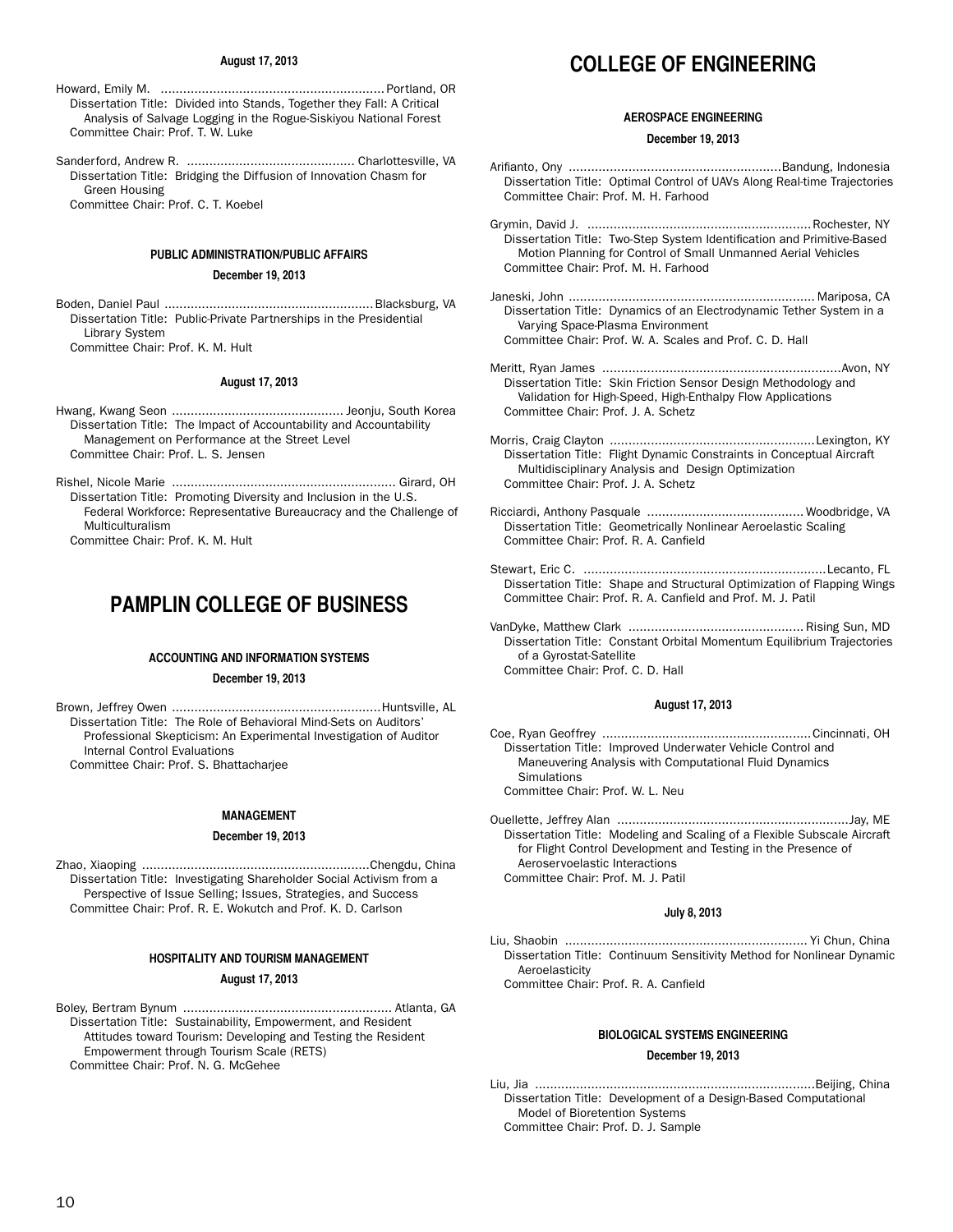- Wang, Chih-Yu ................................................................ Taipei, Taiwan Dissertation Title: Floating Wetlands for Urban Stormwater Treatment Committee Chair: Prof. D. J. Sample
- Whysong, Christan Yvonne ..............................................Broad Run, VA Dissertation Title: Chemosensory Evaluation of Training and Oxidative Stress in Long Distance Runners Committee Chair: Prof. P. K. Mallikarjunan

# **BIOMEDICAL ENGINEERING**

### **December 19, 2013**

- Hood, Robert Lyle ..................................................... Aransas Pass, TX Dissertation Title: Development of a Fiberoptic Microneedle Device for Simultaneous Co-Delivery of Fluid Agents and Laser Light with Specific Applications in the Treatment of Brain and Bladder Cancers Committee Chair: Prof. C. G. Rylander
- Howes, Meghan K. ........................................................ Pittsburgh, PA Dissertation Title: Injury Mechanisims, Tissue Properties, and Impact Repsonse of the Post-mortem Human Abdomen Committee Chair: Prof. W. N. Hardy
- Soangra, Rahul ...............................................................Bikaner, India Dissertation Title: Understanding Functional and Movement Variability in Elderly using Inertial Sensors Committee Chair: Prof. T. E. Lockhart

# **August 17, 2013**

- Gurjarpadhye, Abhijit Achyut ............................................Mumbai, India Dissertation Title: Dynamic Non-Destructive Monitoring of Bioengineered Blood Vessel Development Within a Bioreactor using Multi-Modality Imaging Committee Chair: Prof. C. G. Rylander
- Raben, Jaime Melton Schmieg ............................................Oak Hill, VA Dissertation Title: Improvements in Flow Measurements for Micro- and Meso-scaled Devices Committee Chair: Prof. P. P. Vlachos and Prof. M. A. Stremler
- 
- Sajja, Venkata Siva Sai Sujith .........................................Blacksburg, VA Dissertation Title: Impaired Behavioral and Pathological Outcomes Following Blast Neurotrauma Committee Chair: Prof. P. VandeVord
- Vogt, William C. ................................................................... Millis, MA Dissertation Title: Development of Mechanical Optical Clearing Devices for Improved Light Delivery in Optical Diagnostics Committee Chair: Prof. C. G. Rylander
- Webster, Courtney Ann ......................................................Freeport, PA Dissertation Title: Effects of Running Speed, Fatigue, and Bracing on Motor Control of Chronically Unstable Ankles Committee Chair: Prof. M. A. Nussbaum

# **July 8, 2013**

Colacino, Katelyn ........................................................... Northport, NY Dissertation Title: The Potential of Cellulose Nanocrystals in the Detection and Treatment of Cancer Committee Chair: Prof. Y. W. Lee

# **CHEMICAL ENGINEERING December 19, 2013**

# Christie, Christopher Robert ......................................Kingston, Jamaica Dissertation Title: Calcium/Phosphate Regulation: A Control Engineering Approach

Committee Chair: Prof. L. E. Achenie

- Grandelli, Heather Eilenfield .........................................Chesapeake, VA Dissertation Title: Formation of Cyclodextrin-Drug Inclusion Compounds and Polymeric Drug Delivery Systems using Supercritical Carbon Dioxide Committee Chair: Prof. E. Kiran and Prof. A. R. Whittington
- Iarikov, Dmitri .............................................................. Moscow, Russia Dissertation Title: Molecular Thin Films and Their Role in Controlling Interface Properties Committee Chair: Prof. W. A. Ducker
- James, Gregory Keith ...............................................Christiansburg, VA Dissertation Title: Investigation of Hydrodynamic and Depletion Interactions in Binary Colloidal Dispersions Committee Chair: Prof. W. A. Ducker and Prof. J. Y. Walz, Jr.
- Meyer, Kevin Joseph ..................................................Port Charlotte, FL Dissertation Title: Improved Prediction of Glass Fiber Orientation in Basic Injection Molding Geometries Committee Chair: Prof. D. G. Baird
- Pavurala, Naresh ...........................................................Blacksburg, VA Dissertation Title: Oral Drug Delivery - Molecular Design and Transport Modeling Committee Chair: Prof. L. E. Achenie
- Rabie, Feras H. ................................................................Houston, TX Dissertation Title: Synthesis, Characterization, Membrane Fabrication and Gas Transport Behaviors of Liquid Crystal Polymer Materials Committee Chair: Prof. E. Marand and Prof. S. M. Martin

# **CIVIL ENGINEERING**

# **December 19, 2013**

- Apsilidis, Nikolaos .........................................................Serres, Greece Dissertation Title: Experimental Investigation of Turbulent Flows at Smooth and Rough Junctions Committee Chair: Prof. P. Diplas
- Batool, Abeera ........................................................... Lahore, Pakistan Dissertation Title: Advanced Undersepage Analysis for Levees Committee Chair: Prof. T. L. Brandon
- Castellanos, Bernardo Antonio ....... Santo Domingo, Dominican Republic Dissertation Title: The Use and Measurement of Fully Softened Shear **Strength** Committee Chair: Prof. T. L. Brandon
- Sanij, Mohammad Saied Dehghani ..................................... Tehran, Iran Dissertation Title: Risk and Vulnerability of Roadway Infrastructure Committee Chair: Prof. G. W. Flintsch and Prof. S. McNeil
- Jarrett, Jordan Alesa ......................................................... Littleton, CO Dissertation Title: Performance Assessment of Seismic Resistant Steel Structures Committee Chair: Prof. F. A. Charney
- Lahr, Rebecca Halvorson ............................................... Whitewater, WI Dissertation Title: Advanced Applications of Raman Spectroscopy for Environmental Analyses Committee Chair: Prof. P. J. Vikesland
- Menichino, Garrett Thomas ......................................... Williamsburg, VA Dissertation Title: Preferential and Non-Darcy Flows in the Hyporheic Zone: Surface Water-Groundwater Hydraulics and Effects on Stream Functions Committee Chair: Prof. E. T. Hester
- Miller, Jennifer Hafer ........................................................... Athens, PA Dissertation Title: Fate of Antibiotic Resistance Genes during Anaerobic Digestion of Wastewater Solids Committee Chair: Prof. W. R. Knocke and Prof. A .J. Pruden-Bagchi
- Zohdy, Ismail Hisham ........................................................ Cairo, Egypt Dissertation Title: Development and Testing of the iCACC Intersection Controller for Automated Vehicles Committee Chair: Prof. H. A. Rakha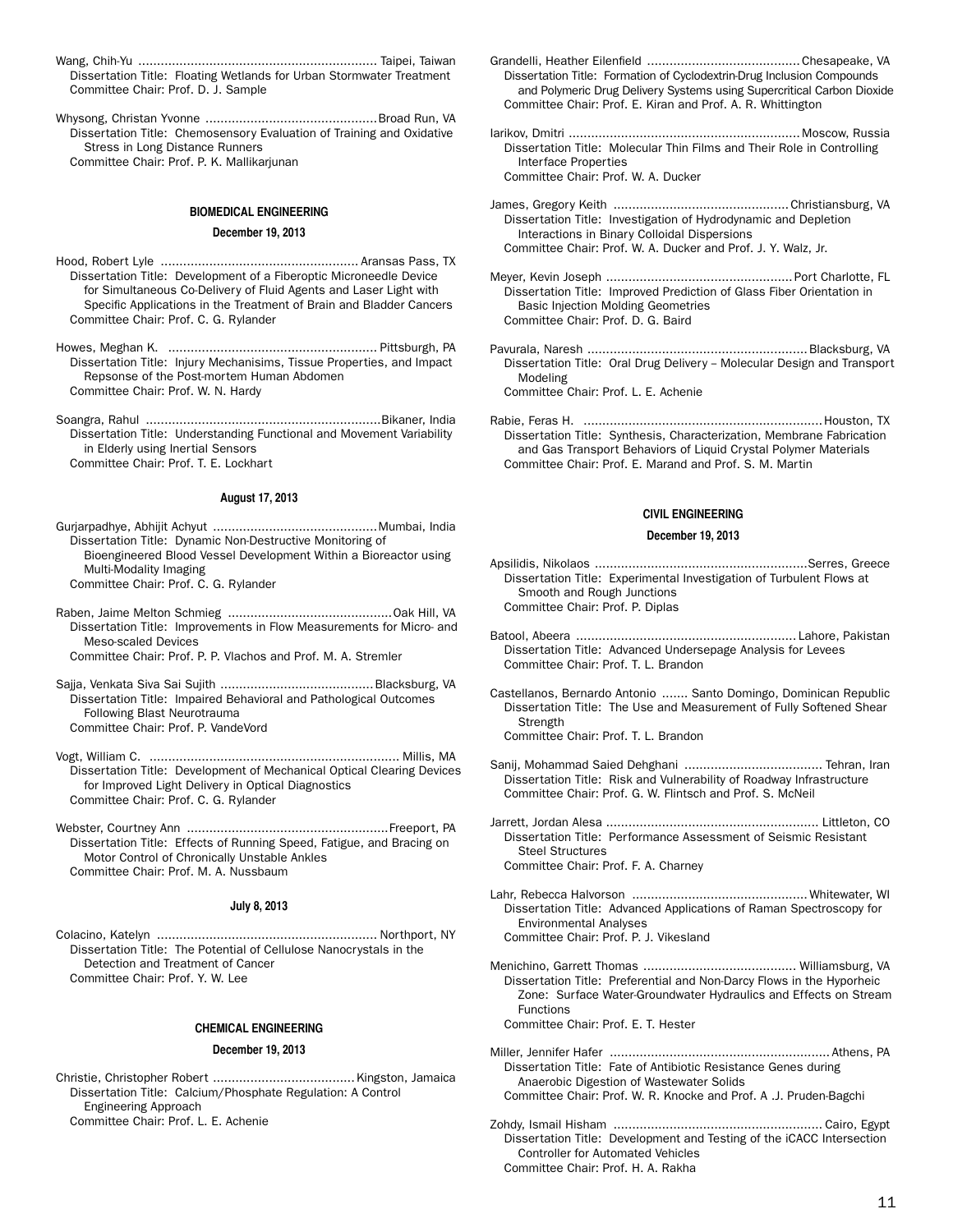Zou, Tao .....................................................................Dongping, China Dissertation Title: Reinforced Concrete Bridge Deck Deterioration Assessment Using Non-Destructive Evaluation and Finite Element Method

Committee Chair: Prof. C. D. Moen

# **July 8, 2013**

- Maguire, Marcus J. ............................................................ Lincoln, NE Dissertation Title: Transverse and Longitudinal Bending of Segmental Concrete Box Girder Bridges Committee Chair: Prof. C. L. Roberts-Wollmann
- Woodworth, Michael Allen .............................................Rocky River, OH Dissertation Title: Fire Hazard Assessment for Highway Bridges with Thermal Mechanical Modeling

Committee Chair: Prof. E. D. Sotelino and Prof. W. J. Wright

### **COMPUTER ENGINEERING**

### **December 19, 2013**

- El-Shambakey, Mohammed Talat ...................................Dekernis, Egypt Dissertation Title: Real-Time Software Transactional Memory: Contention Managers, Time Bounds, and Implementations Committee Chair: Prof. B. Ravindran
- Hilal, Amr E. ..............................................................Alexandria, Egypt Dissertation Title: Incentivizing Cooperation in Mobile Ad Hoc Networks: An Experiment, A Coalition Game Theory Model, and OLSR Integration Committee Chair: Prof. A .B. MacKenzie
- Kim, Junwhan ........................................................ Seoul, South Korea Dissertation Title: Scheduling Memory Transactions in Distributed Systems Committee Chair: Prof. B. Ravindran
- Lu, Peng ....................................................................Liaocheng, China Dissertation Title: Resilire: Achieving High Availability Through Virtual Machine Live Migration Committee Chair: Prof. B. Ravindran
- Mokhtar, Bassem Mahmoud Mohamed Ali ......................Blacksburg, VA Dissertation Title: Biologically-inspired Network Memory System for Smarter Networking

Committee Chair: Prof. Y. T. Hou and Prof. M. Y. Eltoweissy

## **July 8, 2013**

- Xiao, Shucai ...................................................................Beijing, China Dissertation Title: Generalizing the Utility of Graphics Processing Units in Large-Scale Heterogeneous Computing Systems Committee Chair: Prof. W. Feng
- Zhang, Jingyao ............................................................. Tonghua, China Dissertation Title: Hardware-Software Co-Design for Sensor Nodes in Wireless Networks Committee Chair: Prof. Y. Yang

## **COMPUTER SCIENCE AND APPLICATIONS**

### **December 19, 2013**

- Akbar, Monika .........................................................Sylhet, Bangladesh Dissertation Title: Integrating Community with Collections in Educational Digital Libraries Committee Chair: Prof. C. A. Shaffer
- Chhabra, Meenal ............................................................. Meerut, India Dissertation Title: Studies in the Algorithmic Pricing of Information Goods and Services Committee Chair: Prof. A. K. Vullikanti and Prof. S. Das
- Deshpande, Shubhangi Govind ....................................Hyderabad, India Dissertation Title: Multiobjective Optimization Using an Adaptive Weighting Scheme
	- Committee Chair: Prof. L. T. Watson
- Nikolaev, Ruslan ......................................................... Vladimir, Russia Dissertation Title: Design and Implementation of an Operating System with Virtualization and its Performance Analysis Committee Chair: Prof. G. V. Back
- Poirel, Christopher L. .............................................. Pawleys Island, SC Dissertation Title: Bridging Methodological Gaps in Network-Based Systems Biology Committee Chair: Prof. T. M. Murali
- Xia, Huadong .................................................................. Jianou, China Dissertation Title: Generation and Modification of Social Contact Networks in Macro and Micro Scale Committee Chair: Prof. M. V. Marathe
- Yang, Seungwon ..................................................... Seoul, South Korea Dissertation Title: Automatic Identification of Topical Tags from Texts Based on Expansion- Extraction Approach Committee Chair: Prof. E. A. Fox

# **August 17, 2013**

- Barksdale, Jeremy Totton ................................................... Sedalia, NC Dissertation Title: Social Integration in Agile User Experience: Building Social Capital in Agile User Experience Software Teams Committee Chair: Prof. D. S. McCrickard
- Cioaca, Alexandru George ...........................................Giurgiu, Romania Dissertation Title: A Computational Framework for Assessing and Optimizing the Performance of Observational Networks in 4D-Var Data Assimilation Committee Chair: Prof. A. Sandu

# **July 8, 2013**

Anguswamy, Reghu ............................................................ Erode, India Dissertation Title: Factors Affecting the Design and Use of Reusable Components

Committee Chair: Prof. W. B. Frakes

- Ma, Yifei ........................................................................Anshen, China Dissertation Title: A Database Supported Modeling Environment for Pandemic Planning and Course of Action Analysis Committee Chair: Prof. M. V. Marathe and Prof. J. Chen
- Ramesh, Bharath ...........................................................Chennai, India Dissertation Title: Samhita: Virtual Shared Memory for Non-Cache-Coherent Systems Committee Chair: Prof. C. J. Ribbens and Prof. S. Varadarajan
	-

# **ELECTRICAL ENGINEERING**

# **December 19, 2013**

- Alsawaha, Hamad Waled ..................................................Surra, Kuwait Dissertation Title: Synthesis of Ultra-Wideband Array Antennas Committee Chair: Prof. A. Safaai-Jazi
- Bahrak, Behnam ............................................................... Tehran, Iran Dissertation Title: Ex Ante Approaches for Security, Privacy, and Enforcement in Spectrum Sharing Committee Chair: Prof. J. Park
- Bishnoi, Hemant .......................................................Saharanpur, India Dissertation Title: Behavioral EMI Models of Switched Power Converters Committee Chair: Prof. D. Boroyevich
- Chen, Zheng ...............................................................Shanghai, China Dissertation Title: Electrical Integration of SiC Power Devices for High-Power-Density Applications Committee Chair: Prof. D. Boroyevich
- Datla, Dinesh ..................................................................Madras, India Dissertation Title: Wireless Distributed Computing in Cloud Computing **Networks** 
	- Committee Chair: Prof. J. H. Reed and Prof. T. Bose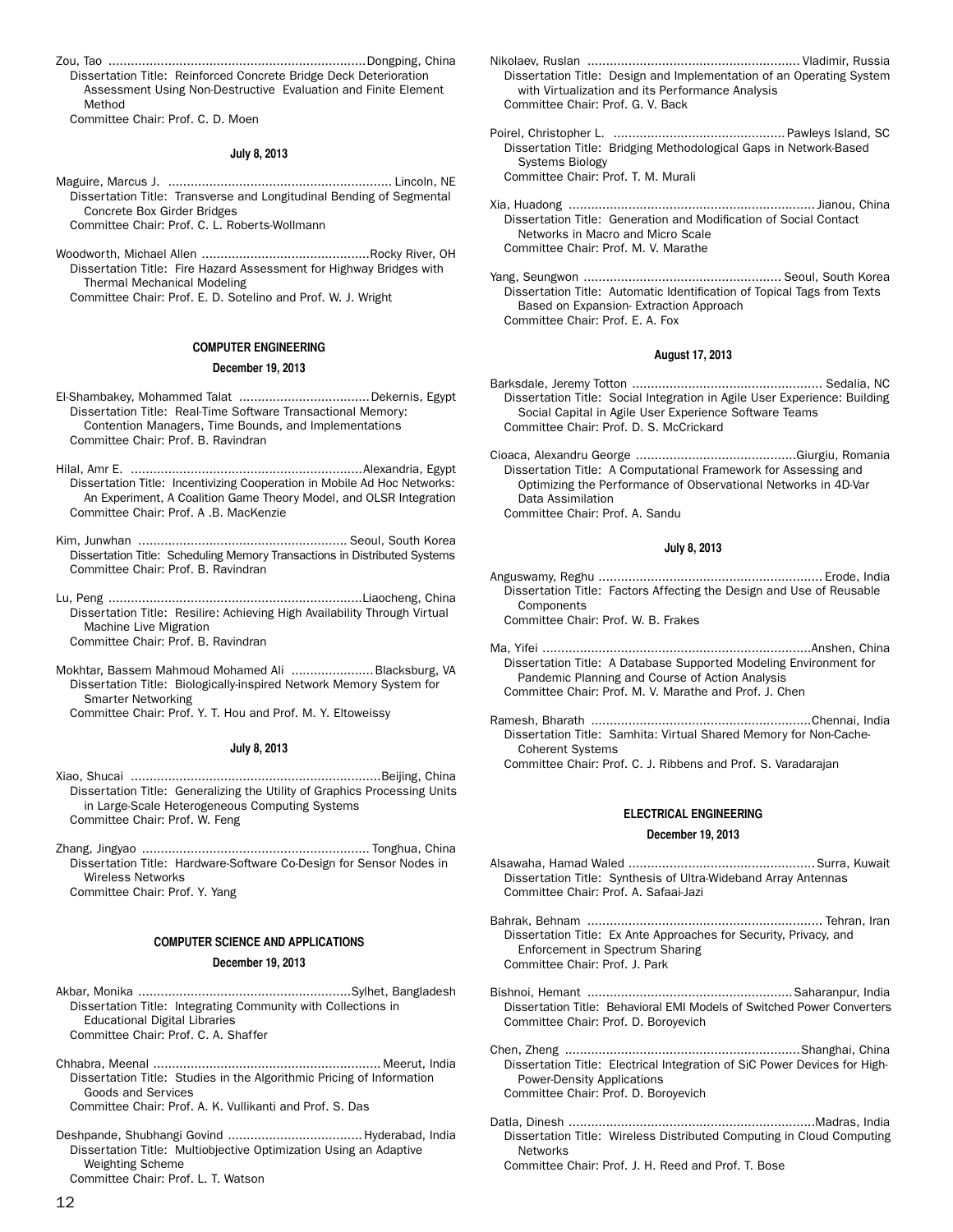- De Larquier, Sebastien .................................................. Jonzac, France Dissertation Title: The Mid-latitude Ionosphere Under Quiet Geomagnetic Conditions: Propagation Analysis of SuperDARN Radar Observations from Large Ionospheric Perturbations Committee Chair: Prof. J. M. Ruohoniemi and Prof. J. B. Baker
- Gu, Bin ................................................................. Zhangjiagang, China Dissertation Title: Hybrid Transformer High Boost Raito DC-DC Converters for Photovoltaic Module Applications Committee Chair: Prof. J. S. Lai
- Jung, Jae Sung ..............................................................Blacksburg, VA Dissertation Title: Development and Deployment of Renewable and Sustainable Energy Technologies Committee Chair: Prof. R. P. Broadwater and Prof. K. Tam
- Kunduri, Bharat Simha Reddy ......................................Hyderabad, India Dissertation Title: A Study of Interhemispheric Magnetic Conjugacy and Large Scale Magnetosphere-ionosphere Coupling using SuperDARN Radars
- Committee Chair: Prof. J. M. Ruohoniemi and Prof. J. B. Baker
- Refai, Wael Yahia ..........................................................Blacksburg, VA Dissertation Title: A Linear RF Power Amplifier with Enhanced Efficiency for Wireless Handsets
	- Committee Chair: Prof. W. A. Davis
- Ribeiro, Alvaro John ...................................................... Cumberland, RI Dissertation Title: SuperDARN Data Simulation, Processing, Access, and Use in Analysis of Mid-latitude Convection Committee Chair: Prof. J. M. Ruohoniemi and Prof. J. B. Baker
- Salehi, Mohsen ................................................................ Isfahan, Iran Dissertation Title: Time-varying Small Antennas for Wideband Applications

Committee Chair: Prof. M. Manteghi

# **August 17, 2013**

Samimi, Alireza .................................................................. Shiraz, Iran Dissertation Title: Study of Narrow-Band Spectral Characteristics of Stimulated Electromagnetic Emission (SEE) During Second Electron Gyro-Harmonic Heating

Committee Chair: Prof. W. A. Scales

# **July 8, 2013**

- Fayez, Almohanad Samir ....................................... Jeddah, Saudi Arabia Dissertation Title: Design Space Decomposition for Cognitive and Software Defined Radios Committee Chair: Prof. C. W. Bostian
- Koran, Ahmed Mohammed .................................................Irbid, Jordan Dissertation Title: Photovoltaic Source Simulators for Solar Power Conditioning Systems: Design Optimization, Modeling, and Control Committee Chair: Prof. J. S. Lai
- Li, Meiyan .....................................................................Blacksburg, VA Dissertation Title: Transient Stability Prediction based on Synchronized Phasor Measurements and Controlled Islanding Committee Chair: Prof. A. G. Phadke
- Wu, Zhongyu ...............................................................Yancheng, China Dissertation Title: Synchronized Phasor Measurement Applications in Three-phase Power Systems Committee Chair: Prof. A. G. Phadke
- Zellner, Phillip Andrew .......................................................Hampton, VA Dissertation Title: Three-Dimensional Passivated-Electrode Insulator-Based Dielectrophoresis (3D-PiDEP) Committee Chair: Prof. M. Agah

## **ENGINEERING EDUCATION**

# **December 19, 2013**

Boynton, Matthew Arnold ...................................................Pikeville, TN Dissertation Title: People not Print: Exploring Engineering as a Career Choice Among Students in Rural Areas of Tennessee's Cumberland Plateau

Committee Chair: Prof. M. C. Paretti

Thomas, Lauren Desiree ................................................... Paterson, NJ Dissertation Title: Preparing and Progressing: A Narrative Study of Optics and Photonics Graduate Students' Identity-Trajectory Committee Chair: Prof. M. J. Borrego and Prof. E. D. McNair

### **August 17, 2013**

- Kajfez, Rachel Louis ........................................................... Mentor, OH Dissertation Title: The Motivation and Identity Development of Graduate Teaching Assistants in First-Year Engineering Programs Committee Chair: Prof. H. Matusovich
- Moore, Jacob Preston ....................................................Blacksburg, VA Dissertation Title: Promoting Conceptual Understanding via Adaptive Concept Maps Committee Chair: Prof. C. B. Williams

# **ENGINEERING MECHANICS**

## **December 19, 2013**

- Fayed, Hassan El-Hady Hassan ......................................Blacksburg, VA Dissertation Title: Particles and Bubbles Collision Frequency in Homogeneous Isotropic Turbulent Flow Committee Chair: Prof. S. A. Ragab
- Ghosh, Suvojit ................................................................Kolkata, India Dissertation Title: Self-assembly of Magnetic Nanoparticles: A Tool for Building at the Nanoscale Committee Chair: Prof. M. R. Hajj and Prof. I. K. Puri
- Guan, Youliang ................................................................ Dalian, China Dissertation Title: Crack Path Selection and Shear Toughening Effects Due to Mixed Mode Loading and Varied Surface Properties in Beamlike Adhesively Bonded Joints Committee Chair: Prof. D. A. Dillard
- Kappiyoor, Ravi ..............................................................Centreville, VA Dissertation Title: Mechanical Properties of Elastomeric Proteins Committee Chair: Prof. I. K. Puri and Prof. D. M. Dudek
- Kunc, Vlastimil .................................................................Knoxville, TN Dissertation Title: Structure-property Relationships in Flow Formed Discontinuous Fiber Reinforced Composites Committee Chair: Prof. S. W. Case
- Mehmood, Arshad .........................................................Blacksburg, VA Dissertation Title: Active/Passive Controls and Energy Harvesting from Vortex-Induced Vibrations Committee Chair: Prof. M. R. Hajj
- Pal, Souvik .....................................................................Kolkata, India Dissertation Title: Control of Nanoscale Thermal Transport for Thermoelectric Energy Conversion and Thermal Rectification Committee Chair: Prof. M. R. Hajj and Prof. I. K. Puri
- Rao, Pradeep Chandrakant .............................................Mumbai, India Dissertation Title: Study of the Dynamics of Transport and Mixing using Set Oriented Methods Committee Chair: Prof. M. A. Stremler
- Taha, Haithem Ezzat Mohammed ........................................ Cairo, Egypt Dissertation Title: Mechanics of Flapping Flight: Analytical Formulations for Unsteady Aerodynamics, Kinematic Optimization, Flight Dynamics and Control

Committee Chair: Prof. A. H. Nayfeh and Prof. M. R. Hajj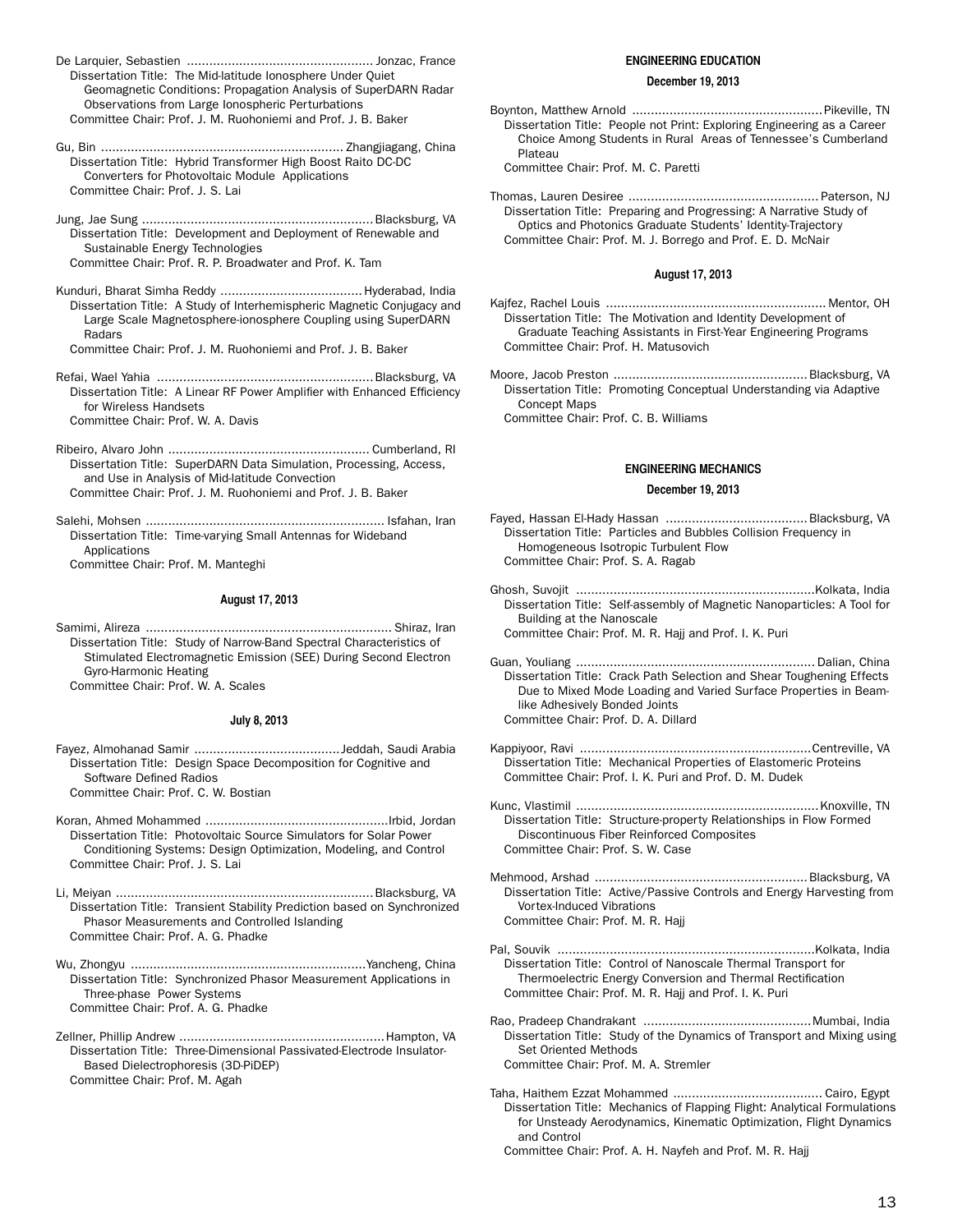Umberger, Pierce David ..................................................Manassas, VA Dissertation Title: Modeling of High Strain Rate Axial Response and Shear Failure of Thermoplastic Composites Committee Chair: Prof. S. W. Case

## **August 17, 2013**

Ayed, Samah Ben ..........................................................Blacksburg, VA Dissertation Title: Analysis, Simulation and Control of Peak Pressure Loads on Low-Rise Structures

Committee Chair: Prof. S. A. Ragab and Prof. M. R. Hajj

- Bahmani, Fatemeh ........................................................Blacksburg, VA Dissertation Title: Three Problems Involving Compressible Flow with Large Bulk Viscosity and Non-Convex Equations of State Committee Chair: Prof. M. S. Cramer
- Jana, Saikat ...................................................................Mumbai, India Dissertation Title: Effect of Boundaries on Swimming of Paramecium Multimicronucleatum Committee Chair: Prof. S. Jung

### **July 8, 2013**

Harikrishna, Hari ...........................................................Blacksburg, VA Dissertation Title: Nanoscale Thermal Transport Across Interfaces Committee Chair: Prof. S. T. Huxtable

# **INDUSTRIAL AND SYSTEMS ENGINEERING**

## **December 19, 2013**

- Jimenez, Jose Mauricio ........................................................Laurel, MD Dissertation Title: The Application of Macroergonomics and Simulation to Improve Control of Healthcare Acquired Infections Committee Chair: Prof. B. M. Kleiner
- Lee, Yoon Suk ........................................................ Seoul, South Korea Dissertation Title: Examining Shared Understanding in Partially Distributed Conceptual Design Teams Committee Chair: Prof. B. M. Kleiner and Prof. M. C. Paretti
- Pereira, Victor C. .......................................................Sao Paulo, Brazil Dissertation Title: Vehicle Routing for Emergency Evacuations Committee Chair: Prof. D. R. Bish
- Robinette, Martin B. ..............................................North Salt Lake, UT Dissertation Title: Evaluation of a Test Method For Assessing Horizontal Localization and Auditory Learning With Electronic Pass-Through Hearing Protection Committee Chair: Prof. J. G. Casali
- Zhang, Xiaoyue ...................................................... Lianyungang, China Dissertation Title: Fall Risk Assessment By Measuring Determinants of Gait

Committee Chair: Prof. T. E. Lockhart

### **August 17, 2013**

Muslim, Khoirul ....................................................... Sleman, Indonesia Dissertation Title: Posterior Load Carriage: Ergonomic Assessment and Intervention Efficacy

Committee Chair: Prof. M. A. Nussbaum

- Agca, Esra .................................................................... Ankara, Turkey Dissertation Title: Optimization-based Logistics Planning and Performance Measurement for Hospital Evacuation and Emergency Management Committee Chair: Prof. D. R. Bish
- Rickli, Jeremy Lewis ............................................................Otsego, MI Dissertation Title: The Effect of Uncertain Product Quality and Consumer Incentives on Partial Disassembly Sequencing in Value Recovery Operations Committee Chair: Prof. J. A. Camelio

### **July 8, 2013**

Oh, Kyunghui ......................................................... Seoul, South Korea Dissertation Title: Understanding the Effects of Reading Medium and Generation on Reading Strategy, Performance, Subjective Responses, and Cognitive Load in an Active Reading Task Committee Chair: Prof. T. L. Smith-Jackson

# **MATERIALS SCIENCE AND ENGINEERING**

### **December 19, 2013**

- Shen, Ying .................................................................... Dongtai, China Dissertation Title: Applications of Magnetoelectric Sensors and Gradiometers Committee Chair: Prof. D. D. Viehland
- Xiao, Kewei .............................................................. Guangzhou, China Dissertation Title: A Diffusion-Viscoelastic Analysis and Experimental Verification of Defect Formation in Sintered Silver Bond-line Committee Chair: Prof. G. Lu

### **August 17, 2013**

Varghese, Ronnie Paul ...................................................Blacksburg, VA Dissertation Title: 3-D MEMS for Energy Harvesting and Sensing Committee Chair: Prof. S. Priya

### **MECHANICAL ENGINEERING**

### **December 19, 2013**

- Agarwal, Gaurav .............................................................. Kanpur, India Dissertation Title: Solid Fuel Blend Pyrolysis-Combustion Behavior and Fluidized Bed Hydrodynamics Committee Chair: Prof. B. Y. Lattimer
- Al-Abbasi, Omar Abdulaziz ..............................................Blacksburg, VA Dissertation Title: Modeling the Non-Equilibrium Behavior of Chemically Reactive Atomistic Level Systems Using Steepest-Entropy-Ascent Quantum Thermodynamics Committee Chair: Prof. M. R. von Spakovsky
- Blanchard, Ryan P. ..................................................Christiansburg, VA Dissertation Title: Measurements and Analysis of a Turbulent Premixed Flame Using Decomposition Techniques and Large-Eddy Simulation Committee Chair: Prof. W. Ng and Prof. U. Vandsburger
- Cano-Andrade, Sergio ....................................................Blacksburg, VA Dissertation Title: Upper-Level Sustainability Assessment Framework for Sustainable-Resilient Electric Infrastructures, and Steepest-Entropy-Ascent Quantum Thermodynamic Modeling of Decoherence in Two Quantum Composite Systems Committee Chair: Prof. M. R. von Spakovsky
- Deb, Surya D. ..............................................................Blacksburg, VA Dissertation Title: Investigation of Fluidized Bed Systems using Coupled DEM-CFD Framework Committee Chair: Prof. D. K. Tafti
- Kanholy, Santhip Krishnan ...........................................Kozhikode, India Dissertation Title: Eulerian-Eulerian Modeling of Fluidized Beds Committee Chair: Prof. F. Battaglia
- Ma, Rui .......................................................................... Liyang, China Dissertation Title: Development of a Terrain Pre-filtering Technique Applicable to Probabilistic Terrain using Constraint Mode Tire Model Committee Chair: Prof. J. B. Ferris

May, Jessica Anne ....................................................... King George, VA Dissertation Title: Development of an Experimentally Validated Non-linear Viscoelastic Viscoplastic Model for a Novel Fuel Cell Membrane Material Committee Chair: Prof. M. W. Ellis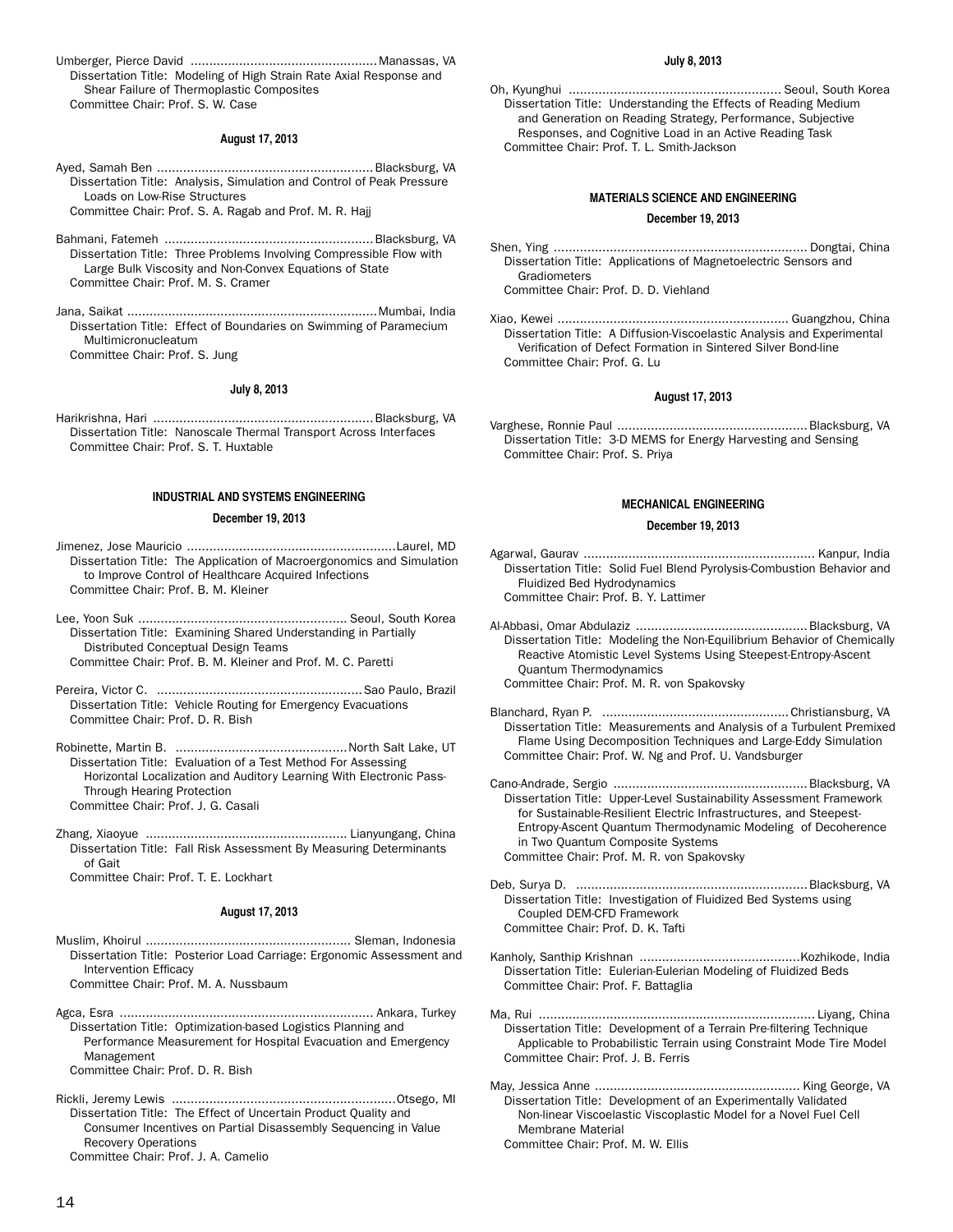- Milo, Michael William ...................................................... Zelienople, PA Dissertation Title: Anomaly Detection in Heterogeneous Data Environments with Applications to Mechanical Engineering Signals & Systems Committee Chair: Prof. M. J. Roan
- Nahid, Mohammad N. ............................................ Dhaka, Bangladesh Dissertation Title: Fire Hazard of Highway Bridges: Fire and Thermal Aspects Committee Chair: Prof. B. Y. Lattimer

Pannala, Mittu ...........................................................Hyderabad, India Dissertation Title: Biomimetic Investigation of Dynamic Ultrasound Reception in Bat Biosonar Committee Chair: Prof. R. Mueller

Peterson, Andrew William ............................................State College, PA Dissertation Title: Simulation and Testing of Wave-Adaptive Modular Vessels Committee Chair: Prof. M. Ahmadian

Thome De Faria, Cassio .......................................Campo Grande, Brazil Dissertation Title: Robust Model-Based Control of Nonlinear Systems for Bio-Inspired Autonomous Underwater Vehicles Committee Chair: Prof. D. J. Inman, Sr. and Prof. S. Priya

Wang, Qingzhao ............................................................Blacksburg, VA Dissertation Title: Computational Investigations of Boundary Condition Effects on Simulations of Thermoacoustic Instabilities Committee Chair: Prof. R. L. West, Jr.

Williams, Eric Andrew ......................................................... Norton, OH Dissertation Title: Development of Shape Memory Alloy Composite Actuators for the Whole Skin Locomotion Robot Committee Chair: Prof. D. W. Hong

# **August 17, 2013**

Arat, Mustafa Ali ...............................................................Izmir, Turkey Dissertation Title: Development and Improvement of Active Vehicle Safety Systems by Means of Smart Tire Technology Committee Chair: Prof. S. Taheri

Haghdoost, Atieh ............................................................... Tehran, Iran Dissertation Title: Microscale to Nanoscale Investigation of the Microelectrodeposition Process Committee Chair: Prof. R. Pitchumani

Raben, Samuel Gillooly ..................................................Lutherville, MD Dissertation Title: Determination of Three Dimensional Time Varying Flow Structures

Committee Chair: Prof. P. P. Vlachos and Prof. S. D. Ross

# **July 8, 2013**

Amritkar, Amit Ravindra ............................................. Ahmedabad, India Dissertation Title: Parallel Implementation and Application of Particle Scale Heat Transfer in the Discrete Element Method Committee Chair: Prof. D. K. Tafti

Kusano, Kristofer Darwin ...................................................Herndon, VA Dissertation Title: Methodology for Determining Crash and Injury Reduction from Emerging Crash Prevention Systems in the U.S. Committee Chair: Prof. H. C. Gabler III

# **MINING ENGINEERING**

# **December 19, 2013**

Dohm, Erich David ........................................................ Woodbridge, VA Dissertation Title: Production and Characterization of Coal-Biomass Briquettes for Co-Gasification

Committee Chair: Prof. G. H. Luttrell and Prof. N. S. Ripepi

- Jong, Edmund Chime ................................................... Falls Church, VA Dissertation Title: Development and Evaluation of a Permeation Plug Release Vessel (PPRV) for the Release of Perfluoromethylcyclohexane (PMCH) in Underground Mine Tracer Gas Studies Committee Chair: Prof. K. D. Luxbacher
- Mazur, David Christopher ................................................ Pittsburgh, PA Dissertation Title: An Electrical Mine Monitoring System Utilizing the IEC 61850 Standard Committee Chair: Prof. G. H. Luttrell

# **July 8, 2013**

- Griffin, Kenneth R. ........................................................Blacksburg, VA Dissertation Title: Comprehensive Design and Utilization of Atmospheric Monitoring Systems in United States Underground Coal Mines and Application of Risk Assessment Committee Chair: Prof. M. E. Karmis and Prof. K. D. Luxbacher
- Pan, Lei ......................................................................... Ningbo, China Dissertation Title: Surface and Hydrodynamic Forces in Wetting Films Committee Chair: Prof. R. H. Yoon

# **INTERDISCIPLINARY DEGREES**

# **GENETICS, BIOINFORMATICS AND COMPUTATIONAL BIOLOGY**

## **December 19, 2013**

Chen, Chun ................................................................ Zhenjiang, China Dissertation Title: Systems Biology Study of Breast Cancer Endocrine Response and Resistance Committee Chair: Prof. J. J. Tyson

## **August 17, 2013**

Adam, Laura ......................................................... Ayguesvives, France Dissertation Title: Mapping Genotype to Phenotype Using Attribute Grammar

Committee Chair: Prof. J. Peccoud

Hong, Tian ...................................................................Chengdu, China Dissertation Title: A Framework for Understanding Heterogeneous Differentiation of CD4+ T cells Committee Chair: Prof. J. J. Tyson

- Susanti, Dwi ..........................................................Bandung, Indonesia Dissertation Title: Sulfite Reductase and Thioredoxin in Oxidative Stress Responses in Methanogenic Archaea Committee Chair: Prof. B. Mukhopadhyay
- Tavassoly, Iman .................................................................. Shiraz, Iran Dissertation Title: Dynamics of Cell Fate Decisions Mediated by the Interplay of Autophagy and Apoptosis in Cancer Cells: Mathematical Modeling and Experimental Observations Committee Chair: Prof. J. J. Tyson

# **July 8, 2013**

Lewis, Stephanie Nicole ............................................Newport News, VA Dissertation Title: Refinement of the Docking Component of Virtual Screening for PPARy Therapeutics Using Pharmacophore Analysis and Molecular Dynamics Committee Chair: Prof. D. R. Bevan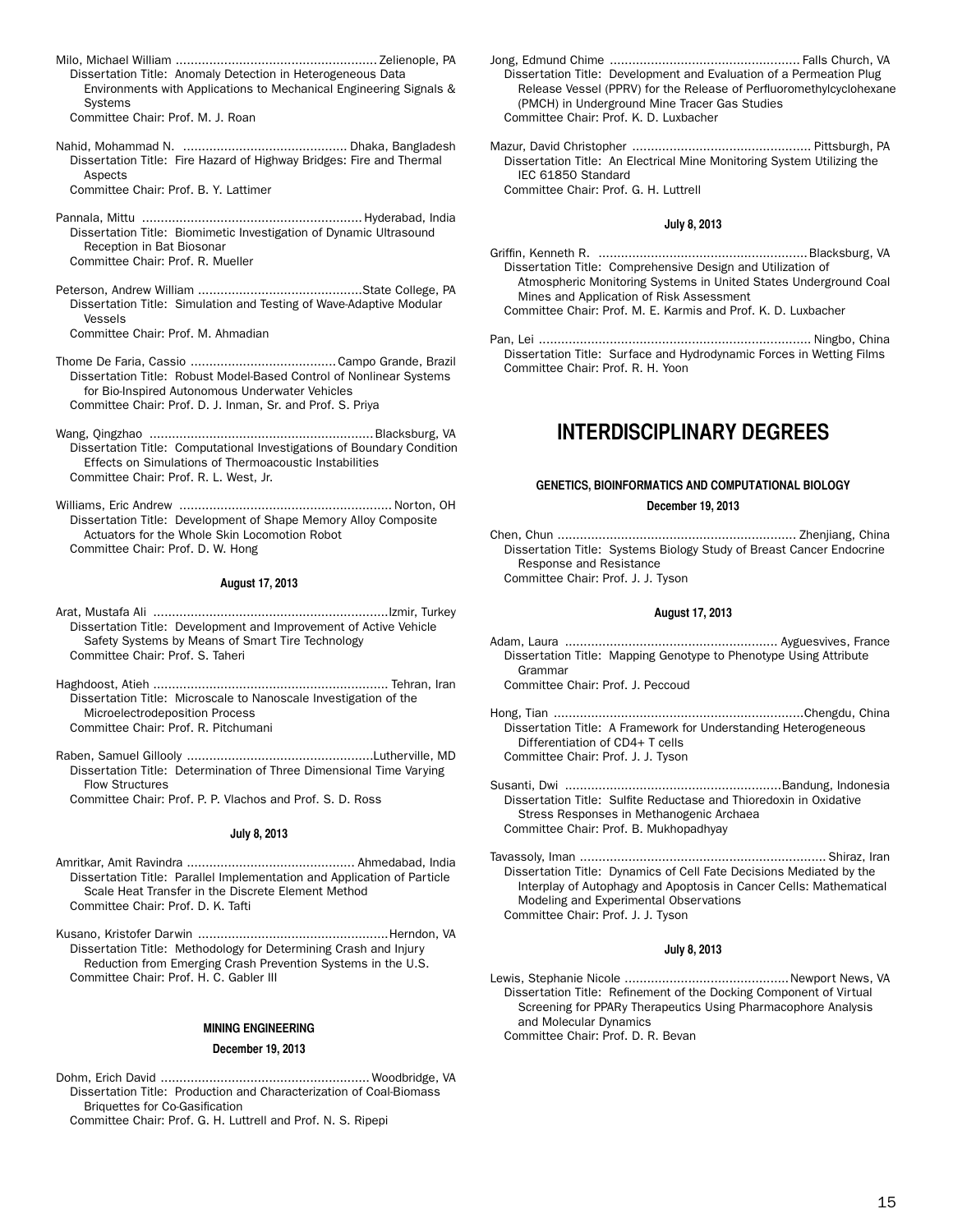### **MACROMOLECULAR SCIENCE AND ENGINEERING**

# **December 19, 2013**

- Balasubramaniam, Sharavanan ......................................Blacksburg, VA Dissertation Title: Synthesis, Characterization and Structure-Property Relationships of Polymer- Stabilized Nanoparticles Containing Imaging and Therapeutic Agents Committee Chair: Prof. R. M. Davis
- Celebi, Oguzhan ........................................................... Giresun, Turkey Dissertation Title: Synthesis and Characterization of Poly(2-Ethyl-2- Oxazoline)-based Functional Prepolymers and Block Copolymers Committee Chair: Prof. J. S. Riffle
- Liu, Haoyu ..................................................................Shanghai, China Dissertation Title: Synthesis and Structure-property Evaluation of Novel Cellulosic Polymers as Amorphous Solid Dispersion Matrices for Enhanced Oral Drug Delivery Committee Chair: Prof. K .J. Edgar
- Pothayee, Nipon ................................................... Chiang Mai, Thailand Dissertation Title: Development of Polymeric Nanocarriers for Dual Magnetic Resonance Imaging and Drug Delivery Committee Chair: Prof. J. S. Riffle

### **August 17, 2013**

Pereira, Junia M. ..........................................................Blacksburg, VA Dissertation Title: Synthesis of New Pullulan Derivatives for Drug Delivery Committee Chair: Prof. K. J. Edgar

### **July 8, 2013**

Mazumder, Sonal ............................................................Kolkata, India Dissertation Title: Synthesis and Characterization of Drug-Containing, Polysaccharide-Based Nanoparticles for Applications in Oral Drug Delivery

Committee Chair: Prof. R. M. Davis

# **COLLEGE OF LIBERAL ARTS AND HUMAN SCIENCES**

# **CAREER AND TECHNICAL EDUCATION**

### **December 19, 2013**

- Fittz, Mia Webb ................................................................ Roanoke, VA Dissertation Title: Community College Faculty Members' Perceived Multicultural Teaching Competence and Attitudes of Cultural Diversity Committee Chair: Prof. D. L. Cartwright
- Nkhata, Bentry ............................................................ Lusaka, Zambia Dissertation Title: Career and Technical Education (CTE) Directors' Experiences with CTE's Contributions to Science, Technology, Engineering, and Math (STEM) Education Implementation Committee Chair: Prof. W. T. Price, Jr. and Prof. P. L. Burge

# **COUNSELOR EDUCATION**

## **December 19, 2013**

- Graham, Jasmine Jovanda ......................................... Castle Hayne, NC Dissertation Title: Strong Black Womanhood, Stress, and Coping: A Quantitative Investigation of a Culturally Encapsulated Phenomenon Committee Chair: Prof. L. E. Welfare
- Sanders, Carrie Brill ......................................................... Advance, NC Dissertation Title: School Counselors' Levels of Self-Efficacy Providing Career Counseling in the Middle School Setting Committee Chair: Prof. L. E. Welfare

Seibert, Michele G. .............................................................Salem, VA Dissertation Title: The Impact of Elementary School Career Development Practices and Elementary School Counselor Self **Efficacy** 

Committee Chair: Prof. N. E. Bodenhorn

# **August 17, 2013**

- Ermann, Lauren Sheli ....................................................Blacksburg, VA Dissertation Title: The Lived Experiences of Older Women in Alcoholics Anonymous
	- Committee Chair: Prof. P. L. Burge and Prof. G. F. Lawson

### **CURRICULUM AND INSTRUCTION**

### **December 19, 2013**

- Blevins, Samantha Jane ........................................................Galax, VA Dissertation Title: Electronic Portfolio Adoption: Developing a Framework by Exploring Faculty Perspectives Through the Lens of Diffusion of Innovation Theory Committee Chair: Prof. J. M. Brill
- Cocke, Cathy Nichols ...................................................... Lynchburg, VA Dissertation Title: Controversial Issues in High School United States History Classes: Teachers' Perspectives Committee Chair: Prof. D. Hicks
- Cornwell, Ralph Jr. .........................................................Blacksburg, VA Dissertation Title: The Creation of a Standardized Resistance Protocol for Training the Musculature of the Human Head and Neck Committee Chair: Prof. R. K. Stratton
- Cruise, Erin Gooding .............................................................Dublin, VA Dissertation Title: The Relationship of Education, Years of Experience, and School Nursing Practice to the Importance of School Nursing Knowledge Committee Chair: Prof. K. J. Redican
- Cui, Guoqiang ..................................................................Yantai, China Dissertation Title: Effects of Students' Characteristics and Locus of Control on Their Satisfaction with Online Distance Education Experience Committee Chair: Prof. B. B. Lockee
- Dannenberg, David Randall ............................................ Anchorage, AK Dissertation Title: Development and Evaluation of Virtual World Instruction Based on a Constructivist Learning Environment Design Framework

Committee Chair: Prof. B. B. Lockee

- Fotiyeva, Izolda S. ..........................................................Rockville, MD Dissertation Title: Constructing an Instructional Design Framework that Incorporates Re-purposing Popular Media to Enhance Mathematics and Science Instruction Committee Chair: Prof. J. K. Burton
- Hudson, Robyn Lynn ......................................................Blacksburg, VA Dissertation Title: The Effect of Disability Disclosure on the Graduation Rates of College Students with Disabilities Committee Chair: Prof. S. B. Asselin
- Lian, Hongri .............................................................Christiansburg, VA Dissertation Title: Design and Development of Online Database-Driven Peer Assessment Tool Using Division Rule Theory Committee Chair: Prof. J. K. Burton
- MacDonald, Beth Loveday .........................................Christiansburg, VA Dissertation Title: Subitizing Activity: Item Orientation with Regard to Number Abstraction Committee Chair: Prof. J. L. Wilkins
- Ruff, Chloe Besse .............................................................. Athens, GA Dissertation Title: Perceptions of and Support for Domain Identification and Student Interest in First Year College Students Committee Chair: Prof. B. D. Jones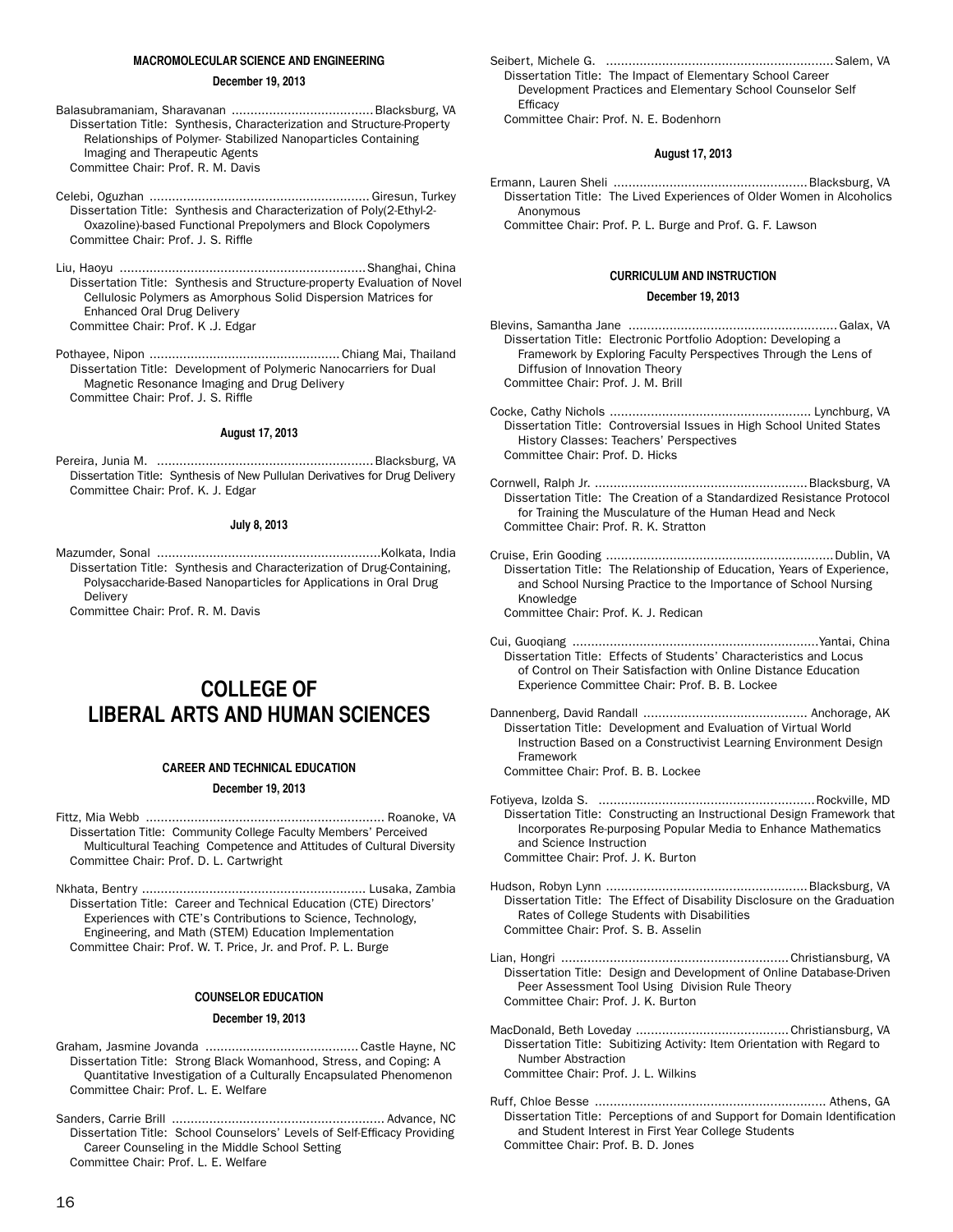Fariss, Laura Lester ..............................................................Dublin, VA Dissertation Title: The Effects of Small Group Vocabulary Instruction on Second Grade Students' Expressive Vocabularies Committee Chair: Prof. H. A. Mesmer

Williams, Angela Marie Watson ......................................Cartersville, GA Dissertation Title: An Action Research Study Using the MUSIC Model of Academic Motivation to Increase Reading Motivation in an Elementary Classroom Committee Chair: Prof. M. A. Barksdale

### **HUMAN DEVELOPMENT**

# **December 19, 2013**

- Chen, Ruoxi .................................................................Chengdu, China Dissertation Title: A Cross-Cultural Study of Never-Married Adults' Mate Selection Perceptions and Criteria Committee Chair: Prof. F. P. Piercy
- Faas, Caitlin Suzanne .....................................................Lewisburg, OH Dissertation Title: Predicting Young Adult Socioeconomic Success and Mental Health Outcomes for College Student Dropouts Committee Chair: Prof. M. J. Benson and Prof. C. Kaestle
- Sierra, Ana L. Jaramillo ..............................................Bogota, Colombia Dissertation Title: Young Women's Anger in Romantic Relationships Committee Chair: Prof. K. R. Allen
- Kennington, Mathis Alan Vila ................................................. Austin, TX Dissertation Title: Ambiguous Freedom: A Grounded Theoretical Analysis of Life Outside Prison Committee Chair: Prof. J. A. Arditti
- Kimbrell, Monica Renee ...................................................Richlands, VA Dissertation Title: Information Technology Career Decision Making: Validating Models of Self-Authorship in Rural Appalachian Middle and High School Students Enrolled in Upward Bound and Talent Search Programs
	- Committee Chair: Prof. P. S. Meszaros
- Palit, Manjushree ..............................................................Houston, TX Dissertation Title: Uncovering Messages of Intimacy in Married Indian Couples: A Phenomenological Study using Pictures as Metaphors Committee Chair: Prof. F. P. Piercy

# **RHETORIC AND WRITING**

### **December 19, 2013**

Saba, Maggy Sami ............................................... Jeddah, Saudi Arabia Dissertation Title: Writing in a New Environment: Saudi ESL Students Learning Academic Writing Committee Chair: Prof. S. L. Carter-Tod

# **SCIENCE AND TECHNOLOGY STUDIES**

# **December 19, 2013**

Cloyd, Tristan Dane .............................................................. Austin, TX Dissertation Title: (r)Evolution in Brain-Computer Interface Technologies for Play: (non)Users in Mind Committee Chair: Prof. J. C. Pitt

### **August 17, 2013**

Lee, Jong Min ....................................................... Daegu, South Korea Dissertation Title: Engineering the Environment: Regulatory Engineering at the U.S. Environmental Protection Agency, 1970-1980 Committee Chair: Prof. M. Wisnioski

### **SOCIAL, POLITICAL, ETHICAL, AND CULTURAL THOUGHT**

### **December 19, 2013**

- Bartee, Seth James ............................................................. Bristol, TN Dissertation Title: Imagination Movers: The Creation of Conservative Counter-Narratives in Reaction to Consensus Liberalism Committee Chair: Prof. F. Debrix
- Stoller, Aaron ................................................................. New Bern, NC Dissertation Title: An Experimental Hope: The Case for Emergent Pedagogy Committee Chair: Prof. B. E. Sax
- Thomas, Marc Anthony ......................................Spanish Town, Jamaica Dissertation Title: Assessing the Boundaries of Participatory Democracy within an Emancipatory Political Framework: The Case of Parish Development Committees in Jamaica Committee Chair: Prof. M. A. Thomas

# COLLEGE OF NATURAL RESOURCES AND ENVIRONMENT

# **FORESTRY AND FOREST PRODUCTS**

# **December 19, 2013**

- Gyawali, Nabin ..............................................................Blacksburg, VA Dissertation Title: Modeling General Response to Silvicultural Treatments in Loblolly Pine Stands Committee Chair: Prof. H. E. Burkhart
- Quirino, Valquiria Ferraz ....................................... Belo Horizonte, Brazil Dissertation Title: Evaluating the Use of Active and Passive Remote Sensors for Even-aged Loblolly Pine Stand Age Committee Chair: Prof. R. H. Wynne
- Thapa, Ram .............................................................Kathmandu, Nepal Dissertation Title: Modeling Mortality of Loblolly Pine Plantation Committee Chair: Prof. H. E. Burkhart

### **August 17, 2013**

- Chen, Yujuan ..................................................................Bozhou, China Dissertation Title: The Influence of Urban Soil Rehabilitation on Soil Carbon Dynamics, Greenhouse Gas Emission and Stormwater Mitigation Committee Chair: Prof. S. D. Day
- Jia, Xiaoyan .......................................................................Xiayi, China Dissertation Title: Functional Analysis of Novel Protein-protein Interactions Involving ROP GTPases in Arabidopsis thaliana and Populus trichocarpa

Committee Chair: Prof. E. P. Beers and Prof. A. M. Brunner

### **July 8, 2013**

Barrett, Scott M. ............................................................. Fincastle, VA Dissertation Title: Operational Adaptations and Environmental Implications on Integrated Biomass Harvesting Operations Committee Chair: Prof. W. M. Aust and Prof. M. C. Bolding

# **GEOSPATIAL AND ENVIRONMENTAL ANALYSIS**

### **December 19, 2013**

- Kokkinidis, Ioannis ...................................................... Piraeus, Greece Dissertation Title: Ecosystem Services Provided by Agricultural Land Committee Chair: Prof. J. B. Campbell, Jr. and Prof. S. C. Hodges
- Smith-McKenna, Emily Katherine ....................................Blacksburg, VA Dissertation Title: Geospatial Variation of an Invasive Forest Disease and the Effects on Treeline Dynamics in the Rocky Mountains Committee Chair: Prof. L. M. Resler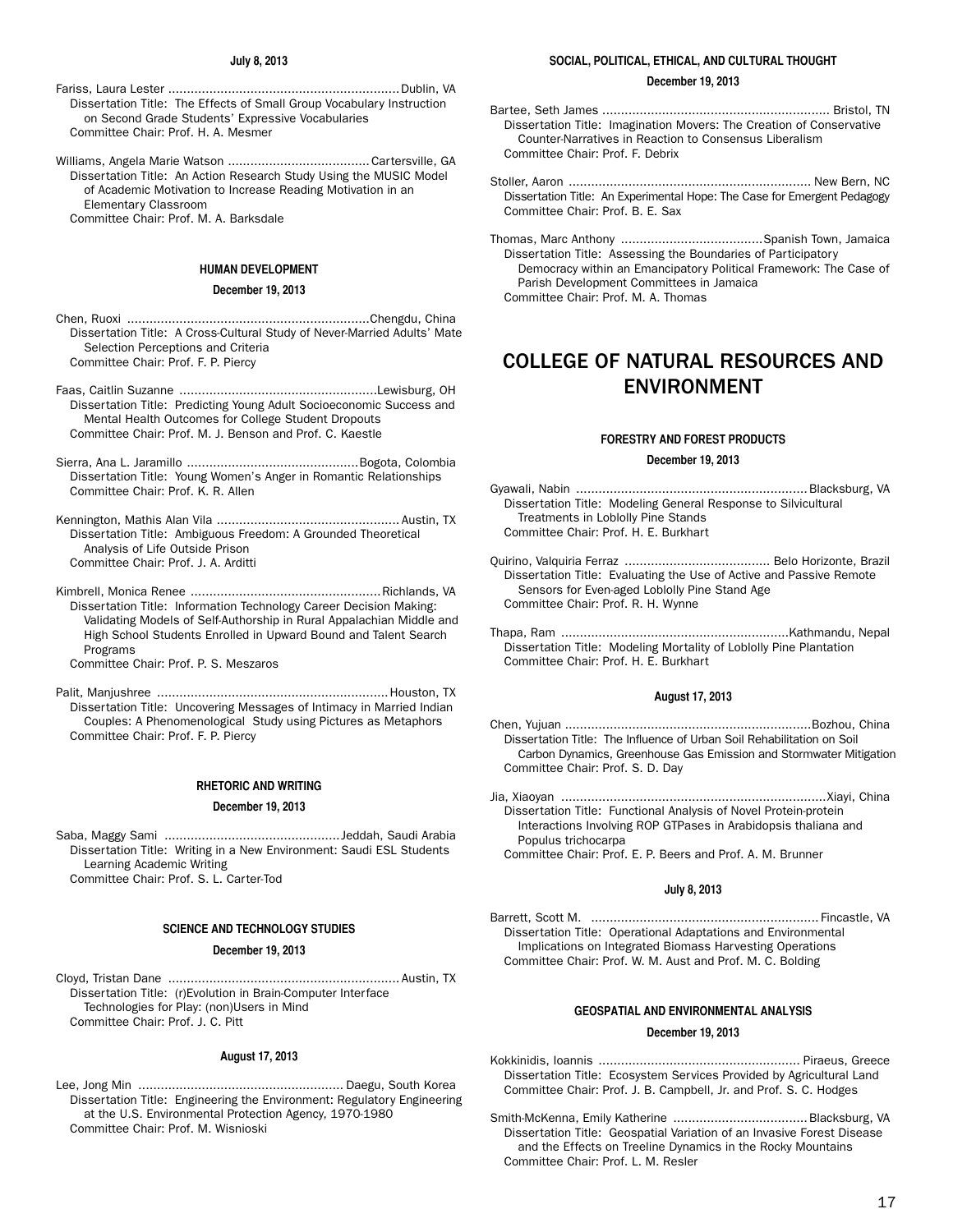# **COLLEGE OF SCIENCE**

# **BIOLOGICAL SCIENCES**

### **December 19, 2013**

Khanduja, Nimisha ........................................................ Lucknow, India Dissertation Title: The Poly-Proline and VCA Domains of N-WASP: Direct Binding to Actin Filaments and Enhancement of Barbed End Polymerization Rate Committee Chair: Prof. D. Cimini

Lin, Laurence Hao-Ran ...................................................Blacksburg, VA Dissertation Title: Influences of Spatial Ex-urbanization Patterns to Nutrient Dynamics in a Forested Stream Network Committee Chair: Prof. J. R. Webster

Milenkaya, Olga ...............................................................Palo Alto, CA Dissertation Title: Validating Body Condition Indicies as Indicators of Individual Quality: Does Condition Explain Intraspecific Variation in Reproductive Success and Survival Among Crimson Finches (Neochimia Phaeton)? Committee Chair: Prof. J. R. Walters

Norman, Jeffrey Stancill ................................................... Charlotte, NC Dissertation Title: Environmental Controls on the Abundance, Diversity, Growth, and Activity of Ammonia-oxidizing Microorganisms in Temperate Forest Soils Committee Chair: Prof. J. E. Barrett

### **August 17, 2013**

Fairbanks, Bonnie Marie ....................................................Houston, TX Dissertation Title: Bidirectional Interactions Between Behavior and Disease in Banded Mongooses (Mungos mungo) Infected with Mycobacterium mungi Committee Chair: Prof. D. M. Hawley

- Slade, William O. ........................................................... Princeton, WV Dissertation Title: Global and Targeted Proteomics in Arabidopsis thaliana: A Study of Secondary Metabolism and Phytohormone Signaling Committee Chair: Prof. B. S. Winkel
- Sohrabi, Reza ............................................................. Gachsaran, Iran Dissertation Title: Biochemical and Functional Characterization of Induced Terpene Formation in Arabidopsis Roots Committee Chair: Prof. D. B. Tholl

### **July 8, 2013**

- Mitra, Sharmistha ...........................................................Kolkata, India Dissertation Title: Ubiquitin Modulates Tollip's Lipid Mediated Membrane Binding and Alters the Oligomeric State Committee Chair: Prof. D. G. Capelluto
- Zhang, Sihui .................................................................Ningguo, China Dissertation Title: Control of Sex Myoblast Migration in C.elegans Committee Chair: Prof. J. R. Kuhn

# **CHEMISTRY**

# **December 19, 2013**

- Dai, Yumin .................................................................Hangzhou, China Dissertation Title: Isolation, Synthesis and Structure-Activity Relationship Study of Anticancer and Antimalarial Agents from Natural Products Committee Chair: Prof. D. G. Kingston
- Hemp, Sean Taylor .............................................................Raleigh, NC Dissertation Title: From N to P: Examining Structure-Property Relationships of Ammonium and Phosphonium-Containing Macromolecules Committee Chair: Prof. T. E. Long
- Hickory, Brian Scott ....................................................... St. Peters, MO Dissertation Title: Selective Oxidations of Fluoroaromatic Cyclopentadienes Committee Chair: Prof. P. A. Deck
- Hobart, David Bruce ......................................................Blacksburg, VA Dissertation Title: Synthesis, Structural, and Catalytic Studies of Palladium Amino Acid Complexes Committee Chair: Prof. J. S. Merola
- Liang, Jue ..................................................................Hengshan, China Dissertation Title: Synthesis and Characterization of Novel Polyethers and Polypeptides for Use in Biomedicine and Magnetic Resonance Imaging Committee Chair: Prof. J. S. Riffle
- Sheth, Swapnil Suhas ....................................................Blacksburg, VA Dissertation Title: Self-Consistency of the Lauritzen-Hoffman and Strobl Models of Polymer Crystallization Evaluated for Poly(-caprolactone) Fractions and Effect of Composition on the Phenomenon of Concurrent Crystallization in Polyethylene Blends Committee Chair: Prof. H. Marand
- Zhang, Jianyuan ..............................................................Beijing, China Dissertation Title: Yttrium, Gadolinium, and Lutetium Based Endohedral Metallofullerenes: From Synthesis to Application Committee Chair: Prof. H. C. Dorn
- Zhang, Zhiyang ...........................................................Shandong, China Dissertation Title: Probing Transport of Ion Dense Electrolytes using Electrophoretic NMR Committee Chair: Prof. L. A. Madsen

Zhou, Xu .................................................................... Shenzhen, China Dissertation Title: Synthesis and Characterization of Nanoporous Copolymers with Potential Gas Storage Application Committee Chair: Prof. S. R. Turner

# **ECONOMICS**

### **August 17, 2013**

Chung, Hoe Sang ......................................... Suncheon-Si, South Korea Dissertation Title: Essays on Pricing and Promotional Strategies Committee Chair: Prof. E. A. Bahel

# **July 8, 2013**

Rakshit, Atanu ..............................................................Blacksburg, VA Dissertation Title: Three Essays in Applied Time Series Econometrics Committee Chair: Prof. K. P. Tsang

# **GEOSCIENCES**

### **December 19, 2013**

Craft, Kathleen Liana ................................................... Greensboro, NC Dissertation Title: Dike-Driven Hydrothermal Processes on Mars and Sill Emplacement on Europa Committee Chair: Prof. R. P. Lowell

# **MATHEMATICS**

### **December 19, 2013**

- Bowman, Adam .................................................................Lebanon, VA Dissertation Title: Results Toward a Rigorous Justification of the Three-Body Impact Parameter Approximation Committee Chair: Prof. G. A. Hagedorn
- Oremland, Matthew Scott .................................................... Vienna, VA Dissertation Title: Techniques for Optimization of Agent-Based Models Committee Chair: Prof. R. C. Laubenbacher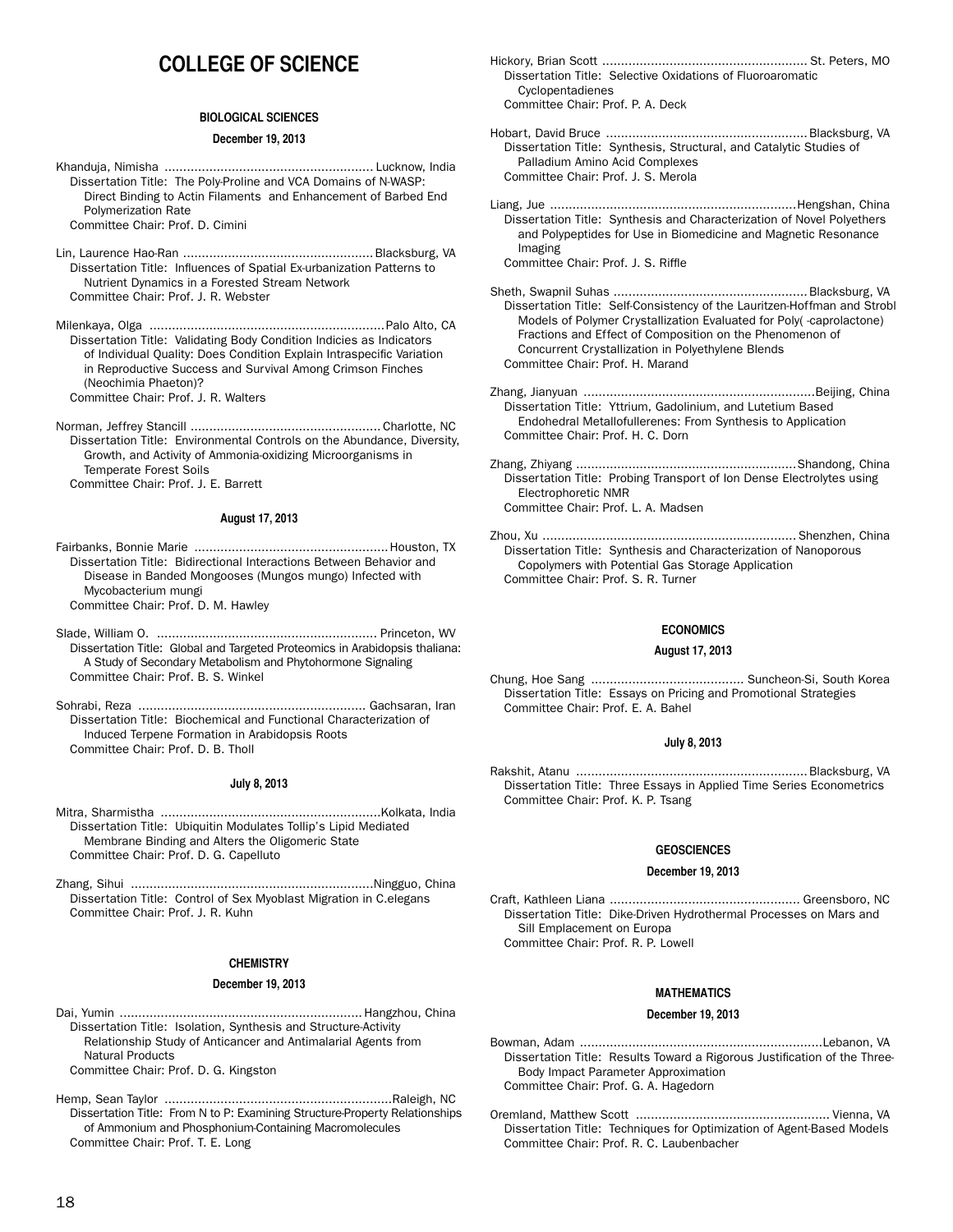# **PHYSICS**

# **December 19, 2013**

- Dobramysl, Ulrich ..................................................... Puchenau, Austria Dissertation Title: On the Relaxation Dynamics of Disordered Systems Committee Chair: Prof. U. C. Tauber
- Merritt, Travis Robert .....................................................Chapel Hill, NC Dissertation Title: Optoperforation of Intact Arabidopsis thaliana Stem for Single-cell Transformation Committee Chair: Prof. G. Khodaparast
- Wang, Dong ...................................................................... Xi'an, China Dissertation Title: Application of Ionic Self-assembled Multilayers of Nanostructures in Electromechanical Bending Actuators and Microelectromechanical Gas Chromatography Devices Committee Chair: Prof. J. R. Heflin
- Zhang, Yao ........................................................................Jinan, China Dissertation Title: Measurement by Antilocalization of Interactions between Two-Dimensional Electron System and Magnetic Surface **Species** Committee Chair: Prof. J. J. Heremans
- 
- Zuo, Ziwei ......................................................................Xuzhou, China Dissertation Title: Development of a Nanoscale Optical Fiber Biosensor Committee Chair: Prof. J. R. Heflin

### **August 17, 2013**

Edmonds, Bartlett D. ......................................................Richmond, VA Dissertation Title: On the Distances and Energetics of AGN Outflows Committee Chair: Prof. N. Arav

# **PSYCHOLOGY**

### **December 19, 2013**

Cowart, Brian Lamar .........................................................Beaufort, SC Dissertation Title: Help-Seeking Behavior Following a Community Tragedy: An Application of the Anderson Model Committee Chair: Prof. R. T. Jones and Prof. J. W. Finney

# **STATISTICS**

### **December 19, 2013**

- Chen, Yajuan .....................................................................Hefei, China Dissertation Title: Cluster-Based Profile Monitoring in Phase I Committee Chair: Prof. J. B. Birch
- Cheng, Lulu ..............................................................Zhangjiajie, China Dissertation Title: Statistical Methods for Genetic Pathway-Based Data Analysis
	- Committee Chair: Prof. I. Kim
- Duan, Yuanyuan .............................................................Suzhou, China Dissertation Title: Statistical Predictions Based on Accelerated Degradation Data and Spatial Count Data Committee Chair: Prof. Y. Hong
- Wang, Ning ................................................................. Langfang, China Dissertation Title: A GLR Control Chart for Monitoring Correlated Binary Processes

Committee Chair: Prof. M. R. Reynolds, Jr.

# **THE VIRGINIA-MARYLAND REGIONAL COLLEGE OF VETERINARY MEDICINE**

# **BIOMEDICAL & VETERINARY SCIENCES**

### **December 19, 2013**

- Azcuy, Javiera Bahamonde .............................................. Valdivia, Chile Dissertation Title: Short- and Long-Term Effects of Commercially Available Gold Nanoparticles in Rodents Committee Chair: Prof. M. R. Prater
- Chafin, Cristen Brooke .......................................................... Forest, VA Dissertation Title: MicroRNA-mediated Attenuation of Inflammation in NZB/W Lupus Mice Committee Chair: Prof. C. M. Reilly
- Ni, Yanyan ........................................................................ Yibin, China Dissertation Title: Reverse Genetics-based Approaches to Attenuate Porcine Reproductive and Respiratory Syndrome Virus (PRRSV) Committee Chair: Prof. X. Meng
- Restis, Eva Marie ............................................................... Omaha, NE Dissertation Title: Development of Drug Loaded Nanoparticles for Treatment of Mycobacterium avium Infection Committee Chair: Prof. N. Sriranganathan

# **DOCTOR OF EDUCATION**

# **COLLEGE OF LIBERAL ARTS AND HUMAN SCIENCES**

# **CURRICULUM AND INSTRUCTION**

### **December 19, 2013**

King, Charles Lee ................................................................ Logan, WV Dissertation Title: An Exploration on the Use of a Human Performance Technology Model to Identify Barriers to Technology Integration in a Public School

Committee Chair: Prof. K. S. Cennamo

# **EDUCATIONAL LEADERSHIP AND POLICY STUDIES**

# **December 19, 2013**

- Blunt, Mechelle Savedge .................................................Courtland, VA Dissertation Title: Factors that Affect Retention of Novice Teachers in Hard-to-Staff High Schools in Virginia Committee Chair: Prof. D. J. Parks and Prof. M. Sun
- Womack, Janet Leigh .........................................................Daleville, VA Dissertation Title: The Cost of Teacher Absenteeism: Are Teacher Absences an Indicator of Student Achievement? Committee Chair: Prof. N. W. Tripp

# **July 8, 2013**

Skelding-Dills, Kathleen Ann ................................................Bedford, VA Dissertation Title: Response to Intervention (RtI) in a High School: A Case Study of Implementation Committee Chair: Prof. N. W. Tripp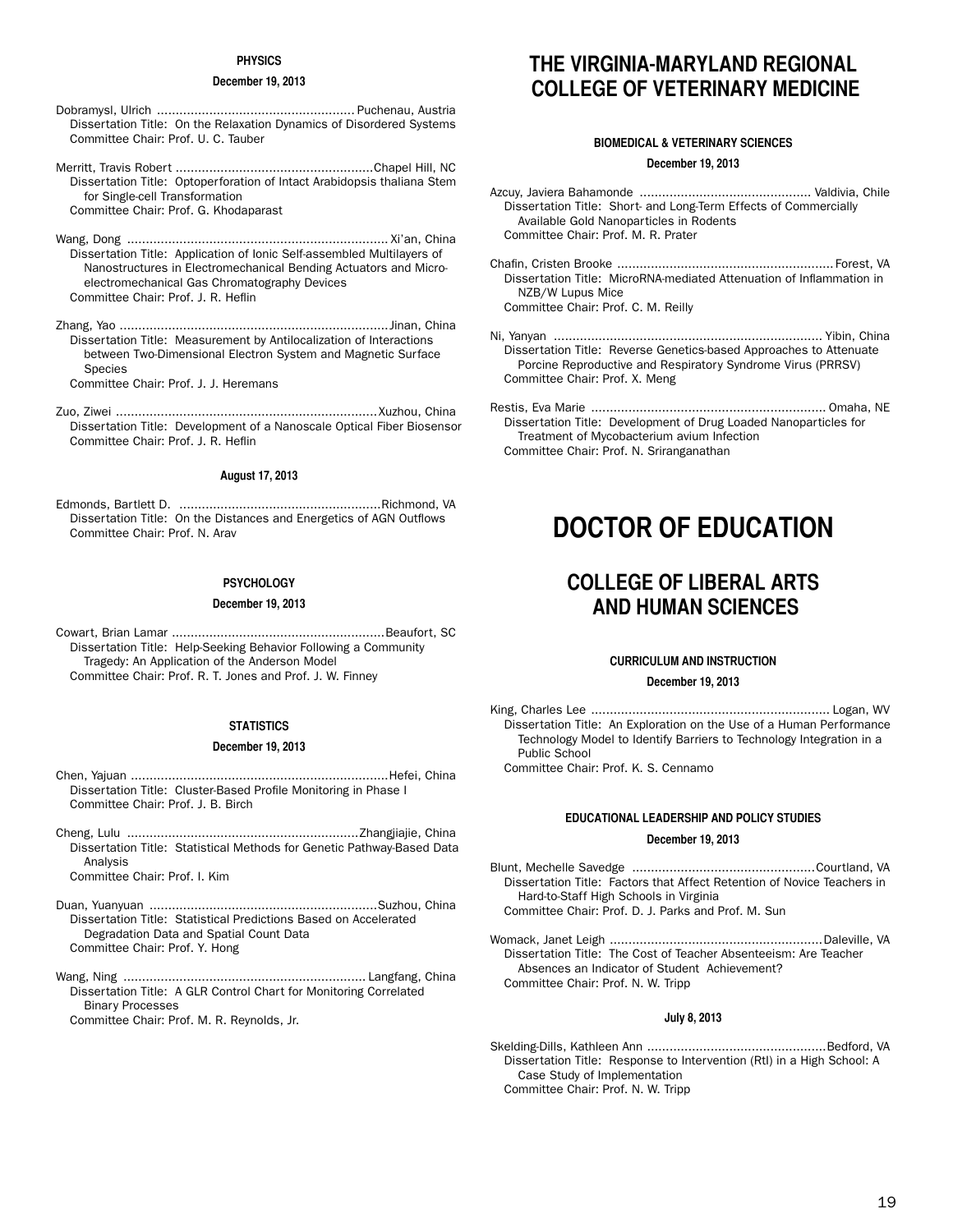# **EDUCATION SPECIALIST**

# **EDUCATIONAL LEADERSHIP AND POLICY STUDIES**

# **July 8, 2013**

# **MASTER'S DEGREES**

# **COLLEGE OF AGRICULTURE AND LIFE SCIENCES**

# **MASTER OF SCIENCE**

# **AGRICULTURAL AND APPLIED ECONOMICS**

# **December 19, 2013**

# **August 17, 2013**

# **July 8, 2013**

# **AGRICULTURAL AND LIFE SCIENCES**

# **December 19, 2013**

# **August 17, 2013**

| July 8, 2013 |  |
|--------------|--|
|              |  |

# **ANIMAL AND POULTRY SCIENCES**

# **December 19, 2013**

# **August 17, 2013**

# **CROP AND SOIL ENVIRONMENTAL SCIENCES**

# **December 19, 2013**

# **August 17, 2013**

# **July 8, 2013**

# **DAIRY SCIENCE**

# **December 19, 2013**

# **August 17, 2013**

# **July 8, 2013**

Ronk, Eric Thomas ...........................................................Denmark, WI

# **HORTICULTURE**

**December 19, 2013**

Arnold, Brenda Elaine .......................................................... Fairfax, VA

# **HUMAN NUTRITION, FOODS AND EXERCISE December 19, 2013**

| <b>August 17, 2013</b> |  |  |
|------------------------|--|--|
|                        |  |  |
| July 8, 2013           |  |  |

Doering, Jonathan Adam ................................................ Winchester, VA

# **ENTOMOLOGY**

# **December 19, 2013**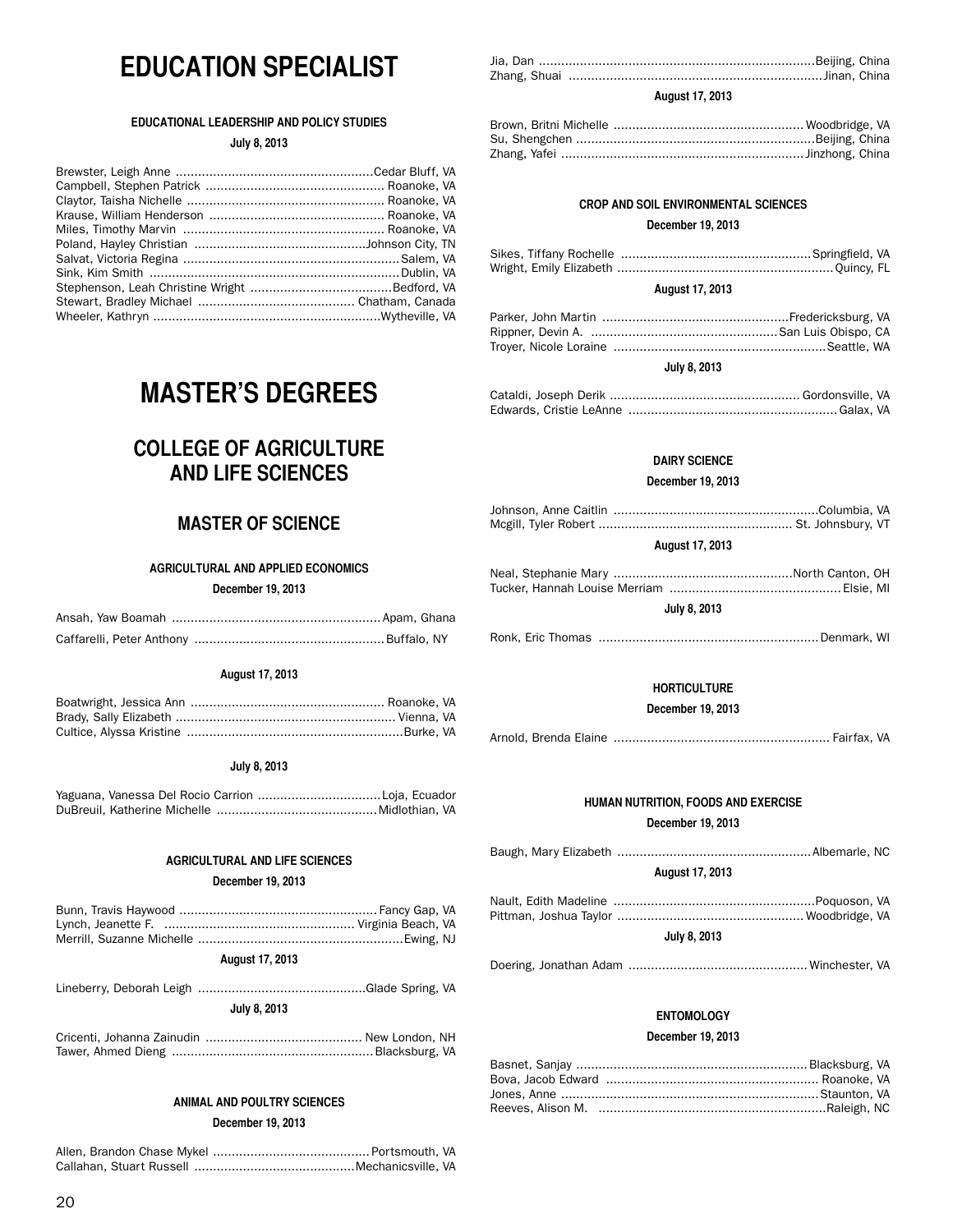# **FOOD SCIENCE AND TECHNOLOGY**

## **December 19, 2013**

| <b>August 17, 2013</b> |  |  |
|------------------------|--|--|

# **COLLEGE OF ARCHITECTURE AND URBAN STUDIES**

# **MASTER OF ARCHITECTURE**

# **December 19, 2013**

# **July 8, 2013**

# **MASTER OF FINE ARTS**

# **CREATIVE TECHNOLOGIES**

**August 17, 2013**

Walker, Megan Anna Hein ......................................... Charlottesville, VA

# **MASTER OF LANDSCAPE ARCHITECTURE**

**December 19, 2013**

Saeidi-Rizi, Fatemeh ........................................................ Esfahan, Iran

# **MASTER OF PUBLIC ADMINISTRATION**

# **PUBLIC ADMINISTRATION / PUBLIC AFFAIRS**

# **December 19, 2013**

# **MASTER OF PUBLIC AND INTERNATIONAL AFFAIRS**

# **December 19, 2013**

# **MASTER OF SCIENCE**

# **ARCHITECTURE**

**December 19, 2013**

# **BUILDING/CONSTRUCTION SCIENCE AND MANAGEMENT**

**December 19, 2013**

| July 8, 2013 |
|--------------|

Echols, Joshua Olander ....................................................Hampton, VA

# **MASTER OF URBAN AND REGIONAL PLANNING**

# **December 19, 2013**

# **August 17, 2013**

# **PAMPLIN COLLEGE OF BUSINESS**

# **MASTER OF ACCOUNTING AND INFORMATION SYSTEMS**

# **December 19, 2013**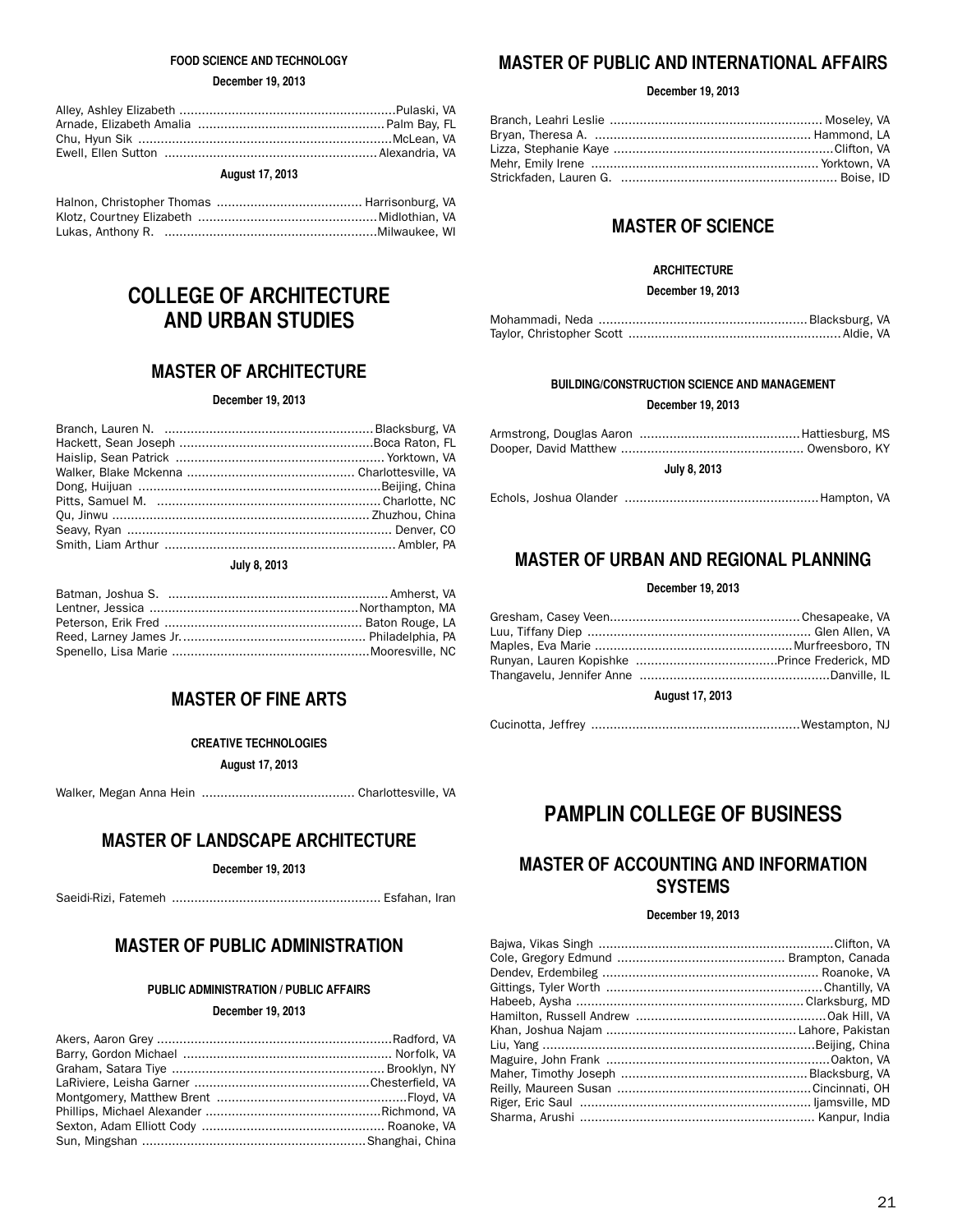# **MASTER OF BUSINESS ADMINISTRATION**

# **December 19, 2013**

# **August 17, 2013**

# **MASTER OF SCIENCE**

# **BUSINESS ADMINISTRATION**

**December 19, 2013**

Eliasoph, Ashley Catherine ..............................................Centreville, VA Watson, Richard ......................................................Edmonton, Canada

**December 19, 2013**

|--|--|--|

**July 8, 2013**

Zhang, Yuying ................................................................. Daqing, China

# **COLLEGE OF ENGINEERING**

# **MASTER OF ENGINEERING**

# **CHEMICAL ENGINEERING**

**December 19, 2013**

Quigley, John Patrick ..................................................... Woodstown, NJ

# **COMPUTER ENGINEERING**

# **December 19, 2013**

# **August 17, 2013**

Street, James Joshua ....................................................Blacksburg, VA

# **ELECTRICAL ENGINEERING December 19, 2013**

| <b>August 17, 2013</b> |  |
|------------------------|--|

|--|--|--|--|--|

# **MECHANICAL ENGINEERING**

# **December 19, 2013**

| July 8, 2013 |
|--------------|

|--|--|--|--|--|

# **MASTER OF ENGINEERING ADMINISTRATION**

**December 19, 2013**

Ndeges, Firmin ................................................................. Arlington, VA

# **MASTER OF SCIENCE**

# **AEROSPACE ENGINEERING**

### **December 19, 2013**

# **August 17, 2013**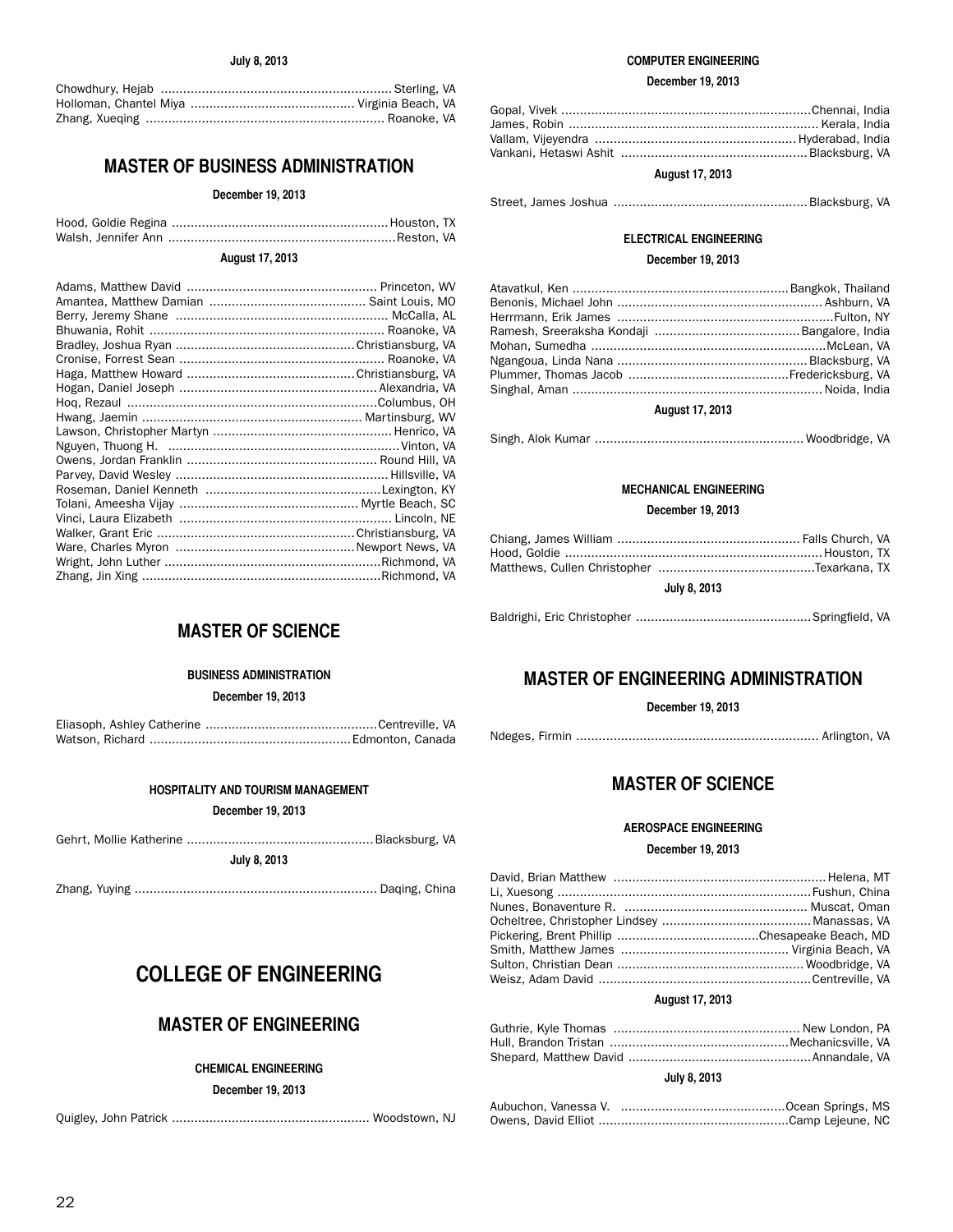# **BIOLOGICAL SYSTEMS ENGINEERING**

# **December 19, 2013**

| <b>August 17, 2013</b> |  |  |
|------------------------|--|--|

# **BIOMEDICAL ENGINEERING**

# **December 19, 2013**

| July 8, 2013 |  |
|--------------|--|

# **CHEMICAL ENGINEERING**

# **December 19, 2013**

|--|--|--|--|

# **CIVIL ENGINEERING**

# **December 19, 2013**

| Chanpiwat, Pattanun Ratchaburi Province, Thailand              |  |
|----------------------------------------------------------------|--|
|                                                                |  |
|                                                                |  |
|                                                                |  |
|                                                                |  |
|                                                                |  |
|                                                                |  |
|                                                                |  |
|                                                                |  |
|                                                                |  |
|                                                                |  |
|                                                                |  |
|                                                                |  |
|                                                                |  |
|                                                                |  |
|                                                                |  |
|                                                                |  |
|                                                                |  |
|                                                                |  |
|                                                                |  |
|                                                                |  |
|                                                                |  |
|                                                                |  |
|                                                                |  |
|                                                                |  |
|                                                                |  |
|                                                                |  |
|                                                                |  |
|                                                                |  |
|                                                                |  |
|                                                                |  |
| Marte, Alba Olimpia Taveras  Santo Domingo, Dominican Republic |  |

# **August 17, 2013**

| Santos Sang, Juan T.  Santo Domingo, Dominican Republic |
|---------------------------------------------------------|
|                                                         |
|                                                         |
|                                                         |

# **July 8, 2013**

# **COMPUTER ENGINEERING December 19, 2013**

| Chakri, Ramakrishna Bijanapalli Bangalore, India |  |
|--------------------------------------------------|--|
|                                                  |  |
|                                                  |  |
|                                                  |  |
|                                                  |  |
|                                                  |  |
|                                                  |  |

# **August 17, 2013**

| July 8, 2013 |  |
|--------------|--|

# **COMPUTER SCIENCE AND APPLICATIONS December 19, 2013**

| $\blacksquare$ |  |
|----------------|--|

# **August 17, 2013**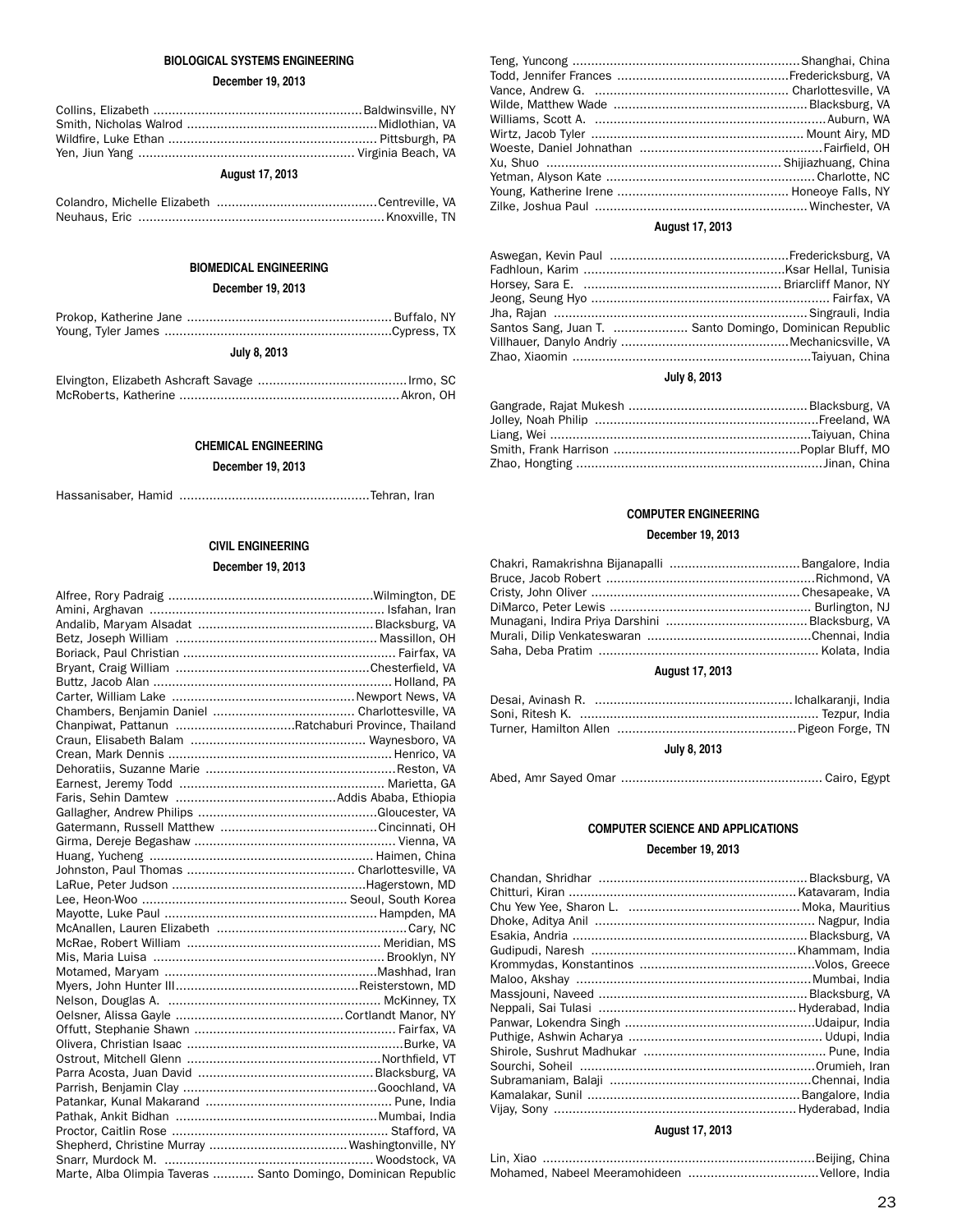# **ELECTRICAL ENGINEERING**

# **December 19, 2013**

| Seshadri, Jayashree Keezhanatham  Kalpakkam, India |  |
|----------------------------------------------------|--|
|                                                    |  |
|                                                    |  |
|                                                    |  |
|                                                    |  |
|                                                    |  |
|                                                    |  |
|                                                    |  |
|                                                    |  |
|                                                    |  |
|                                                    |  |
|                                                    |  |
|                                                    |  |
|                                                    |  |

# **August 17, 2013**

# **July 8, 2013**

## **ENGINEERING MECHANICS**

# **December 19, 2013**

| Barsallo Pacheco, Nilma Rosa Rosa Panama, Panama |  |
|--------------------------------------------------|--|
|                                                  |  |
|                                                  |  |

# **August 17, 2013**

| Andreyev, Aleksandr Vladimirovich  Virginia Beach, VA |
|-------------------------------------------------------|
|                                                       |

# **ENVIRONMENTAL ENGINEERING**

# **December 19, 2013**

# **August 17, 2013**

| Greaves, Dane-Marie Davelle  Mt. Hope, Trinidad and Tobago |
|------------------------------------------------------------|
|                                                            |
|                                                            |
|                                                            |

# **ENVIRONMENTAL SCIENCES AND ENGINEERING**

# **December 19, 2013**

Freitas, Andrew Daniel Sanchez ....................................... Alexandria, VA

# **INDUSTRIAL AND SYSTEMS ENGINEERING**

# **December 19, 2013**

| Aly, Rawia Adel …………………………………………………………… Arlington, VA |  |
|-------------------------------------------------------|--|
|                                                       |  |
|                                                       |  |
|                                                       |  |
|                                                       |  |
|                                                       |  |
|                                                       |  |
|                                                       |  |
|                                                       |  |
|                                                       |  |
|                                                       |  |
|                                                       |  |
|                                                       |  |
|                                                       |  |
|                                                       |  |
|                                                       |  |

# **July 8, 2013**

Dani, Aditee Anil .............................................................. Nagpur, India

# **MATERIALS SCIENCE AND ENGINEERING**

# **December 19, 2013**

Cooke, Shelley Lynn ......................................................Chapel Hill, NC

# **MECHANICAL ENGINEERING**

# **December 19, 2013**

| Jain, Sakshi …………………………………………………………New Delhi, India |
|-----------------------------------------------------|
|                                                     |
|                                                     |
|                                                     |
|                                                     |
|                                                     |
|                                                     |
|                                                     |
|                                                     |
| Pickering, Todd Michael Chesapeake Beach, MD        |
|                                                     |
|                                                     |
|                                                     |
|                                                     |
|                                                     |
|                                                     |
|                                                     |
|                                                     |

# **August 17, 2013**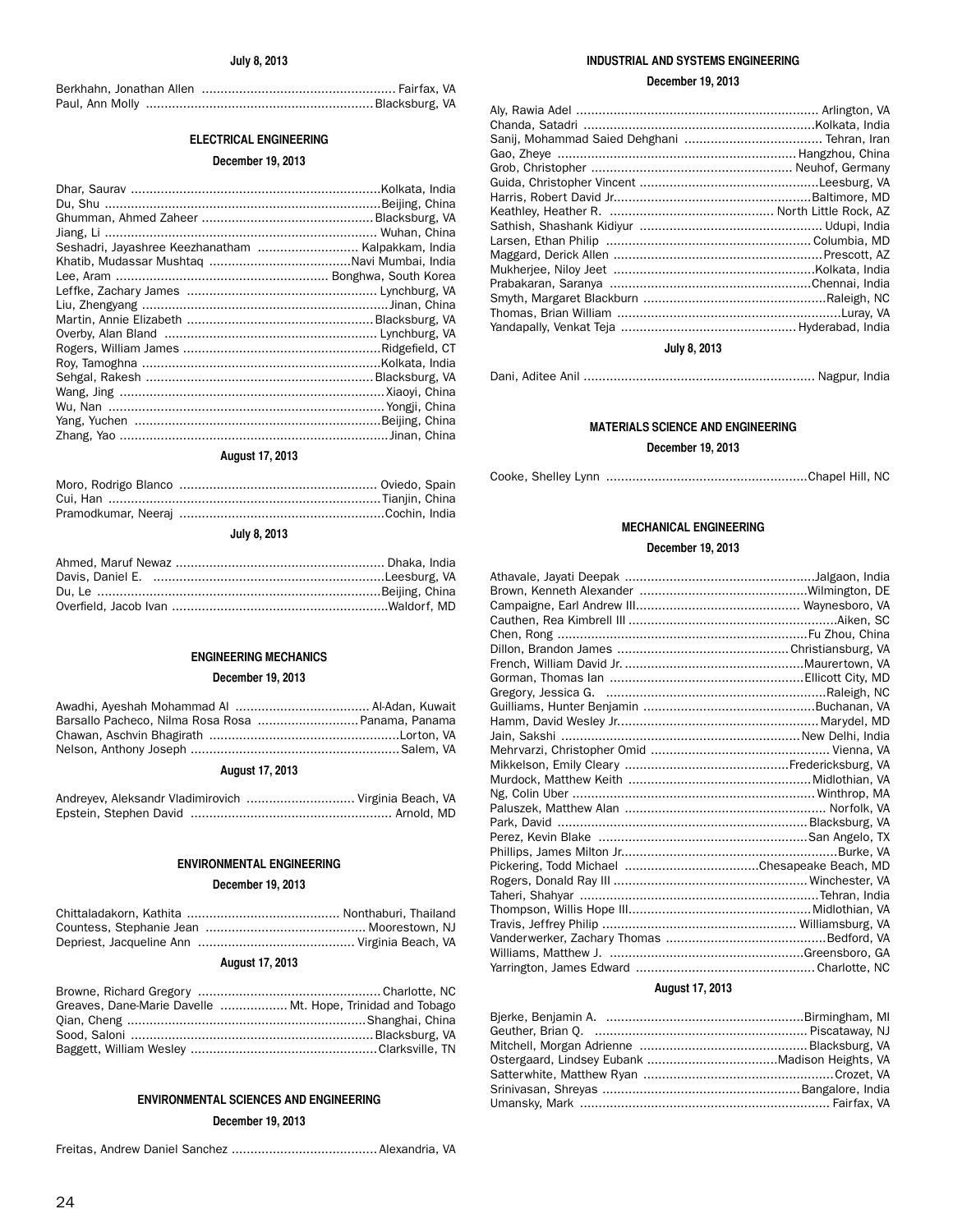# **July 8, 2013**

| Malladi, Vijaya Venkata Narasimha Sriram  Visakhapatnam, India |  |
|----------------------------------------------------------------|--|
|                                                                |  |
|                                                                |  |
| Sivaramakrishnan, Srikanth Veppathur Chennai, India            |  |

# **MINING ENGINEERING**

# **December 19, 2013**

| July 8, 2013 |  |  |  |
|--------------|--|--|--|
|              |  |  |  |

**OCEAN ENGINEERING**

**December 19, 2013**

| <b>August 17, 2013</b> |  |  |  |
|------------------------|--|--|--|

| Hickerson, David A. |  |  |
|---------------------|--|--|
|---------------------|--|--|

# **INTERDISCIPLINARY DEGREES**

# **MASTER OF INFORMATION TECHNOLOGY**

## **December 19, 2013**

# **August 17, 2013**

# **July 8, 2013**

| Quintin, Richard J. (1998). (2008). (2008). (2014). (2014). (2014). (2014). (2014). (2014). (2014). (2015). (2 |  |
|----------------------------------------------------------------------------------------------------------------|--|
|                                                                                                                |  |
| Zhulanova, Nadezhda V. ……………………………………………… Gainesville, VA                                                      |  |

# **MACROMOLECULAR SCIENCE AND ENGINEERING**

# **December 19, 2013**

# **COLLEGE OF LIBERAL ARTS & HUMAN SCIENCES**

# **MASTER OF ARTS**

# **COMMUNICATION**

**July 8, 2013**

Matuszak, Steven C. ..............................................North Olmsted, OH

# **ENGLISH**

**August 17, 2013**

Cohen, Jessica Shepard ....................................................Herndon, VA

# **FOREIGN LANGUAGES, CULTURES, AND LITERATURES December 19, 2013**

# **HISTORY**

# **December 19, 2013**

Walters, Andrew James ..................................................... Gate City, VA

# **PHILOSOPHY**

# **December 19, 2013**

Zarella, Michael Stephen Jr..................................................Radford, VA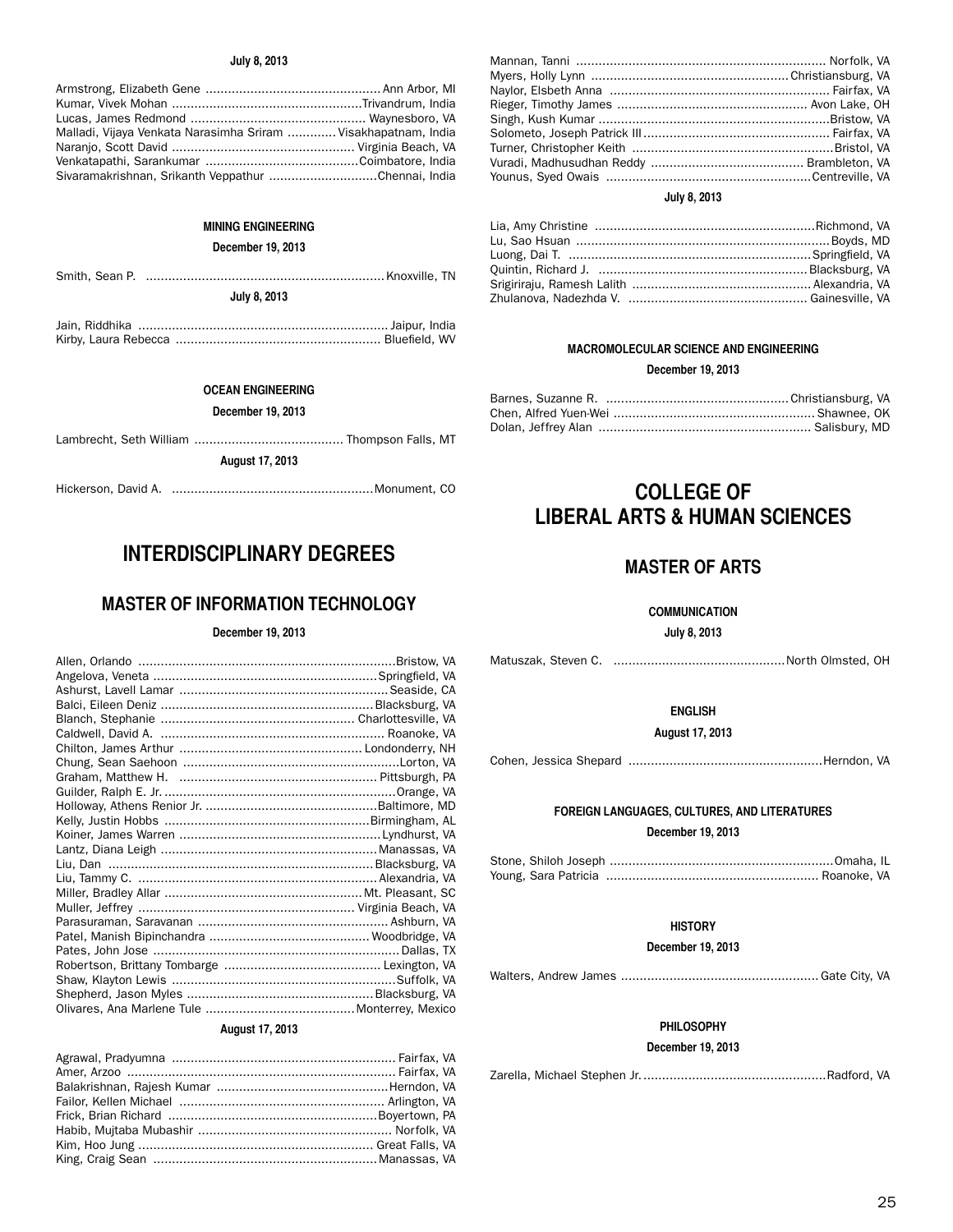# **POLITICAL SCIENCE**

# **December 19, 2013**

| <b>August 17, 2013</b> |  |  |
|------------------------|--|--|

Sabarre, Nina Riza .............................................................. Fairfax, VA

# **July 8, 2013**

Harris, Carissa Joan-Zall ................................................... Portland, OR

# **MASTER OF ARTS IN EDUCATION**

# **CURRICULUM AND INSTRUCTION**

# **December 19, 2013**

# **August 17, 2013**

# **July 8, 2013**

# **EDUCATIONAL LEADERSHIP AND POLICY STUDIES**

# **December 19, 2013**

# **August 17, 2013**

|--|--|--|--|--|

# **July 8, 2013**

# **MASTER OF FINE ARTS**

# **CREATIVE WRITING**

**December 19, 2013**

Roche, Michael William ............................................. South Easton, MA

# MASTER OF SCIENCE

# **HUMAN DEVELOPMENT**

# **December 19, 2013**

# **SCIENCE AND TECHNOLOGY STUDIES**

# **December 19, 2013**

| July 8, 2013 |  |
|--------------|--|

|--|--|--|--|--|

# **SOCIOLOGY**

# **December 19, 2013**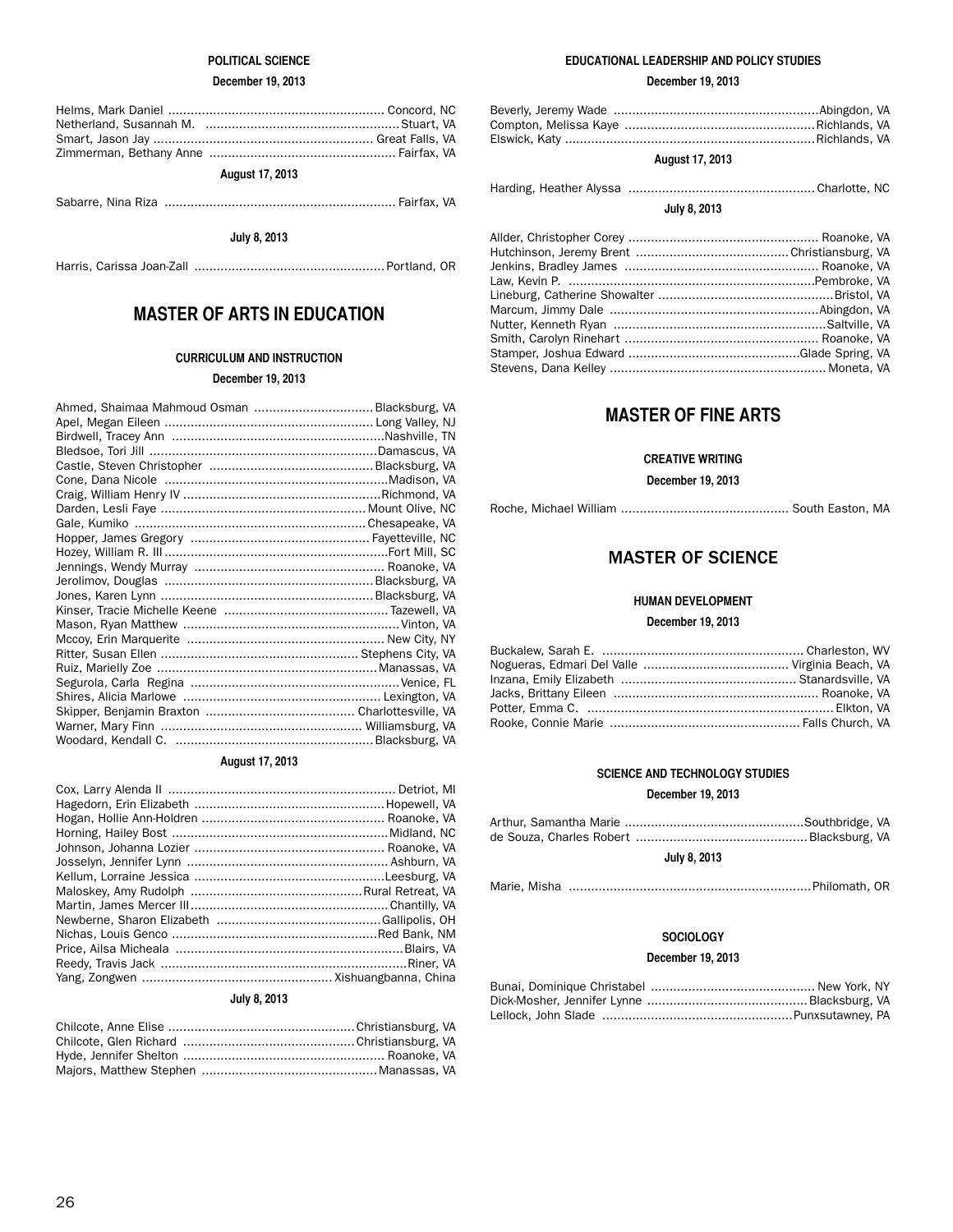# **MASTER OF SCIENCE IN EDUCATION**

## **CAREER AND TECHNICAL EDUCATION**

**July 8, 2013**

# **COLLEGE OF NATURAL RESOURCES & ENVIRONMENT**

# **MASTER OF FORESTRY**

# **December 19, 2013**

Lang, Albert Joseph ..................................................... Harborcreek, PA

# **August 17, 2013**

Montecinos, Percy G. ...............................................Fredericksburg, VA

# **MASTER OF NATURAL RESOURCES**

# **NATURAL RESOURCES**

### **December 19, 2013**

| Lockhart, Gwendolyn Godiva Temple  Virginia Beach, VA |  |
|-------------------------------------------------------|--|
|                                                       |  |
|                                                       |  |
|                                                       |  |
|                                                       |  |
|                                                       |  |
|                                                       |  |

# MASTER OF SCIENCE

## **FISHERIES AND WILDLIFE**

# **December 19, 2013**

# **FORESTRY AND FOREST PRODUCTS**

## **December 19, 2013**

# **August 17, 2013**

Moore, Elizabeth Anderson ....................................... Charlottesville, VA

# **GEOGRAPHY**

### **December 19, 2013**

**July 8, 2013**

# **COLLEGE OF SCIENCE MASTER OF ARTS**

# **ECONOMICS**

# **December 19, 2013**

# **MASTER OF SCIENCE**

# **BIOLOGICAL SCIENCES**

# **December 19, 2013**

# **August 17, 2013**

| July 8, 2013 |  |
|--------------|--|

Hart, Adam Michael .........................................................Powhatan, VA

# **CHEMISTRY**

### **December 19, 2013**

| Zapiter, Joan Marie Diangson  Los Banos, Philippines |
|------------------------------------------------------|

# **GEOSCIENCES**

# **August 17, 2013**

Angel, Adam M. ................................................................ Rockford, IL

# **MATHEMATICS**

# **December 19, 2013**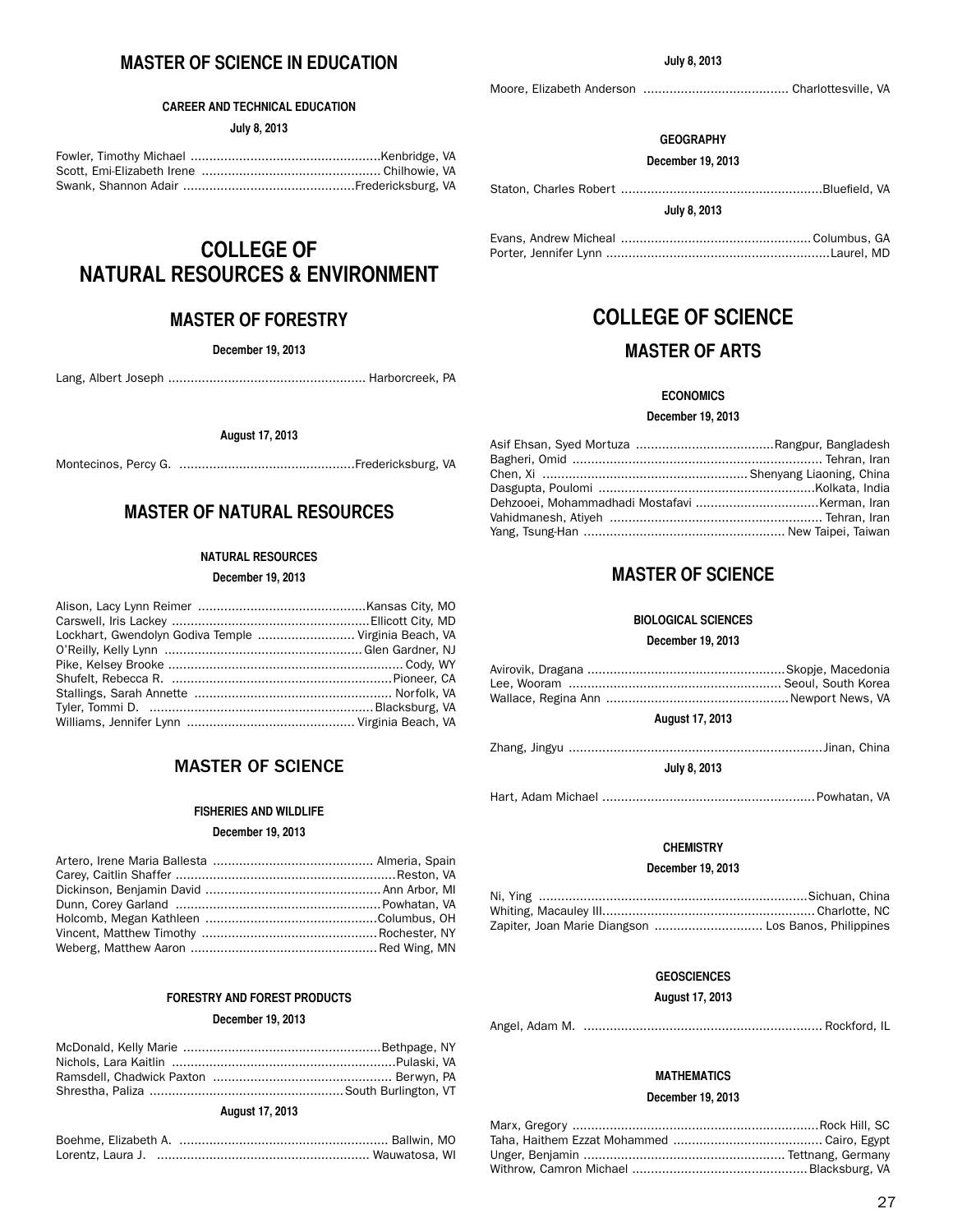Erwin, Samantha H. ....................................................... Villa Hills, KY

# **PHYSICS**

# **December 19, 2013**

Hochendoner, Philip Louis ............................................... Pittsburgh, PA

# **PSYCHOLOGY**

# **December 19, 2013**

Halliburton, Amanda Elizabeth ........................................... Yorktown, VA

# **STATISTICS**

# **December 19, 2013**

**July 8, 2013**

|--|--|--|--|--|

# **THE VIRGINIA-MARYLAND REGIONAL COLLEGE OF VETERINARY MEDICINE**

# MASTER OF PUBLIC HEALTH

# **PUBLIC HEALTH**

# **December 19, 2013**

| Campbell, Davina Elaine  Natural Bridge Station, VA |  |
|-----------------------------------------------------|--|
|                                                     |  |
|                                                     |  |
|                                                     |  |
|                                                     |  |
|                                                     |  |
|                                                     |  |
|                                                     |  |
|                                                     |  |
|                                                     |  |
|                                                     |  |
|                                                     |  |
|                                                     |  |
|                                                     |  |
|                                                     |  |
|                                                     |  |
|                                                     |  |
|                                                     |  |

### **July 8, 2013**

# **MASTER OF SCIENCE**

# **BIOMEDICAL & VETERINARY SCIENCES**

# **December 19, 2013**

|--|--|--|--|

**August 17, 2013**

**July 8, 2013**

# **GRADUATE CERTIFICATE**

# **ENVIRONMENTAL POLITICS AND POLICY**

**December 19, 2013**

|--|--|--|--|

# **FUTURE PROFESSORIATE GRADUATE**

# **December 19, 2013**

| $\blacksquare$ |  |
|----------------|--|

# **August 17, 2013**

| July 8, 2013 |  |
|--------------|--|

# Woodworth, Michael Allen .............................................Rocky River, OH

# **GEOSPATIAL INFORMATION TECHNOLOGY**

**December 19, 2013**

|--|--|--|--|--|

# **GERONTOLOGY**

**August 17, 2013**

Ermann, Lauren Sheli ....................................................Blacksburg, VA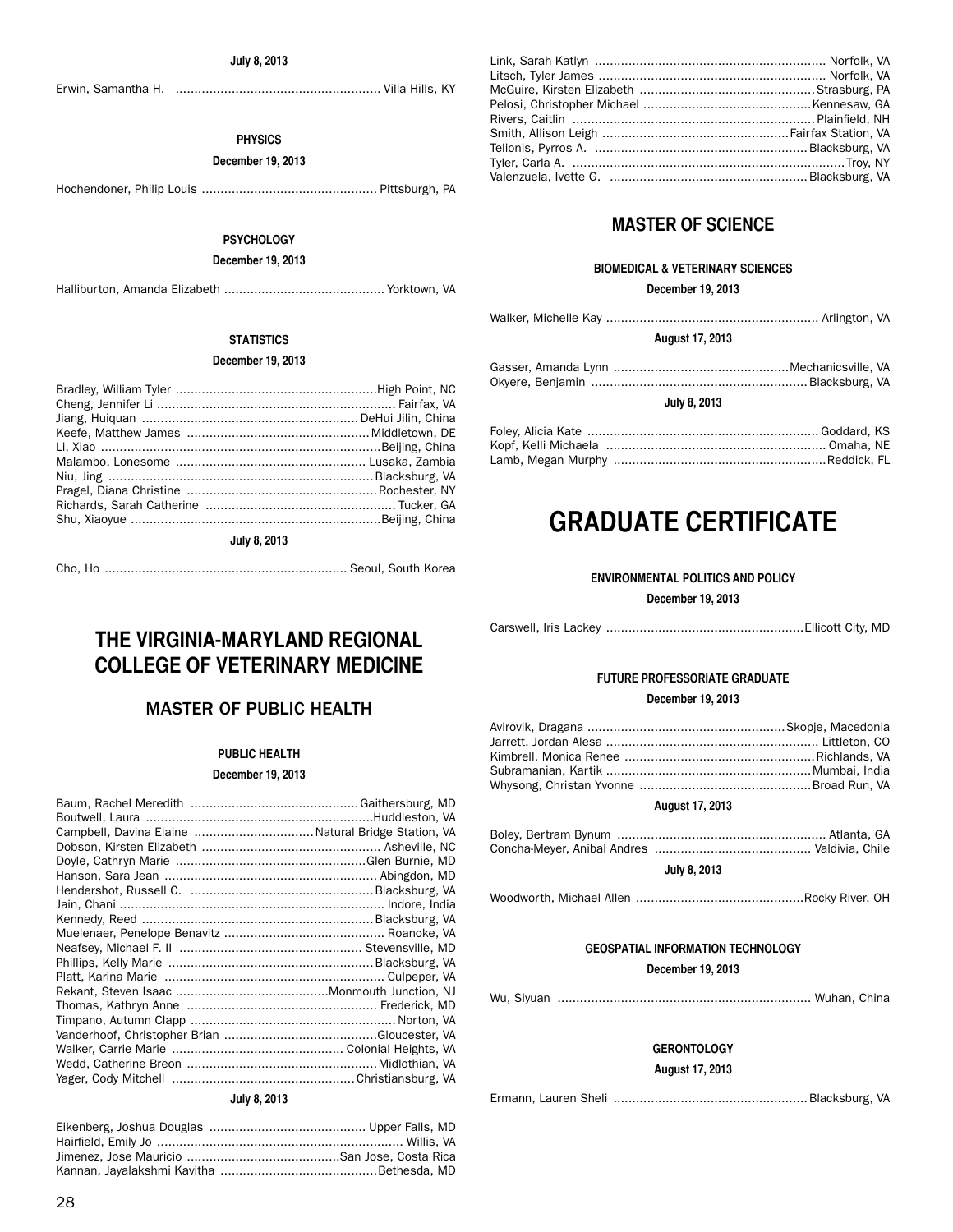# **HEALTH PRODUCT RISK MANAGEMENT**

# **August 17, 2013**

Bennett, James R. ............................................................Dubuque, IA

# **HIGHER EDUCATION ADMINISTRATION**

# **December 19, 2013**

Robyn Lynn Hudson .......................................................Blacksburg, VA Monica Renee Kimbrell ....................................................Richlands, VA

# **HUMAN-COMPUTER INTERACTIONS**

**December 19, 2013**

| July 8, 2013 |  |
|--------------|--|

Xuefang Wu ..................................................................Blacksburg, VA

# **INTERNATIONAL RESEARCH AND DEVELOPMENT**

**July 8, 2013**

Elizabeth Anderson Moore ........................................ Charlottesville, VA

# **LEARNING SCIENCE**

# **December 19, 2013**

Michelle D. Ervine ..............................................................Radford, VA

# **LOCAL GOVERNMENT MANAGEMENT**

# **December 19, 2013**

# **NATURAL RESOURCES**

# **December 19, 2013**

# **NUCLEAR ENGINEERING**

# **December 19, 2013**

# **POLITICS AND POLICY STUDIES OF SCIENCE AND TECHNOLOGY**

### **December 19, 2013**

Amanda Ann Shea ....................................................Fredericksburg, VA

# **RESEARCH IN TRANSLATIONAL MEDICINE July 8, 2013**

# **SECURITY STUDIES**

# **August 17, 2013**

George Armor Holder III ..................................................Blacksburg, VA

# **WATERSHED MANAGEMENT**

# **December 19, 2013**

Megan Kathleen Holcomb ...............................................Columbus, OH

# **WOMEN'S STUDIES**

# **August 17, 2013**

Lauren Kopishke Runyan ...................................................Dunkirk, MD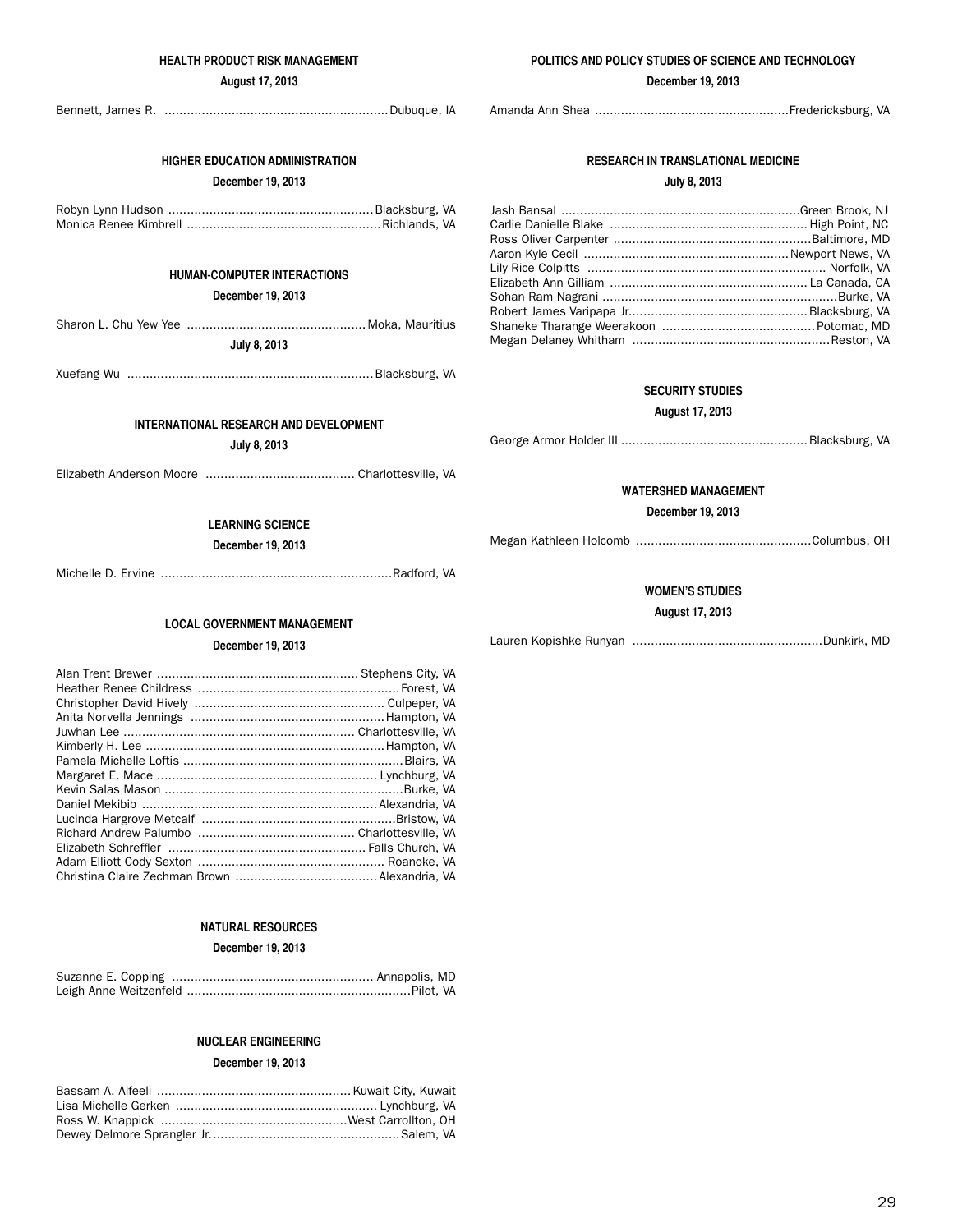# **UNDERGRADUATE DEGREES**

# **COLLEGE OF AGRICULTURE AND LIFE SCIENCES**

# **Dean Alan L. Grant**

# **BACHELOR OF SCIENCE**

## **AGRIBUSINESS**

### **DECEMBER 19, 2013**

# **August 17, 2013**

**July 8, 2013**

Illig, Caroline Christina........................................................................ Ashburn, VA

# **AGRICULTURAL SCIENCES**

### **August 17, 2013**

Conley, Eric Shaun ....................................................................... Gordonsville, VA

# **ANIMAL AND POULTRY SCIENCES**

# **DECEMBER 19, 2013**

# **July 8, 2013**

# **APPLIED ECONOMIC MANAGEMENT**

# **DECEMBER 19, 2013**

# **August 17, 2013**

| July 8, 2013 |  |
|--------------|--|

| Wills, Byron, II………………………………………………………………………… Manassas, VA |  |
|-----------------------------------------------------------|--|

# **BIOCHEMISTRY**

# **DECEMBER 19, 2013**

# **August 17, 2013**

# **July 8, 2013**

# **CROP AND SOIL ENVIRONMENTAL SCIENCES**

### **DECEMBER 19, 2013**

| Livas, Miranda Paige ……………………………………………………………Severna Park, MD |  |
|--------------------------------------------------------------|--|
|                                                              |  |
|                                                              |  |
|                                                              |  |
|                                                              |  |
|                                                              |  |
|                                                              |  |
|                                                              |  |

# **July 8, 2013**

# **DAIRY SCIENCE**

### **DECEMBER 19, 2013**

# **July 8, 2013**

# **ENVIRONMENTAL SCIENCE**

# **DECEMBER 19, 2013**

# **FOOD SCIENCE AND TECHNOLOGY**

### **DECEMBER 19, 2013**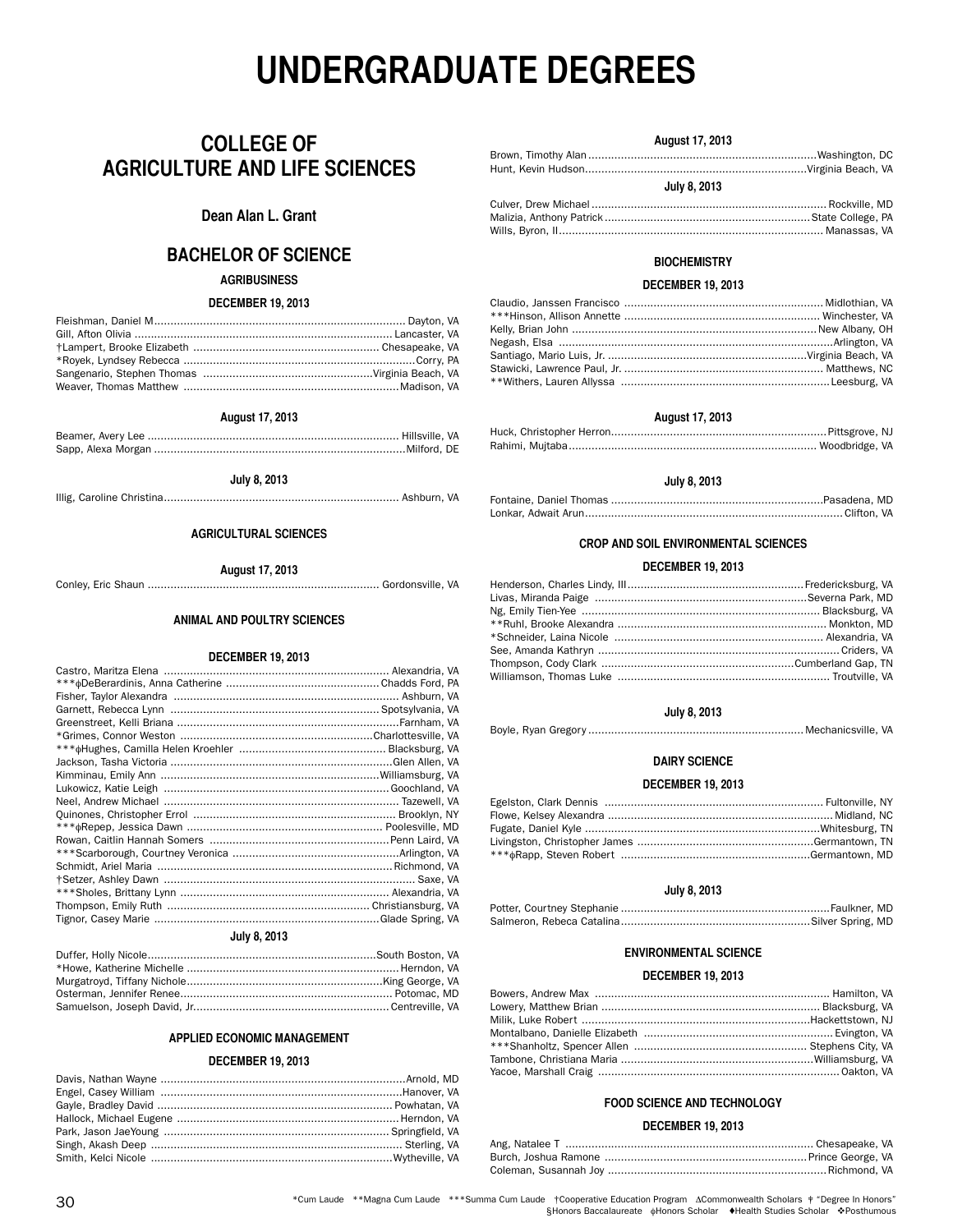| <b>UUIVU, LUIU</b> |            |
|--------------------|------------|
|                    |            |
|                    |            |
|                    | O'Connell, |
|                    |            |

\*\*Montalbano, Lisa A ..........................................................................Leland, NC

**July 8, 2013**

**August 17, 2013** \*Engle, Katarina Margaretha................................................................. Vienna, VA Kho, Daehoon..................................................................... Gun San, South Korea Kosobucki, Nicholas Ryan..............................................................Chesterfield, VA \*Patel, Dhwani U .................................................................................Suffolk, VA

Jones, Taylor Lynn ..............................................................................Radford, VA \*\*Lawton, Abigail Denise ..............................................................King George, VA McKenna, Conor Patrick ................................................................... Allentown, PA Steva, Erin Lyndle .....................................................................Charlottesville, VA \*Wingfield, Marilyn Elizabeth ......................................................... Appomattox, VA

**August 17, 2013** Niblock, Ian Clifton ......................................................................... Lovettsville, VA **HUMAN NUTRITION, FOODS AND EXERCISE DECEMBER 19, 2013** \*\*\*Alexander, Mary Kathryn ......................................................Virginia Beach, VA \*\*Bezilla, Jessica Lee .....................................................................Pittsburgh, PA \*Chaney, Kelley Anne ...................................................................Chesterfield, VA \*\*\*Czech, Cameron Thomas ....................................................... Chesapeake, VA †Davis, Lindsay Alexandra ....................................................................Efland, NC Davis, Rachel Michele ...................................................................... Hampton, VA Depalma, Laura Beth ......................................................................Baltimore, MD \*\*\*ΔEmery, Ashley Virginia ............................................................. Annandale, VA Hartt, Cayse Taylor ....................................................................... Bridgewater, VA Jenkins, Linsey Elizabeth .................................................................... Dundas, VA Kingrey, Lindsey Brooke ........................................................................ Vinton, VA \*Neddo, Jonathan Michael ......................................................Colonial Heights, VA Peacock, Stephanie Elizabeth .......................................................... Manassas, VA \*Petencin, Kiley Kathleen ..........................................................Charlottesville, VA Phillippe, Sarah Lynn ..........................................................................Bedford, VA \*\*\*Sampson, Melissa Alexandra ........................................................Millboro, VA Sholes, Michael Benjamin ............................................................Johnson City, TN \*\*\*Sica, Ryan Thomas ................................................................ Chesapeake, VA

# **ENVIRONMENTAL HORTICULTURE**

# **DECEMBER 19, 2013**

### **LANDSCAPE CONTRACTING**

### **DECEMBER 19, 2013**

# **ASSOCIATE OF AGRICULTURE**

### **AGRICULTURAL TECHNOLOGY APPLIED AGRICULTURAL MANAGEMENT**

### **DECEMBER 19, 2013**

# **August 17, 2013**

\*Dunlavey, Michael Scott...........................................................Manakin-Sabot, VA

### **AGRICULTURAL TECHNOLOGY LANDSCAPE AND TURF MANAGEMENT**

**DECEMBER 19, 2013**

Belmonte, Roy Nicholas, Jr...................................................................Emporia, VA

Vaden, Timothy Wayne, Jr........................................................... Mechanicsville, VA

**August 17, 2013**

# **COLLEGE OF ARCHITECTURE AND URBAN STUDIES**

# **Dean A. J. Davis**

# **BACHELOR OF ARCHITECTURE**

**DECEMBER 19, 2013**

Brooks, Steven Michael ...................................................................... Chester, VA

| <b>August 17, 2013</b> |  |
|------------------------|--|
|                        |  |
|                        |  |

# **BACHELOR OF ARTS**

**ART**

# **DECEMBER 19, 2013**

\*Van Beuren, Grayson Carter .......................................................... Springfield, VA

**July 8, 2013**

```
O'Connell, Kaitlyn............................................................................... Ashburn, VA
```
# **PUBLIC AND URBAN AFFAIRS**

# **DECEMBER 19, 2013**

# **August 17, 2013**

# **BACHELOR OF FINE ARTS**

# **ART**

# **DECEMBER 19, 2013**

| Morgan, Kaiesha Chenyce ………………………………………………………… Dumfries, VA |  |
|-------------------------------------------------------------|--|
|                                                             |  |
|                                                             |  |
|                                                             |  |

### **August 17, 2013**

Edwards, Jessica Lynn....................................................................New Castle, VA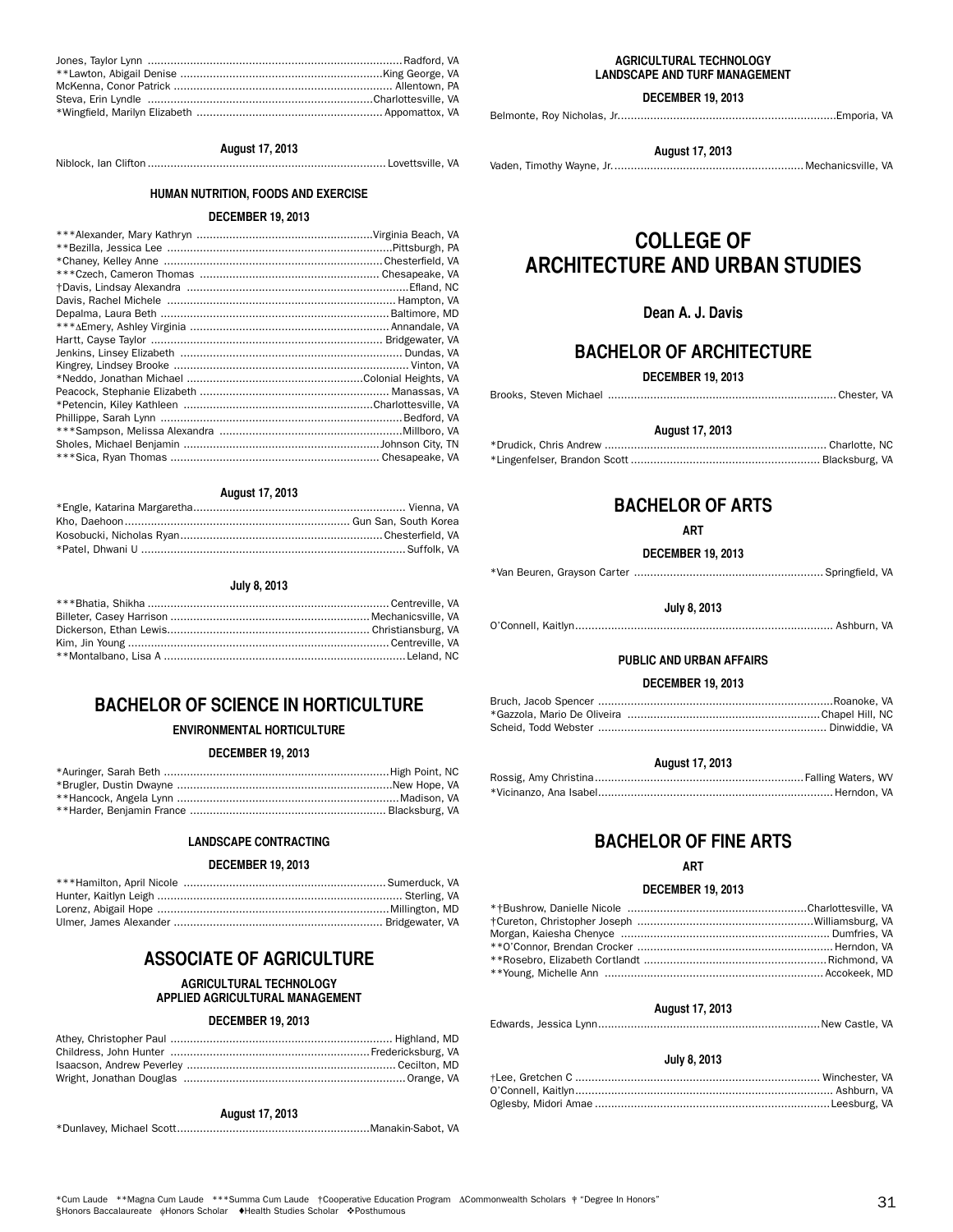# **BACHELOR OF SCIENCE**

# **BUILDING CONSTRUCTION**

# **DECEMBER 19, 2013**

# **August 17, 2013**

Stowers, Jared Scott ..........................................................................Roanoke, VA

# **July 8, 2013**

Batman, Nathan Jerry.........................................................................Madison, VA Watson, Ryan Joseph .................................................................Virginia Beach, VA

# **ENVIRONMENTAL POLICY AND PLANNING**

# **DECEMBER 19, 2013**

# **August 17, 2013**

### **INTERIOR DESIGN**

### **DECEMBER 19, 2013**

**August 17, 2013**

\*\*\*Russell, Rachel Nicole.................................................................... Reston, VA

# **BACHELOR OF SCIENCE IN INDUSTRIAL DESIGN**

**DECEMBER 19, 2013**

Han, Charles Sang Woo ........................................................................Fairfax, VA

**August 17, 2013**

Hickman, Derek Michael............................................................Fredericksburg, VA

# **PAMPLIN COLLEGE OF BUSINESS**

# **Dean Robert T. Sumichrast**

# **BACHELOR OF SCIENCE IN BUSINESS**

# **ACCOUNTING AND INFORMATION SYSTEMS**

# **DECEMBER 19, 2013**

| Poage, Ryan Bridges ………………………………………………………………………… Shelby, NC |  |
|-------------------------------------------------------------|--|
|                                                             |  |
|                                                             |  |
|                                                             |  |
|                                                             |  |
|                                                             |  |
|                                                             |  |
|                                                             |  |
|                                                             |  |
|                                                             |  |

# **August 17, 2013**

# **July 8, 2013**

| DeVierno, John Daniel …………………………………………………………… Blacksburg, VA |  |
|--------------------------------------------------------------|--|
|                                                              |  |
|                                                              |  |
| LaRosa, Philip James ………………………………………………………………… Manassas, VA  |  |
| Lee, Michelle Suel……………………………………………………………………………Fairfax, VA   |  |
|                                                              |  |
|                                                              |  |
|                                                              |  |
|                                                              |  |
|                                                              |  |
|                                                              |  |
|                                                              |  |
|                                                              |  |
|                                                              |  |
|                                                              |  |
|                                                              |  |

# **BUSINESS INFORMATION TECHNOLOGY**

# **DECEMBER 19, 2013**

# **August 17, 2013**

# Wong, Lawrence............................................................................. Blacksburg, VA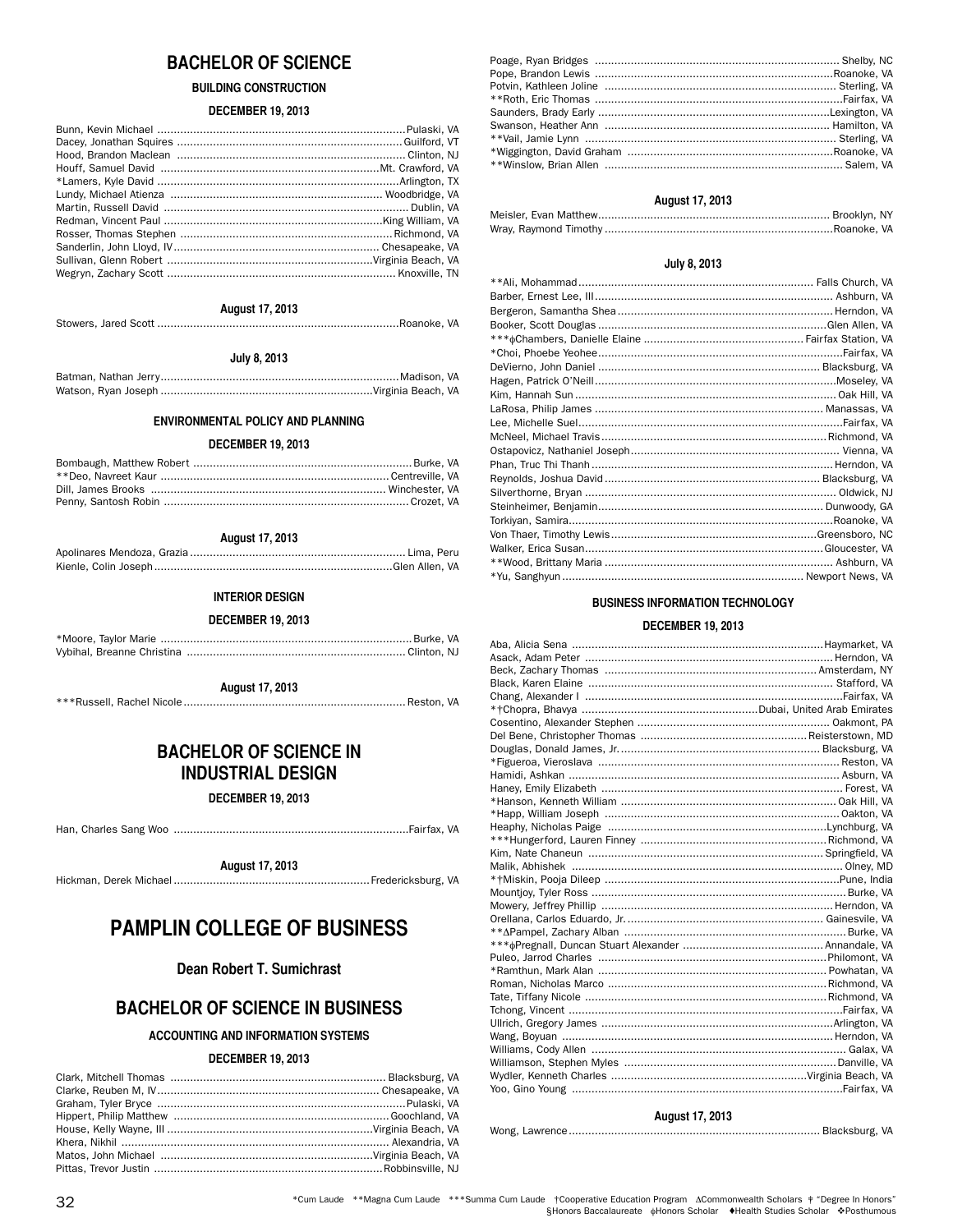# **July 8, 2013**

# **ECONOMICS**

# **DECEMBER 19, 2013**

# **August 17, 2013**

# **July 8, 2013**

# **FINANCE**

# **DECEMBER 19, 2013**

# **August 17, 2013**

# **July 8, 2013**

# **HOSPITALITY AND TOURISM MANAGEMENT**

# **DECEMBER 19, 2013**

| **Koger, Alexandra Nicole ……………………………………………………………… Ashburn, VA |  |
|----------------------------------------------------------------|--|
|                                                                |  |
|                                                                |  |
|                                                                |  |
|                                                                |  |
|                                                                |  |
|                                                                |  |
|                                                                |  |
|                                                                |  |
|                                                                |  |
|                                                                |  |
|                                                                |  |
|                                                                |  |
|                                                                |  |

# **August 17, 2013**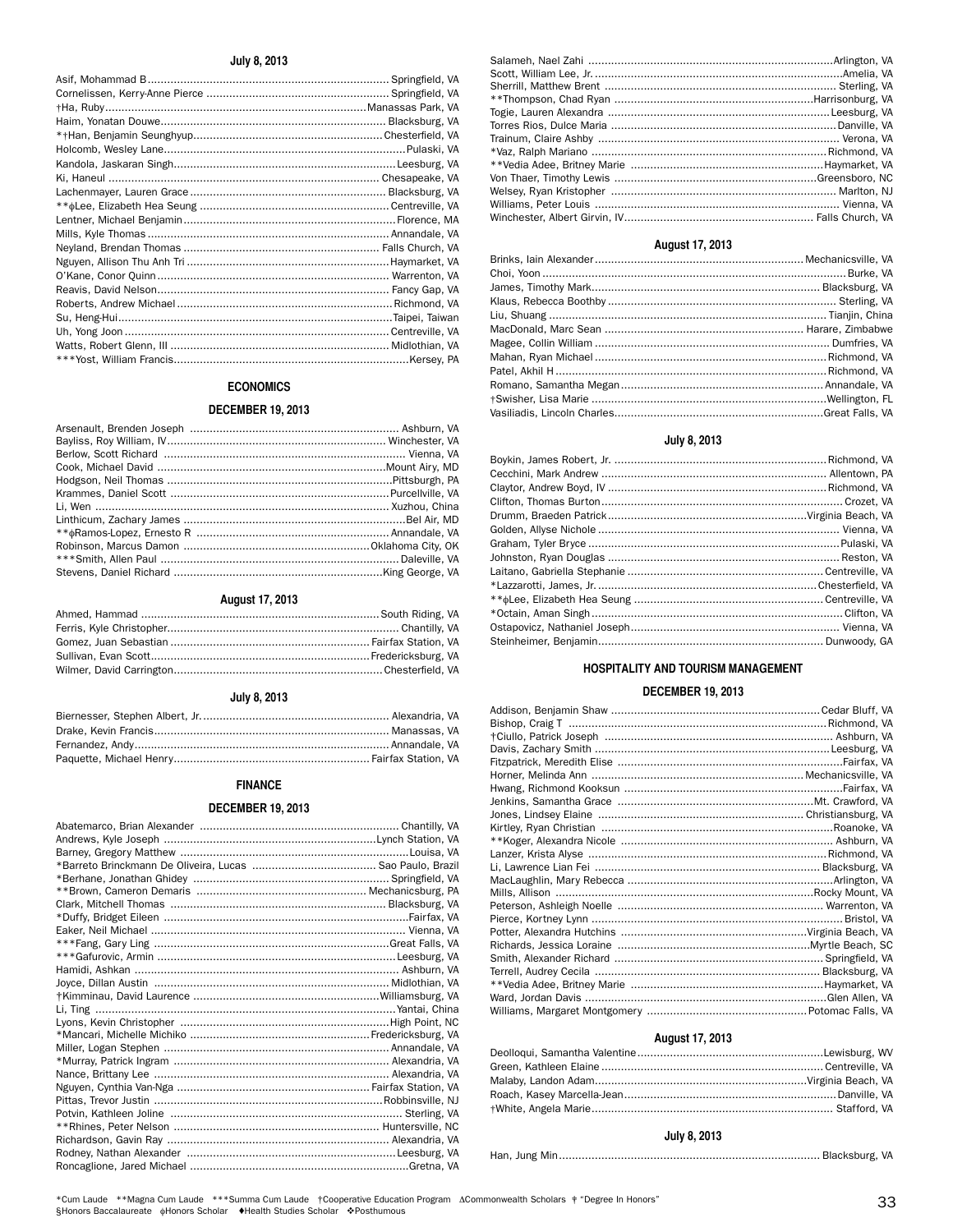# **MANAGEMENT**

# **DECEMBER 19, 2013**

| *Kaihara. Jordan Kitsu …………………………………………………………Great Falls. VA |  |
|--------------------------------------------------------------|--|
|                                                              |  |
|                                                              |  |
|                                                              |  |
|                                                              |  |
|                                                              |  |
|                                                              |  |
|                                                              |  |
|                                                              |  |
|                                                              |  |
|                                                              |  |
|                                                              |  |
|                                                              |  |
|                                                              |  |
|                                                              |  |
|                                                              |  |
|                                                              |  |

# **August 17, 2013**

# **July 8, 2013**

# **MARKETING MANAGEMENT**

# **DECEMBER 19, 2013**

| **Johns, Alisha Marie ………………………………………………………………………Venetia, PA |  |
|--------------------------------------------------------------|--|
|                                                              |  |
|                                                              |  |
|                                                              |  |
|                                                              |  |
|                                                              |  |
|                                                              |  |
|                                                              |  |
|                                                              |  |
|                                                              |  |
|                                                              |  |
|                                                              |  |
|                                                              |  |
|                                                              |  |
|                                                              |  |
|                                                              |  |
|                                                              |  |
|                                                              |  |

# **August 17, 2013**

| . |  |
|---|--|
|   |  |
|   |  |
|   |  |
|   |  |
|   |  |
|   |  |
|   |  |
|   |  |
|   |  |
|   |  |
|   |  |
|   |  |

# **July 8, 2013**

| McCusker, Ryan Patrick ………………………………………………………………… Swainton, NJ |  |
|---------------------------------------------------------------|--|
|                                                               |  |

# **COLLEGE OF ENGINEERING**

# **Dean Richard C. Benson**

# **BACHELOR OF SCIENCE**

# **COMPUTER SCIENCE**

# **DECEMBER 19, 2013**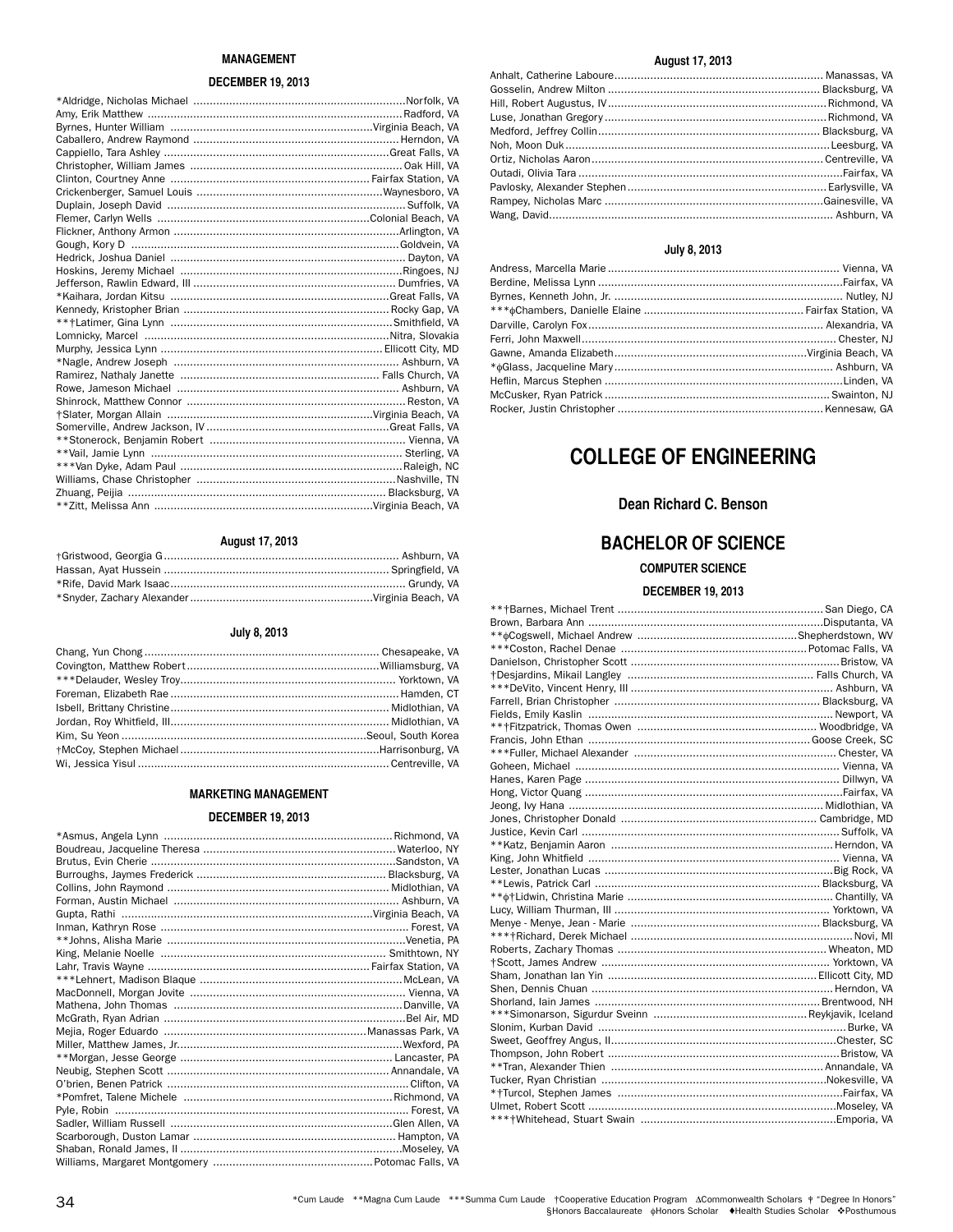# **August 17, 2013**

# **July 8, 2013**

# **BACHELOR OF SCIENCE IN AEROSPACE ENGINEERING**

# **DECEMBER 19, 2013**

# **July 8, 2013**

# **BACHELOR OF SCIENCE IN BIOLOGICAL SYSTEMS ENGINEERING**

# **DECEMBER 19, 2013**

**August 17, 2013**

\*Reidenbach, Kayla Marie ................................................................ Cape May, NJ

**July 8, 2013**

Jennings, Sarah Margaret ...............................................................Beaverdam, VA

# **BACHELOR OF SCIENCE IN CHEMICAL ENGINEERING**

**DECEMBER 19, 2013**

Choi, Woohyun .............................................................................. Blacksburg, VA

# **BACHELOR OF SCIENCE IN CIVIL ENGINEERING**

### **DECEMBER 19, 2013**

# **August 17, 2013**

# **July 8, 2013**

| Barker, Ryan Keith …………………………………………………………………………… Galax, VA |  |
|------------------------------------------------------------|--|
|                                                            |  |
|                                                            |  |
|                                                            |  |
|                                                            |  |
| Hurley, Kevin Michael ……………………………………………………………………McLean, VA |  |
|                                                            |  |
|                                                            |  |
|                                                            |  |
|                                                            |  |
|                                                            |  |

# **BACHELOR OF SCIENCE IN COMPUTER ENGINEERING**

### **DECEMBER 19, 2013**

| +Kulkarni, Rohit Nitin ………………………………………………………………Glen Allen, VA |  |
|---------------------------------------------------------------|--|
|                                                               |  |
|                                                               |  |
|                                                               |  |
|                                                               |  |
|                                                               |  |
|                                                               |  |
|                                                               |  |
|                                                               |  |
|                                                               |  |
|                                                               |  |
|                                                               |  |
|                                                               |  |
|                                                               |  |
|                                                               |  |
|                                                               |  |
| Tran, Ryan Kechine ……………………………………………………………………… Vienna, VA     |  |
|                                                               |  |
|                                                               |  |
|                                                               |  |

# **August 17, 2013**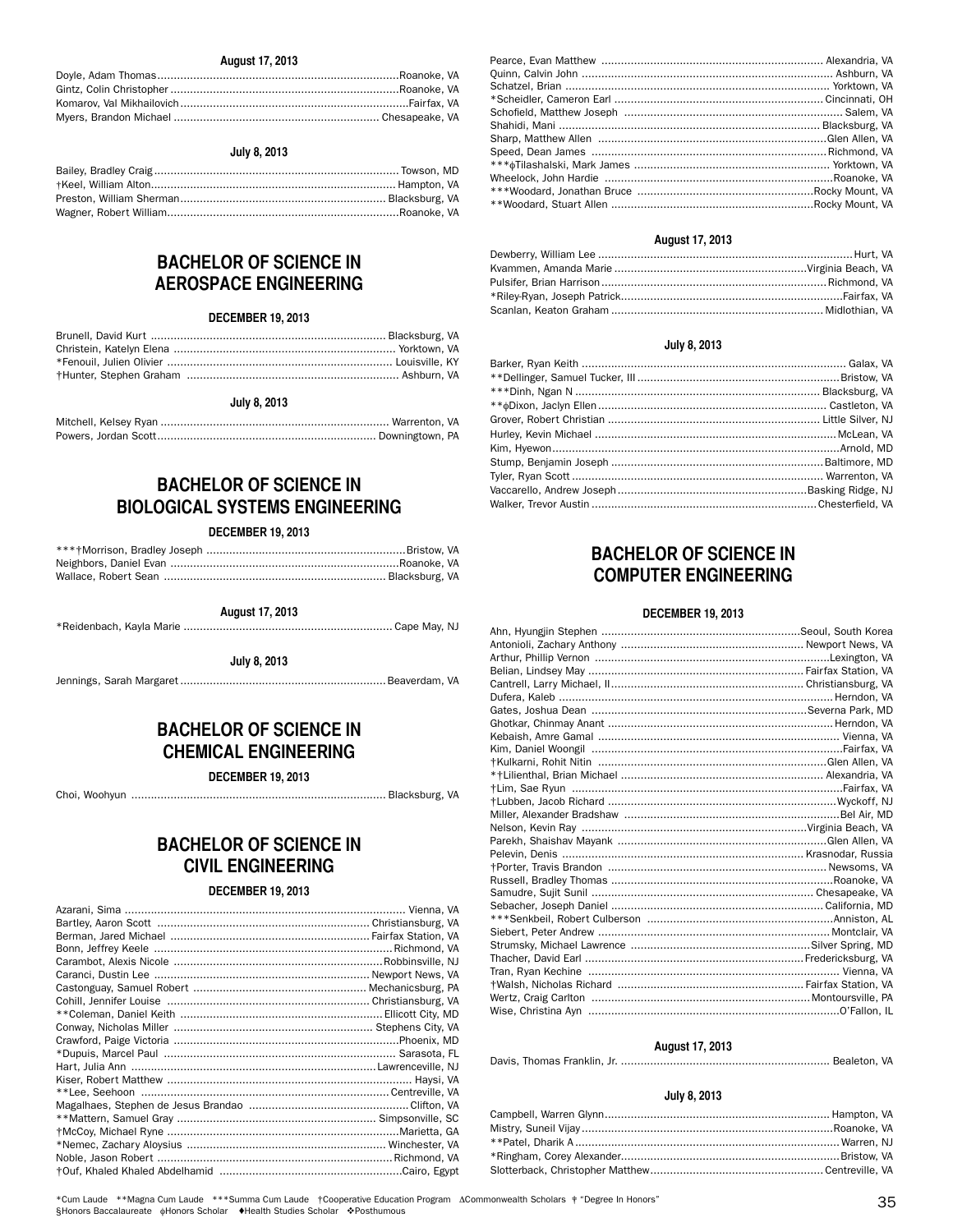# **BACHELOR OF SCIENCE IN CONSTRUCTION ENGINEERING AND MANAGEMENT**

# **DECEMBER 19, 2013**

# **August 17, 2013**

Liming, Eric Stansell...........................................................................Arlington, VA

**July 8, 2013**

# **BACHELOR OF SCIENCE IN ELECTRICAL ENGINEERING**

# **DECEMBER 19, 2013**

# **August 17, 2013**

# **July 8, 2013**

# **BACHELOR OF SCIENCE IN ENGINEERING SCIENCE AND MECHANICS**

### **DECEMBER 19, 2013**

Hall, Duncan Christopher ............................................................... Blacksburg, VA

# **BACHELOR OF SCIENCE IN INDUSTRIAL AND SYSTEMS ENGINEERING**

# **DECEMBER 19, 2013**

| **Mulder, Alyssa Nicole ………………………………………………………… Crystal Lake, IL |  |
|-----------------------------------------------------------------|--|
|                                                                 |  |
|                                                                 |  |
|                                                                 |  |
|                                                                 |  |
|                                                                 |  |
|                                                                 |  |
| Tise, Gregory Aston ………………………………………………………………Wilmington, DE      |  |

# **August 17, 2013**

| Ellis, Tiffany Tyesha………………………………………………………………………Norfolk, VA   |  |
|---------------------------------------------------------------|--|
|                                                               |  |
| **Kelly, Tyler Philip ………………………………………………………………… Westbrook, ME |  |
|                                                               |  |
|                                                               |  |
|                                                               |  |
|                                                               |  |
|                                                               |  |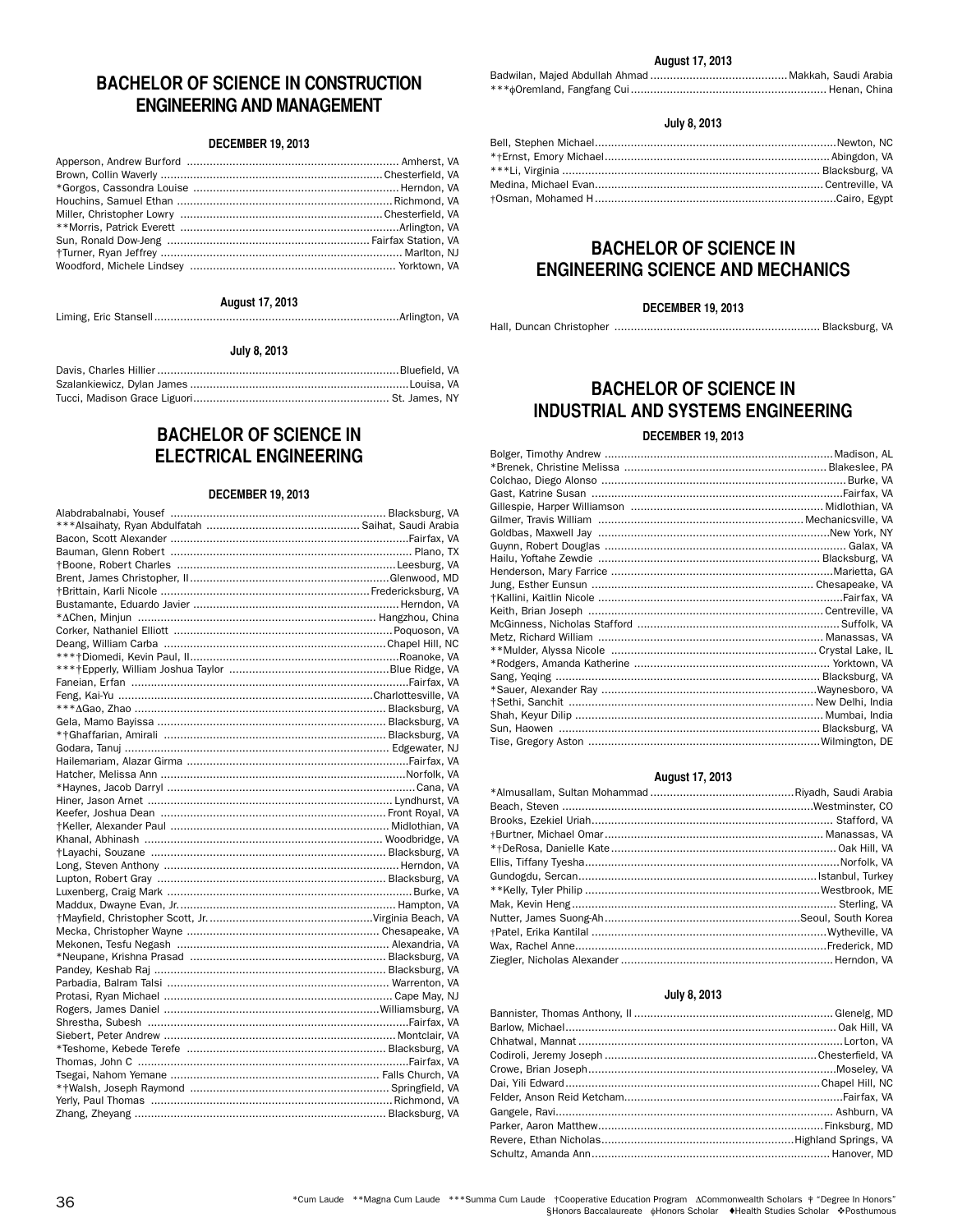# **BACHELOR OF SCIENCE IN MATERIALS SCIENCE AND ENGINEERING**

# **DECEMBER 19, 2013**

# **July 8, 2013**

# **BACHELOR OF SCIENCE IN MECHANICAL ENGINEERING**

# **DECEMBER 19, 2013**

# **August 17, 2013**

# **July 8, 2013**

# **BACHELOR OF SCIENCE IN MINING ENGINEERING**

# **DECEMBER 19, 2013**

| Thomas, Annette P ………………………………………………………………Virginia Beach, VA |  |
|--------------------------------------------------------------|--|
|                                                              |  |
|                                                              |  |

# **July 8, 2013**

Restrepo, Julian Alexander......................................................... Christiansburg, VA

# **BACHELOR OF SCIENCE IN OCEAN ENGINEERING**

**July 8, 2013**

Nash, Eric C......................................................................................... Bowie, MD

# **COLLEGE OF LIBERAL ARTS & HUMAN SCIENCES**

# **Dean Sue Ott Rowlands**

# **BACHELOR OF ARTS**

# **COMMUNICATION**

# **DECEMBER 19, 2013**

# **August 17, 2013**

Rodden, Sarah Elizabeth......................................................................Danville, VA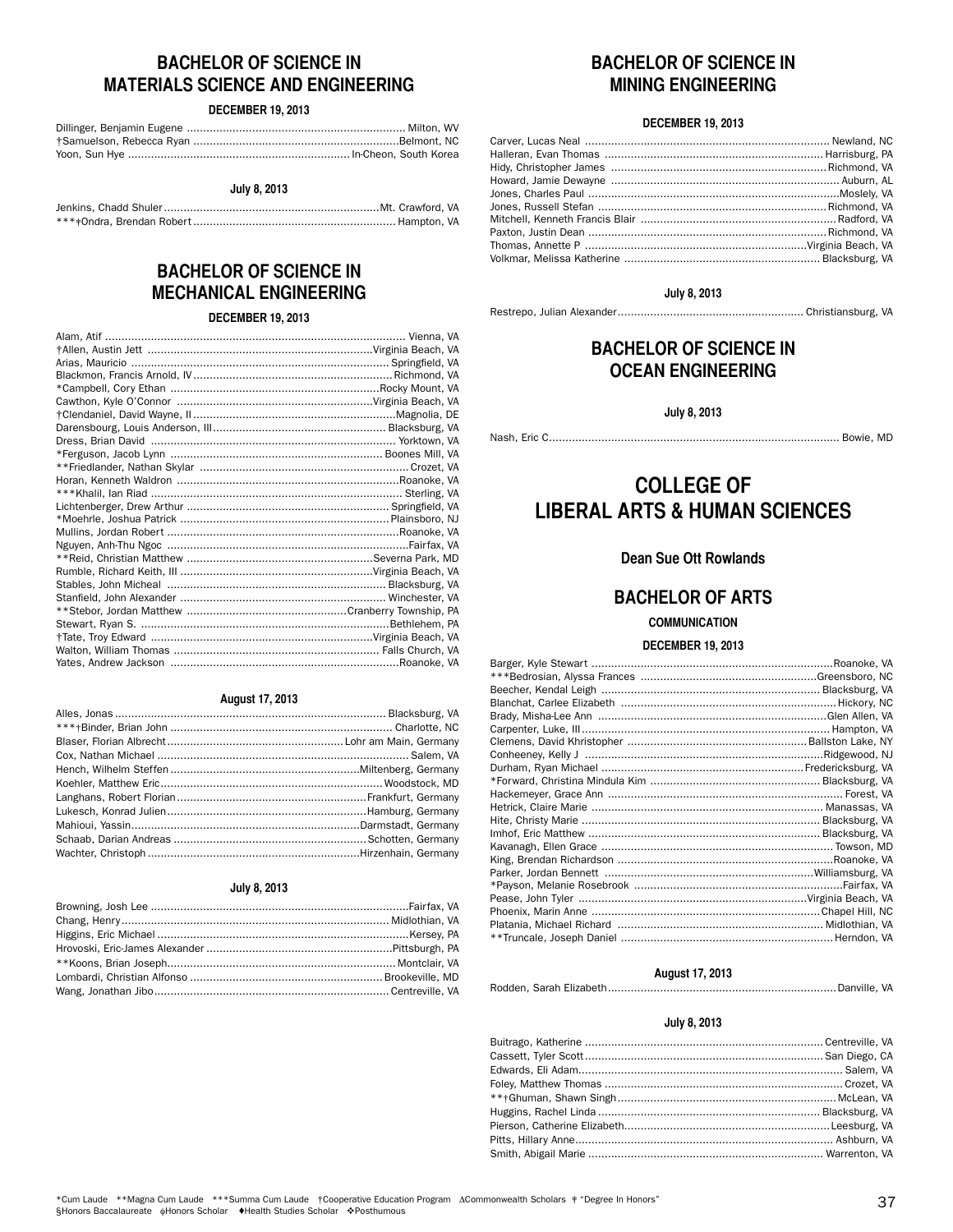# **ENGLISH**

# **DECEMBER 19, 2013**

# **August 17, 2013**

# **July 8, 2013**

# **HISTORY**

## **DECEMBER 19, 2013**

# **August 17, 2013**

# **July 8, 2013**

# **HUMANITIES, SCIENCE, AND ENVIRONMENT**

# **DECEMBER 19, 2013**

# **August 17, 2013**

Donovan, Matthew Wu.......................................................................... Vienna, VA

# **INTERDISCIPLINARY STUDIES**

# **DECEMBER 19, 2013**

# **August 17, 2013**

# **July 8, 2013**

Simon, Susan Emily...................................................................... Chesapeake, VA

# **INTERNATIONAL STUDIES**

# **DECEMBER 19, 2013**

| **Christiansen, Maiken Kathrine ……………………………………………… Blacksburg, VA |  |
|-------------------------------------------------------------------|--|
|                                                                   |  |
|                                                                   |  |
|                                                                   |  |
| *Gazzola, Mario De Oliveira …………………………………………………………Chapel Hill, NC |  |
|                                                                   |  |
|                                                                   |  |
|                                                                   |  |
|                                                                   |  |
|                                                                   |  |
|                                                                   |  |
|                                                                   |  |
|                                                                   |  |
|                                                                   |  |
|                                                                   |  |
|                                                                   |  |
|                                                                   |  |

# **August 17, 2013**

# **July 8, 2013**

# **MUSIC**

# **DECEMBER 19, 2013**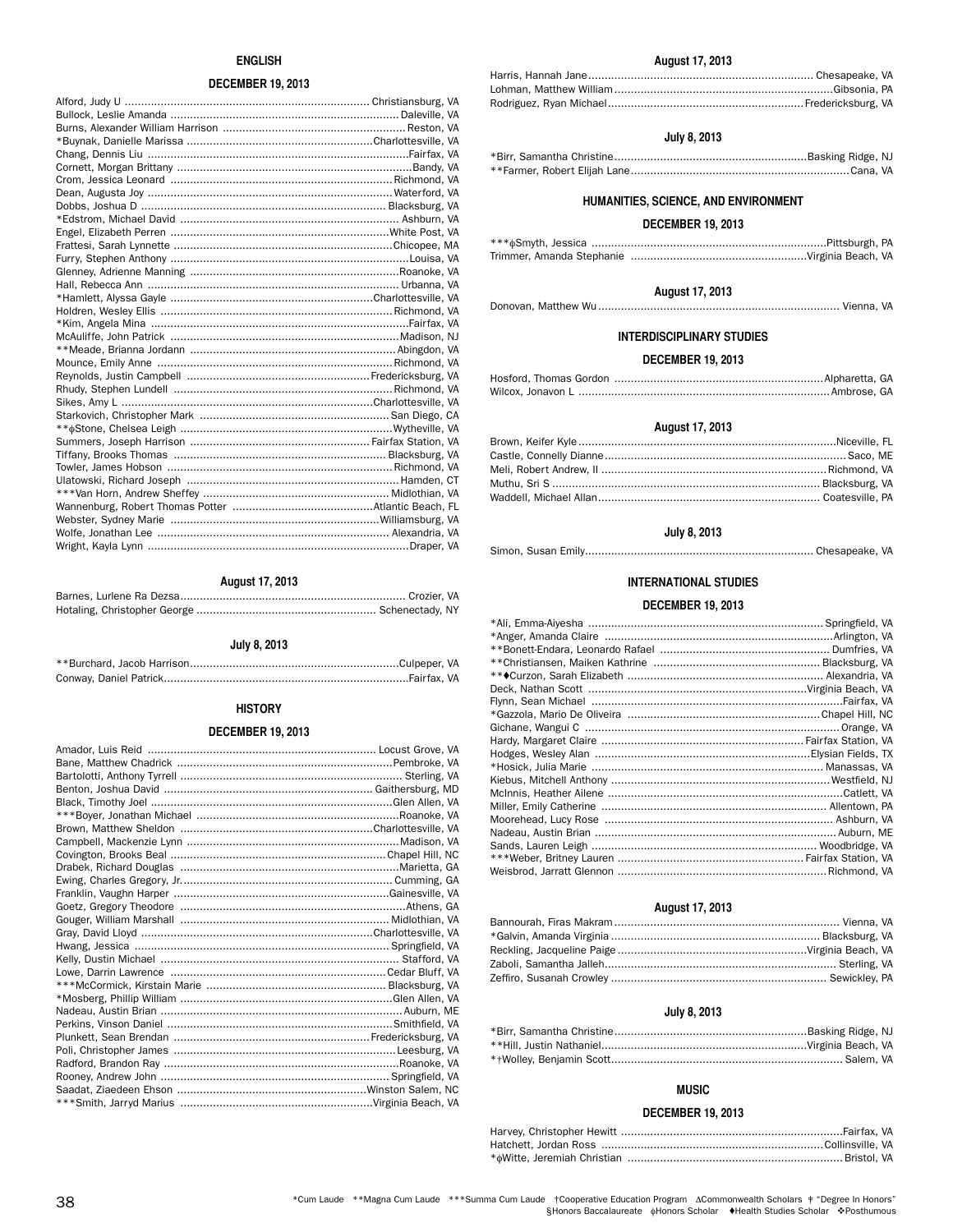## **PHILOSOPHY**

# **DECEMBER 19, 2013**

# **August 17, 2013**

# Jarboe, Rebecca Lyndsey........................................................... Charlotte Hall, MD

# **July 8, 2013**

# Iruvanti, Sirisha Sayi.......................................................................... Yorktown, VA Nguyen, Allison Thu Anh Tri ..............................................................Haymarket, VA

# **POLITICAL SCIENCE**

# **DECEMBER 19, 2013**

| **Hall, Chelsea Lee ………………………………………………………………… Parksley, VA |  |
|------------------------------------------------------------|--|
|                                                            |  |
|                                                            |  |
|                                                            |  |
|                                                            |  |
|                                                            |  |
|                                                            |  |
|                                                            |  |
|                                                            |  |
|                                                            |  |
|                                                            |  |
|                                                            |  |
|                                                            |  |
|                                                            |  |
|                                                            |  |

# **August 17, 2013**

# **July 8, 2013**

# **THEATRE ARTS**

# **DECEMBER 19, 2013**

# **August 17, 2013**

# **July 8, 2013**

Darr, Johnathan ................................................................................. Ashburn, VA

# **BACHELOR OF ARTS IN FOREIGN LANGUAGES**

# **CLASSICAL STUDIES**

**DECEMBER 19, 2013**

|--|--|--|--|--|

# **July 8, 2013**

Nguyen, Allison Thu Anh Tri ..............................................................Haymarket, VA

# **FRENCH**

# **DECEMBER 19, 2013**

\*Hosick, Julia Marie ....................................................................... Manassas, VA

# **SPANISH**

### **DECEMBER 19, 2013**

### **August 17, 2013**

# **July 8, 2013**

Mashack, Emily Rose .......................................................................Round Hill, VA

# **BACHELOR OF SCIENCE**

# **APPAREL, HOUSING, AND RESOURCE MANAGEMENT**

### **DECEMBER 19, 2013**

# **August 17, 2013**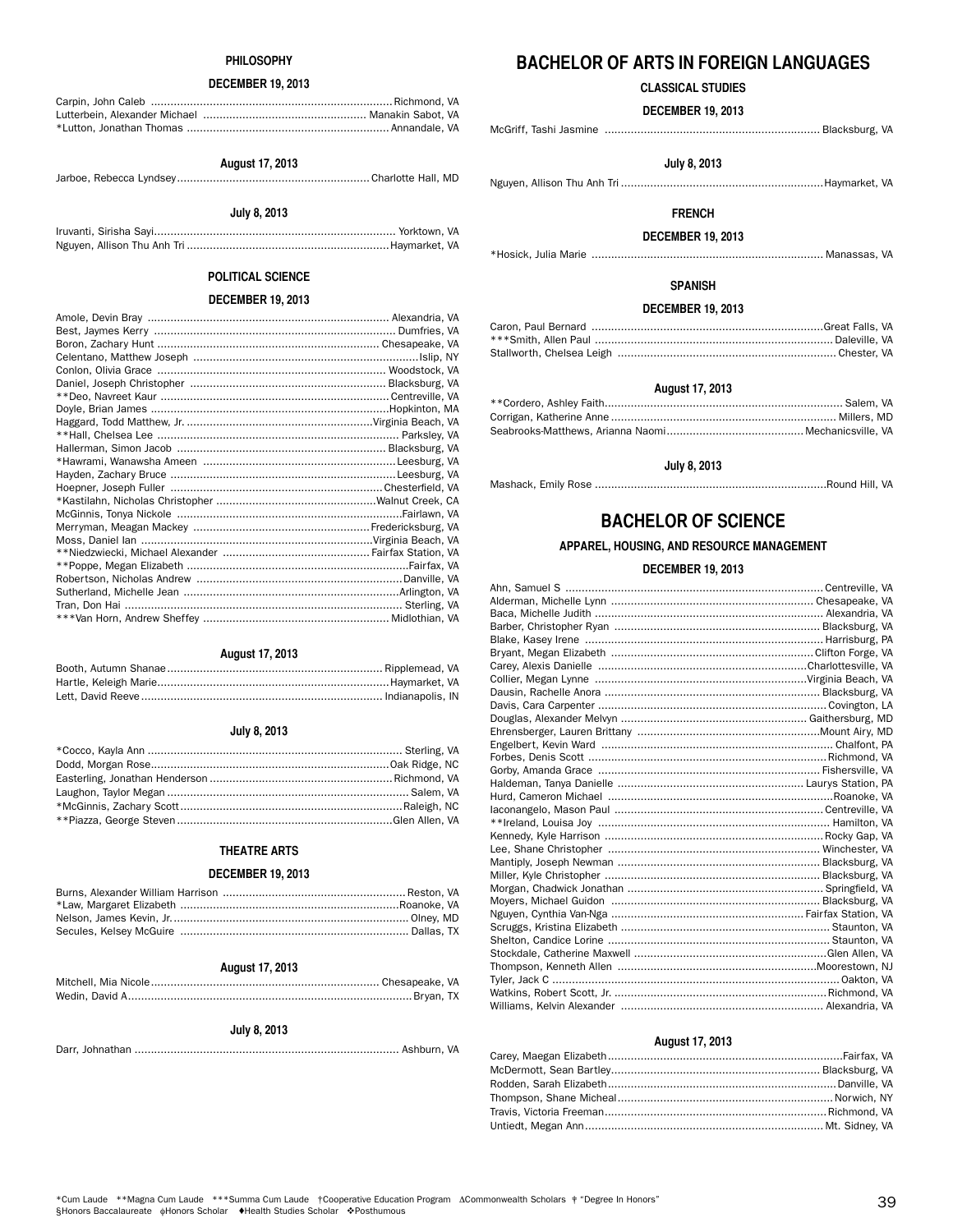# **July 8, 2013**

# **HUMAN DEVELOPMENT**

## **DECEMBER 19, 2013**

| **Zai, Natalie Nicole ………………………………………………………………………Fairfax, VA |  |
|--------------------------------------------------------------|--|

# **August 17, 2013**

# **July 8, 2013**

# **SOCIOLOGY**

# **DECEMBER 19, 2013**

# **August 17, 2013**

# **COLLEGE OF NATURAL RESOURCES & ENVIRONMENT**

# **Dean Paul M. Winistorfer**

# **BACHELOR OF ARTS**

# **GEOGRAPHY**

# **DECEMBER 19, 2013**

| *Diaz, Sara Ysabel ……………………………………………………………………… Englewood, NJ |  |
|--------------------------------------------------------------|--|
|                                                              |  |
|                                                              |  |
|                                                              |  |
|                                                              |  |
|                                                              |  |
|                                                              |  |
|                                                              |  |
|                                                              |  |
|                                                              |  |
|                                                              |  |
|                                                              |  |
|                                                              |  |
|                                                              |  |
|                                                              |  |
|                                                              |  |
|                                                              |  |

# **August 17, 2013**

# **July 8, 2013**

Bailey, Kyle Evan ....................................................................... Christiansburg, VA

# **BACHELOR OF SCIENCE**

# **ENVIRONMENTAL RESOURCES MANAGEMENT**

# **DECEMBER 19, 2013**

# **FISHERIES SCIENCE**

# **DECEMBER 19, 2013**

| Ashby, Travis Austin ………………………………………………………………Churchville, VA   |  |
|----------------------------------------------------------------|--|
|                                                                |  |
|                                                                |  |
| Huggins, Kaitlin Dalia …………………………………………………………………… Manassas, VA |  |
|                                                                |  |
|                                                                |  |

# **August 17, 2013**

Price, Caleb French ........................................................................ Woodstock, VA

# **FORESTRY**

# **DECEMBER 19, 2013**

# **August 17, 2013**

Gibson, Caleb Bickley .....................................................................Castlewood, VA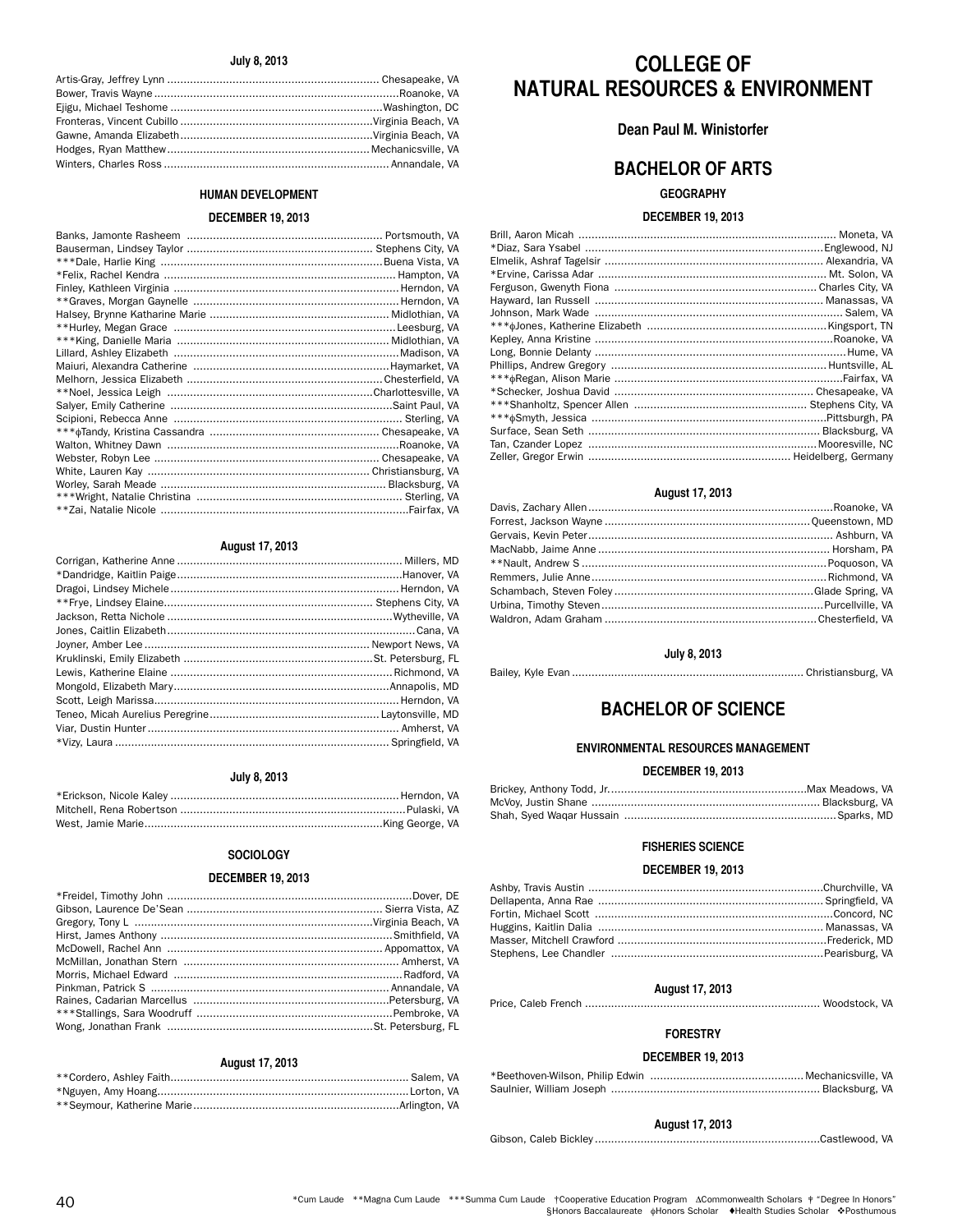# **NATURAL RESOURCES CONSERVATION**

# **DECEMBER 19, 2013**

# **July 8, 2013**

# **WILDLIFE SCIENCE**

# **DECEMBER 19, 2013**

# **August 17, 2013**

# **July 8, 2013**

# **WOOD SCIENCE AND FOREST PRODUCTS**

# **DECEMBER 19, 2013**

# **July 8, 2013**

# **COLLEGE OF SCIENCE**

# **Dean Lay Nam Chang**

# **BACHELOR OF ARTS**

# **CHEMISTRY**

# **DECEMBER 19, 2013**

# **August 17, 2013**

# **July 8, 2013**

# **ECONOMICS**

# **DECEMBER 19, 2013**

| Lynch, Ryan Patrick ………………………………………………………………… Manassas, VA |
|------------------------------------------------------------|
|                                                            |
|                                                            |
|                                                            |
|                                                            |
|                                                            |
|                                                            |
|                                                            |
|                                                            |

# **August 17, 2013**

# **July 8, 2013**

### **PHYSICS**

### **DECEMBER 19, 2013**

# **BACHELOR OF SCIENCE**

# **BIOCHEMISTRY**

# **DECEMBER 19, 2013**

| August 17, 2013 |  |
|-----------------|--|

# **July 8, 2013**

# **BIOLOGICAL SCIENCES**

# **DECEMBER 19, 2013**

| **Koo, Christine ……………………………………………………………………………… Centreville, VA |  |
|-----------------------------------------------------------------|--|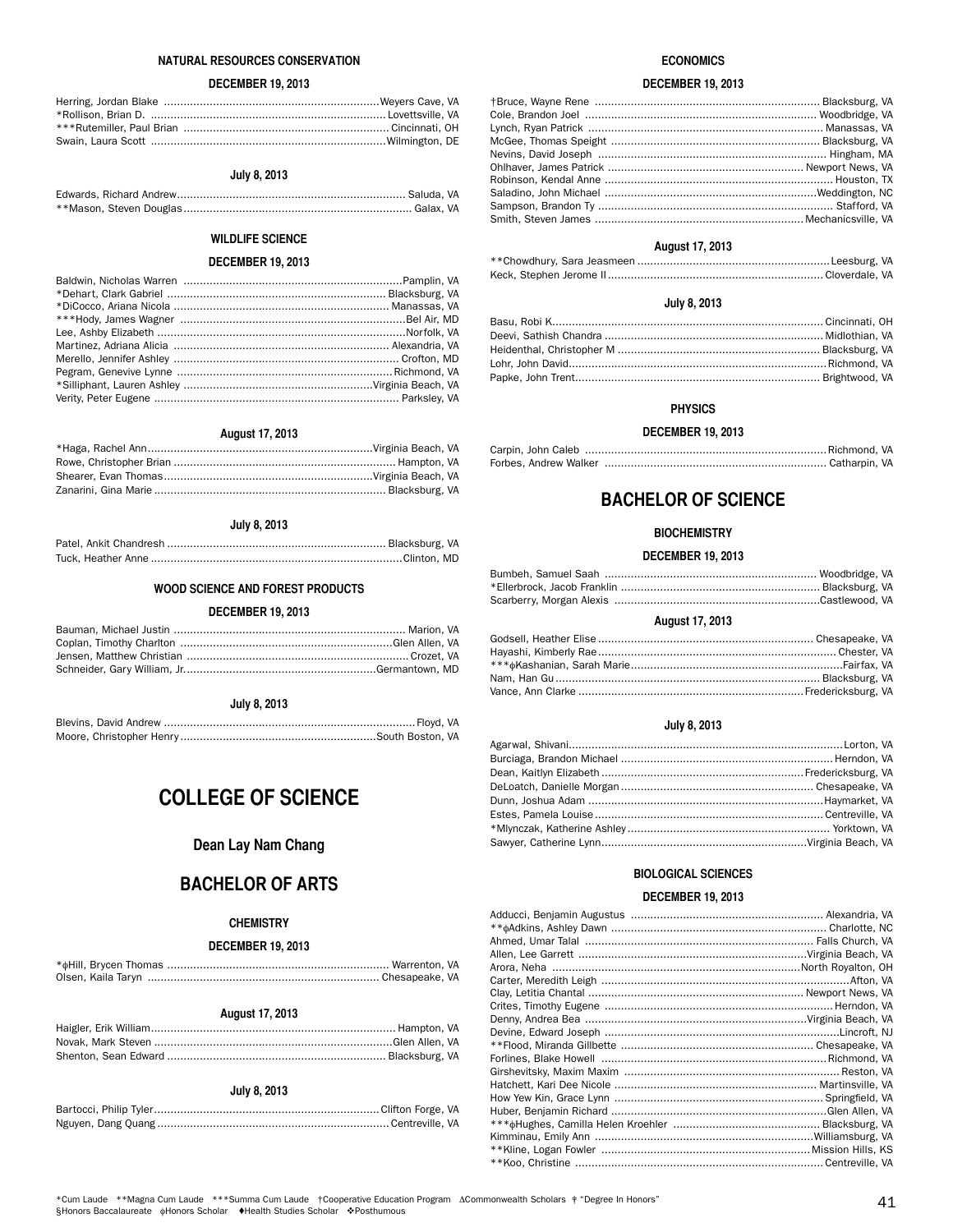# **August 17, 2013**

# **July 8, 2013**

# **CHEMISTRY**

# **DECEMBER 19, 2013**

# **GEOSCIENCES**

# **DECEMBER 19, 2013**

# **August 17, 2013**

# **MATHEMATICS**

# **DECEMBER 19, 2013**

| Ulfers, Carolyn Ruth ………………………………………………………………King George, VA |  |
|--------------------------------------------------------------|--|
|                                                              |  |
| Yuan, Bowen ……………………………………………………………………………… Xian, China       |  |
|                                                              |  |

# **August 17, 2013**

# **July 8, 2013**

# **PHYSICS**

# **DECEMBER 19, 2013**

| Hoebel, Amanda Elizabeth …………………………………………………… Prince George, VA |  |
|-----------------------------------------------------------------|--|
|                                                                 |  |
|                                                                 |  |
|                                                                 |  |
| Moretti, Frederick Russ …………………………………………………………………… Brick, NJ    |  |
|                                                                 |  |
|                                                                 |  |

# **August 17, 2013**

# Walters, Jackson Gregory.......................................................................Clifton, VA

# **PSYCHOLOGY**

# **DECEMBER 19, 2013**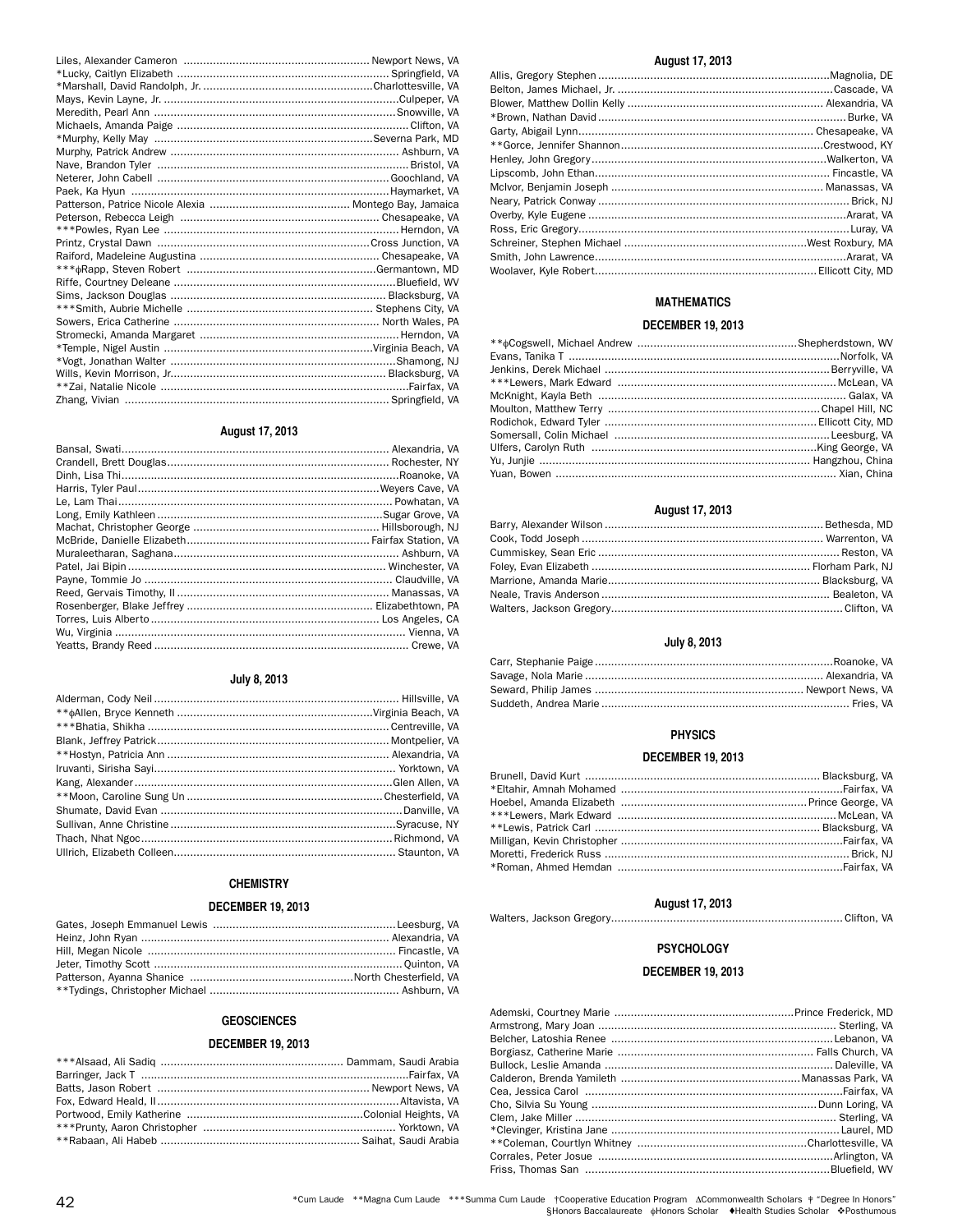# **August 17, 2013**

# **July 8, 2013**

# **STATISTICS**

# **DECEMBER 19, 2013**

| <b>August 17, 2013</b> |  |
|------------------------|--|
|                        |  |
| July 8, 2013           |  |
|                        |  |
|                        |  |

# ALMA MATER

Sing praise to Alma Mater dear, For V.P.I. we'll ever cheer; Come lift your voices, swell the song, Our loyalties to her belong.

# **CHORUS**

So stand and sing all hail to thee. VT, all hail to thee.

The Orange and Maroon you see, That's fighting on to victory; Our strife will not be long this day, For our glory lies within this fray.

All loyal sons and daughters, one, We raise our banner to the sun; Our motto brings a spirit true, That we may ever serve for you.

> Words by L.G. Chase, '42 Music by E.T. Sparks, '40

# VIRGINIA TECH BRASS ENSEMBLE

Mark Brown, *Trumpet*

Kevin C. Cheatham, *Trumpet*

# Jules Clayton, *Trumpet*

Jason Crafton, *Trumpet*

Dakota Corbliss, *Horn*

Wallace Easter, *Horn*

Kristen Fowler, *Horn*

Jay Crone, *Trombone*

Steven Eckert, *Trombone*

Andrew Wilson, *Trombone*

Tyler Lundy, *Tuba*